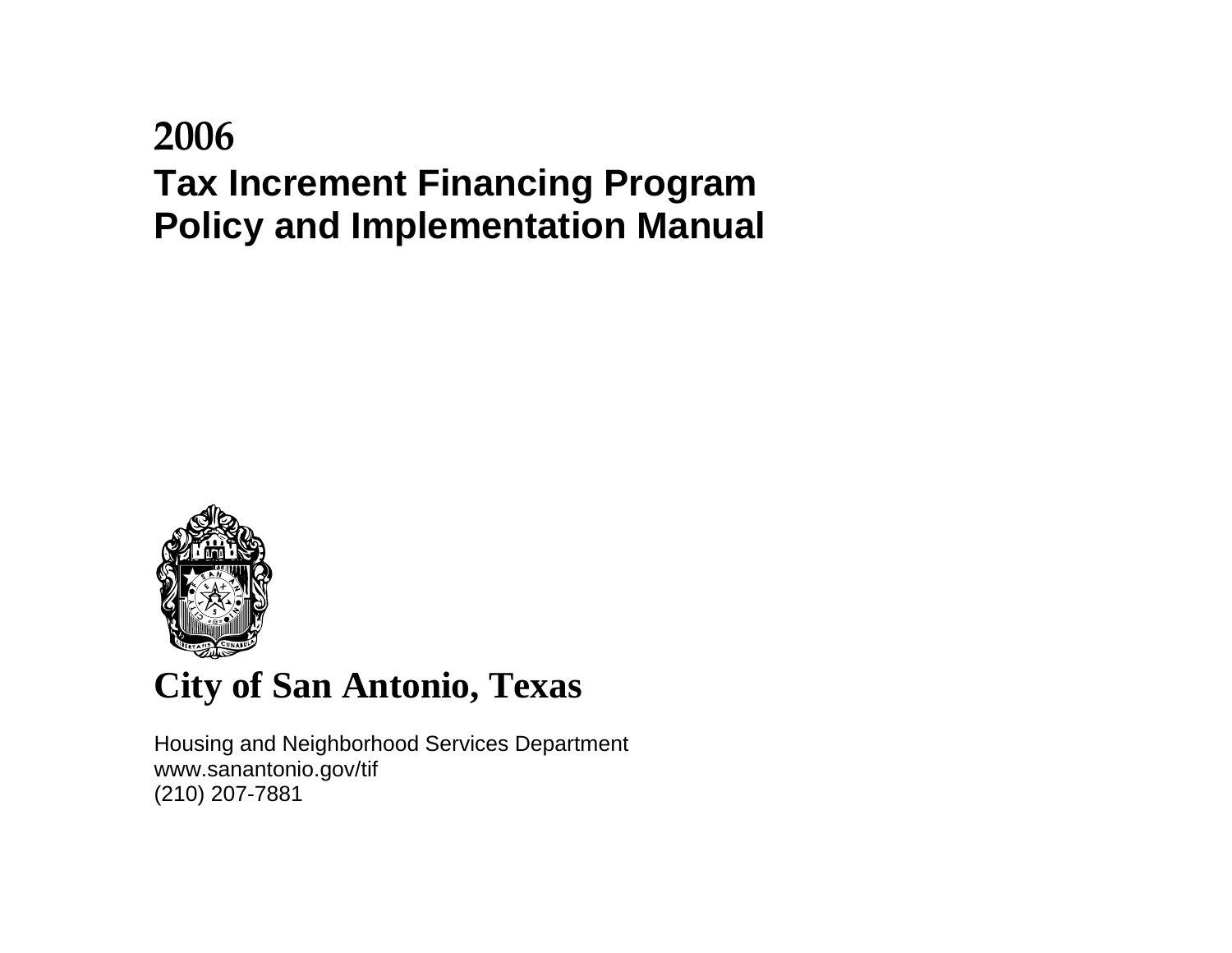# **Table of Contents**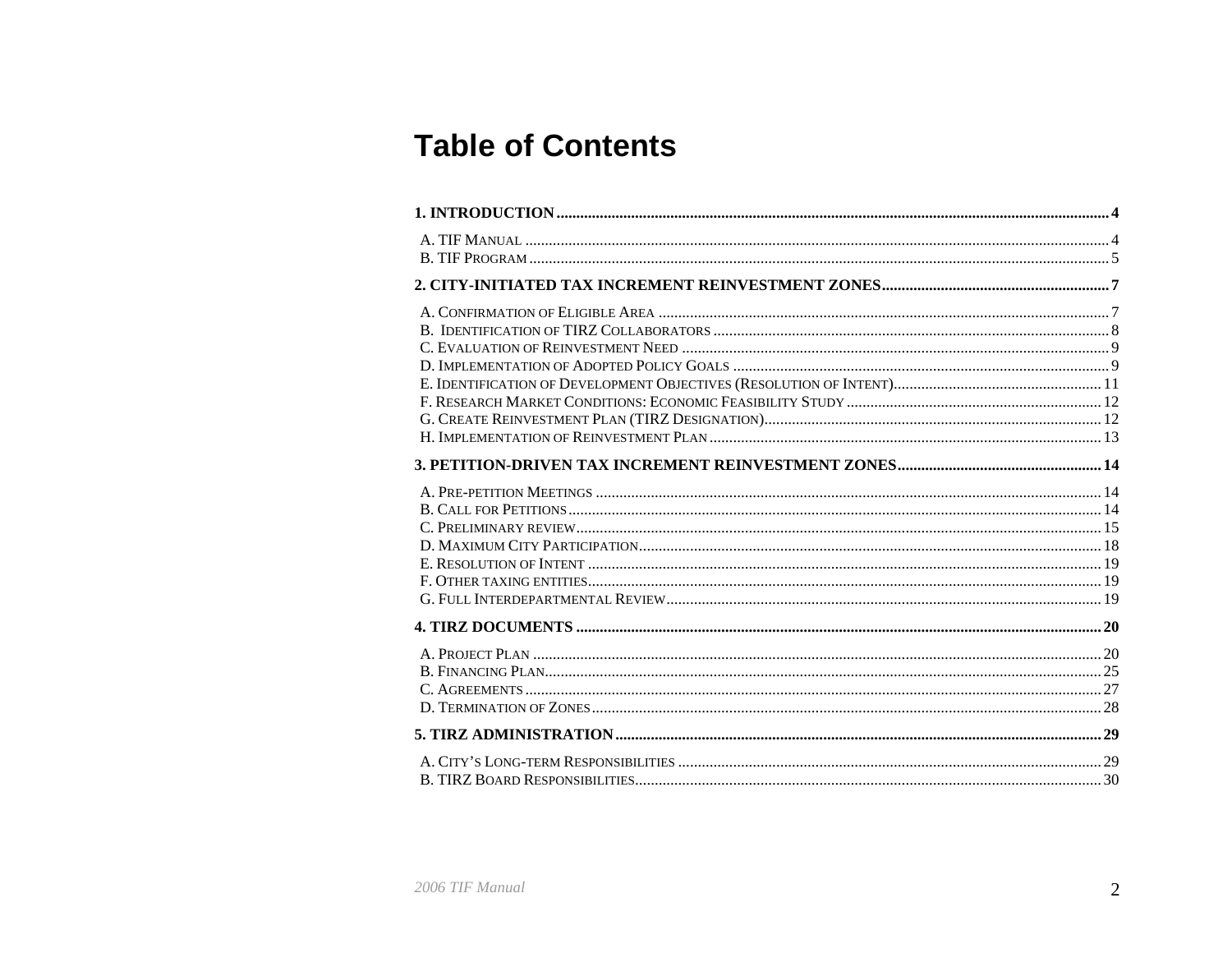| APPENDIX G: UNIVERSAL DESIGN REQUIREMENTS, CITY OF SAN ANTONIO CODE,  |  |
|-----------------------------------------------------------------------|--|
|                                                                       |  |
|                                                                       |  |
|                                                                       |  |
|                                                                       |  |
| APPENDIX L: APPLICANT'S SWORN ACKNOWLEDGEMENT OF GENERAL REQUIREMENTS |  |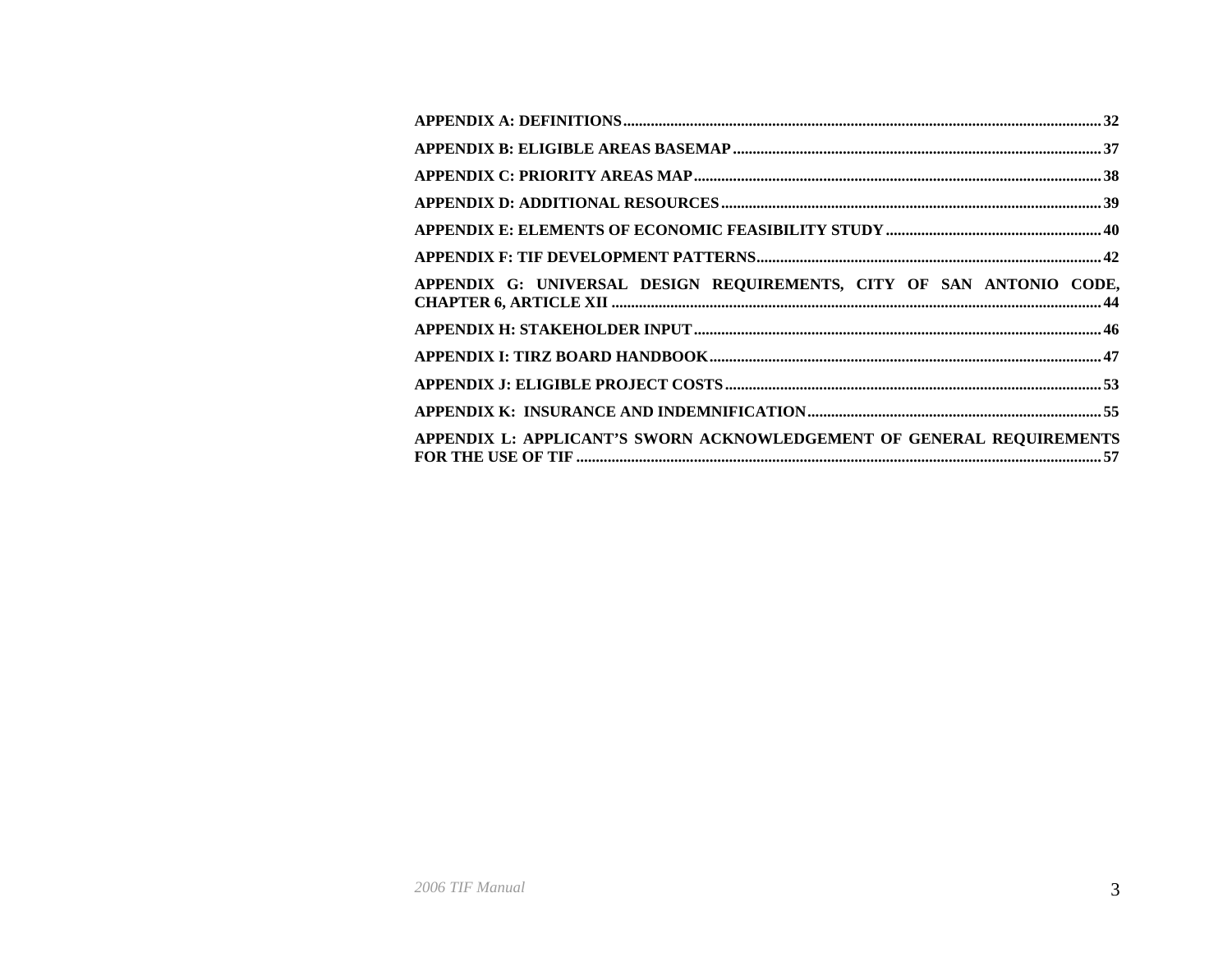<span id="page-3-0"></span>*1 Introduction* 

# **1. Introduction**

# **A. TIF Manual**

The City of San Antonio adopted this Tax Increment Financing (TIF) Program Policy and Implementation Manual (TIF Manual) by Ordinance No. 2006-11-16-1316 on November 16, 2006. The City originally established Guidelines for Tax Increment Financing and Tax Increment Reinvestment Zones in 1998 by Ordinance No. 88196, amended by Ordinance No. 92552 in 2000, by Ordinance No. 92710 in 2002, and by Ordinance No. 98663 on January 8, 2004.

The TIF Manual sets forth policy and serves as an implementation tool for City staff and interested parties regarding the creation and management of Tax Increment Reinvestment Zones (TIRZ), whether initiated by the City, by petition, or by Bexar County. The requirements of the TIF Manual apply to all TIF proposals subject to consideration by City Council for Resolution of Intent after November 16, 2006, as well as all responses to TIF RFQ/RFP issued after November 16, 2006. In order to provide continuity and develop a firm foundation for the TIF Program, this TIF Manual is effective through November 16, 2010. TIF is a discretionary program, and the adoption of this manual or the application for public financing under this manual does not create or vest any rights.

For the reader's convenience, policies and statutes that guide the TIF Program are quoted and referenced on the left-hand side of each page. Chapter 311 references are to the Texas Tax Code, Chapter 311, as amended by the 79th Legislature, Regular Session. Master Plan references are to the City of San Antonio's 1997 Master Plan Policies document. Housing Master Plan references are to the 2001 City of San Antonio Housing Master Plan. CRAG Recommendation references are to the "CRAG 2000" report from the Community Revitalization Action Group. Full text of these statutes and policies is available online at the addresses listed in Appendix D. Readers are cautioned that these statutes and policies are subject to revisions, but that this Manual, unless otherwise stated, refers to the specific statutes and policies in effect at the time of the adoption of the Manual. This TIF Manual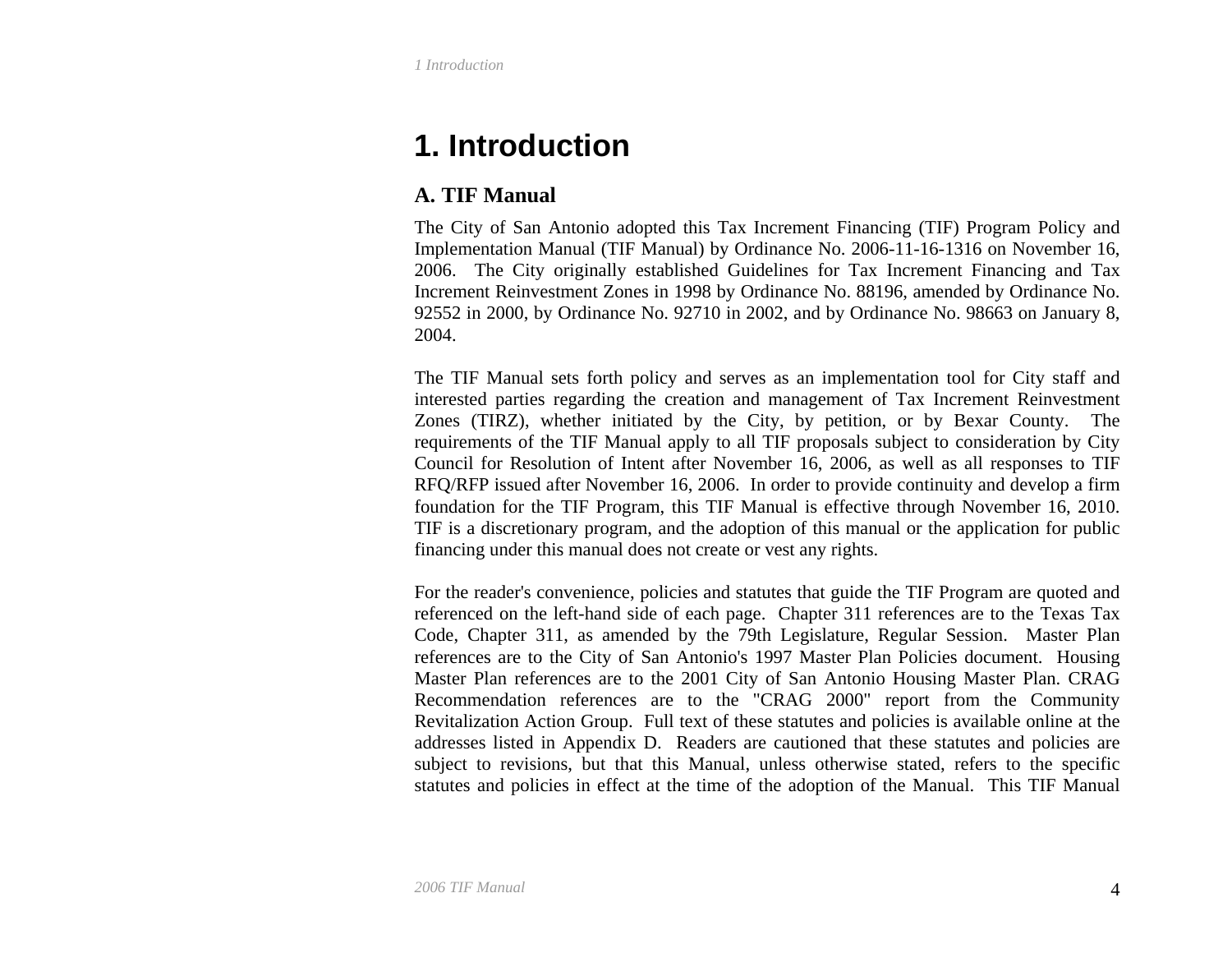<span id="page-4-0"></span>*1 Introduction* 

incorporates substantial stakeholder input. Appendix H contains a list of presentations, meetings, and recommendations that informed the preparation of this document. Terms used in this TIF Manual are defined in Appendix A.

# **B. TIF Program**

Chapter 311 of the Texas Tax Code (the TIF Act) authorizes the governing body of a municipality or a county to promote reinvestment in and redevelopment of a contiguous geographic area by designating it a TIRZ. The future value of private investment within a TIRZ is leveraged to finance public improvements, to enhance existing public infrastructure, and to maximize the benefits of other incentive tools. Public investment in TIRZ, using tax increment as a financing mechanism, stimulates private sector investment in areas of the City that would not otherwise attract market interest. Taxing entities can opt in at a participation rate of their choosing, electing to contribute 0% to 100% of their tax increment.

San Antonio's TIF Program has evolved since 1998 to ensure that the incentive fully supports the City's primary revitalization programs and initiatives, including Neighborhood Commercial Revitalization, Neighborhood Sweeps, Affordable Showcase of Homes, Enterprise Zones, and Empowerment Zones. In addition to these programs, the TIF Program implements the goals, policies, and recommendations of the City's Master Plan, Housing Master Plan, Community Revitalization Action Group (CRAG), and other adopted City plans.

The TIF Program is also committed to protecting the region's environmental assets and addressing water and air quality issues. TIF can not be used for development over the Edwards Aquifer, the City's primary source of drinking water. The TIF Program also takes a proactive stance regarding San Antonio's air quality issues, given that the area is currently designated by the EPA as non-attainment (deferred). In the future, EPA will revisit the nonattainment designation based on measurements of ground-level ozone. Since cars and trucks are major sources of the Nitrogen Oxides (NOX) and Volatile Organic Compounds (VOC) that make up ground-level ozone, one approach to reduce ozone is to develop land in a way that reduces the number of times that residents must use their automobiles. Infill development and the development of compact, walkable neighborhoods have been shown to reduce NOX and VOC emissions in studies and simulations throughout the country. The US EPA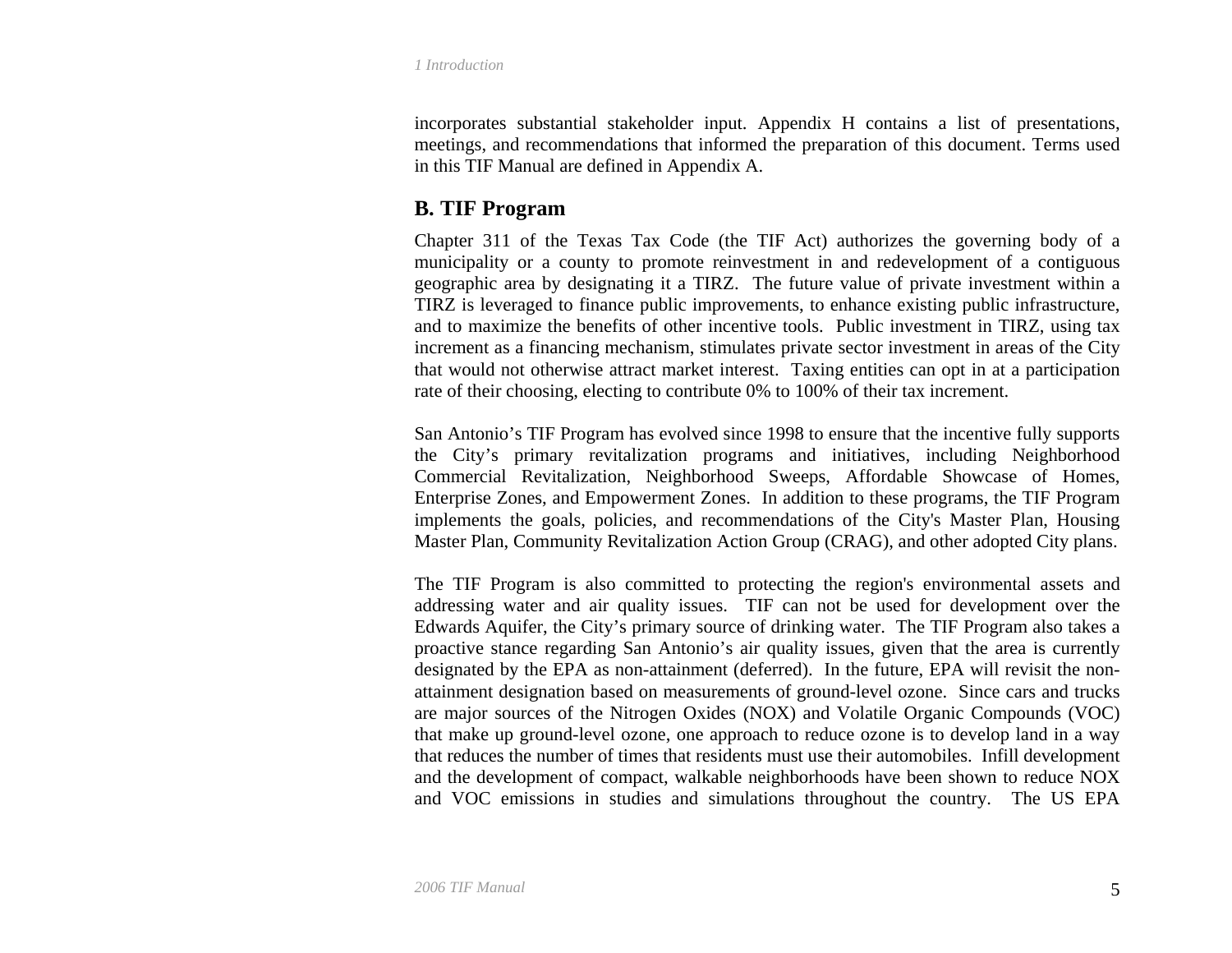#### *1 Introduction*

encourages land use strategies that reduce vehicle miles traveled (VMT) through compactness, mixed uses, transit accessibility, pedestrian usability, and infill. One of the best ways to protect air quality with TIF is to support such compact, walkable development. The City's Unified Development Code already includes a variety of approved Development Patterns that promote infill and walkable neighborhoods, and the TIF Program only finances development that follows one of those Development Patterns, as identified in Appendix F.

With the adoption of this TIF Manual, the City dedicates the TIF incentive to the revitalization of inner-city neighborhoods and commercial districts. The City uses TIF in areas where little to no private sector investment is currently taking place, and where redevelopment would not occur solely through private investment in the reasonably foreseeable future. The Texas Tax Code and Texas Constitution do not permit a City to designate an area as a Reinvestment Zone solely for the purpose of encouraging future development in an area.

The TIF Program is administered by the Neighborhood Services Department's TIF Unit, which coordinates with representatives of other City Departments as necessary.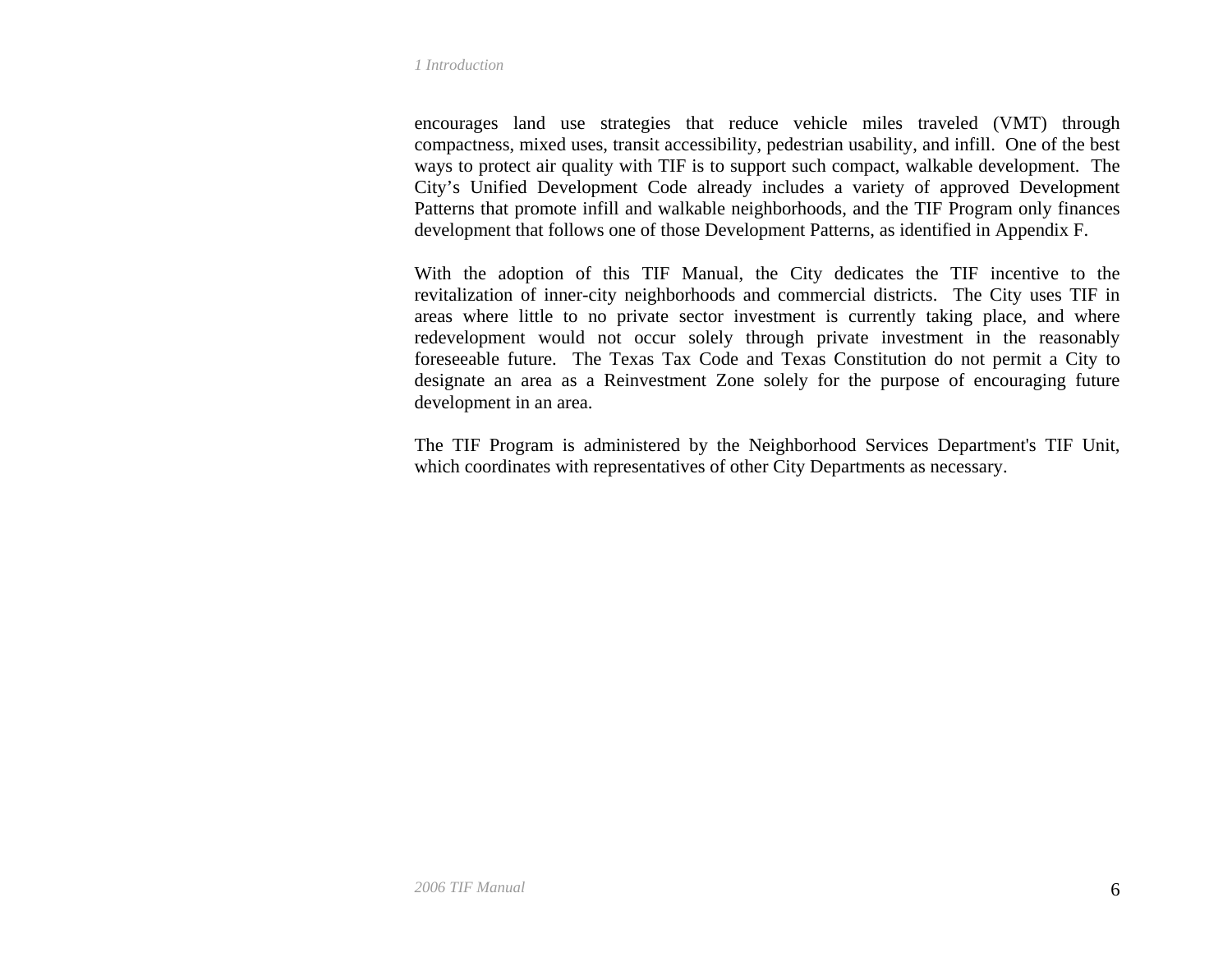# **2. City-initiated Tax Increment Reinvestment Zones**

City-initiated TIRZ are designed to assist ongoing revitalization and reinvestment initiatives by implementing the goals of existing City programs and City-adopted plans. City-initiated TIRZ maximize the benefits of public-private collaboration by focusing exclusively on areas of the City that have been predetermined to be eligible for TIF; by using a comprehensive Reinvestment Plan to coordinate development incentives and set development standards that encourage long-term, high-quality investment; and by using an RFQ and/or RFP process to identify consultants with the most appropriate skills to meet the specific challenges posed by each TIRZ. As many as three (3) new TIRZ may be designated per year through the following City-initiated process:

- A. Potential TIRZ are evaluated based on statutory eligibility, the availability of public and/or private sector collaboration, reinvestment needs, and the goals and recommendations of the Master Plan, Housing Master Plan, CRAG, and other Cityadopted Plans.
- B. Development objectives and a Reinvestment Plan for each TIRZ are considered and adopted by City Council.
- C. Incentive packages are structured by the City in accordance with the development objectives and Reinvestment Plan of each TIRZ.

The process for establishing a City-initiated TIRZ is outlined in Items A through I.

# **A. Confirmation of Eligible Area**

The TIF program encourages economic growth throughout the city by supporting community revitalization and economic growth in areas of the city where development or redevelopment would not occur solely through private investment in the reasonably foreseeable future. Certain areas of San Antonio -- Enterprise Zones and Federal Empowerment Zones -- are already designated as Reinvestment Zones under the TIF Act. In order to establish certainty

<span id="page-6-0"></span>**Master Plan Urban Design Policy 4b** 

Use incentives to encourage development in underutilized urban areas.

#### **311.0031. ENTERPRISE ZONE.**

Designation of an area as an enterprise zone under Chapter 2303, Government Code constitutes designation of the area as a reinvestment zone under this chapter without further hearing or other procedural requirements other than those provided by Chapter 2303, Government Code.

*[Note: Federal Empowerment Zones automatically qualify for designation as an Enterprise Zone under Section 2303.101 of the Texas Government Code.]* 

#### **Master Plan Economic Development Policy 4d**

Pursue and implement Federal and State Economic Development Programs.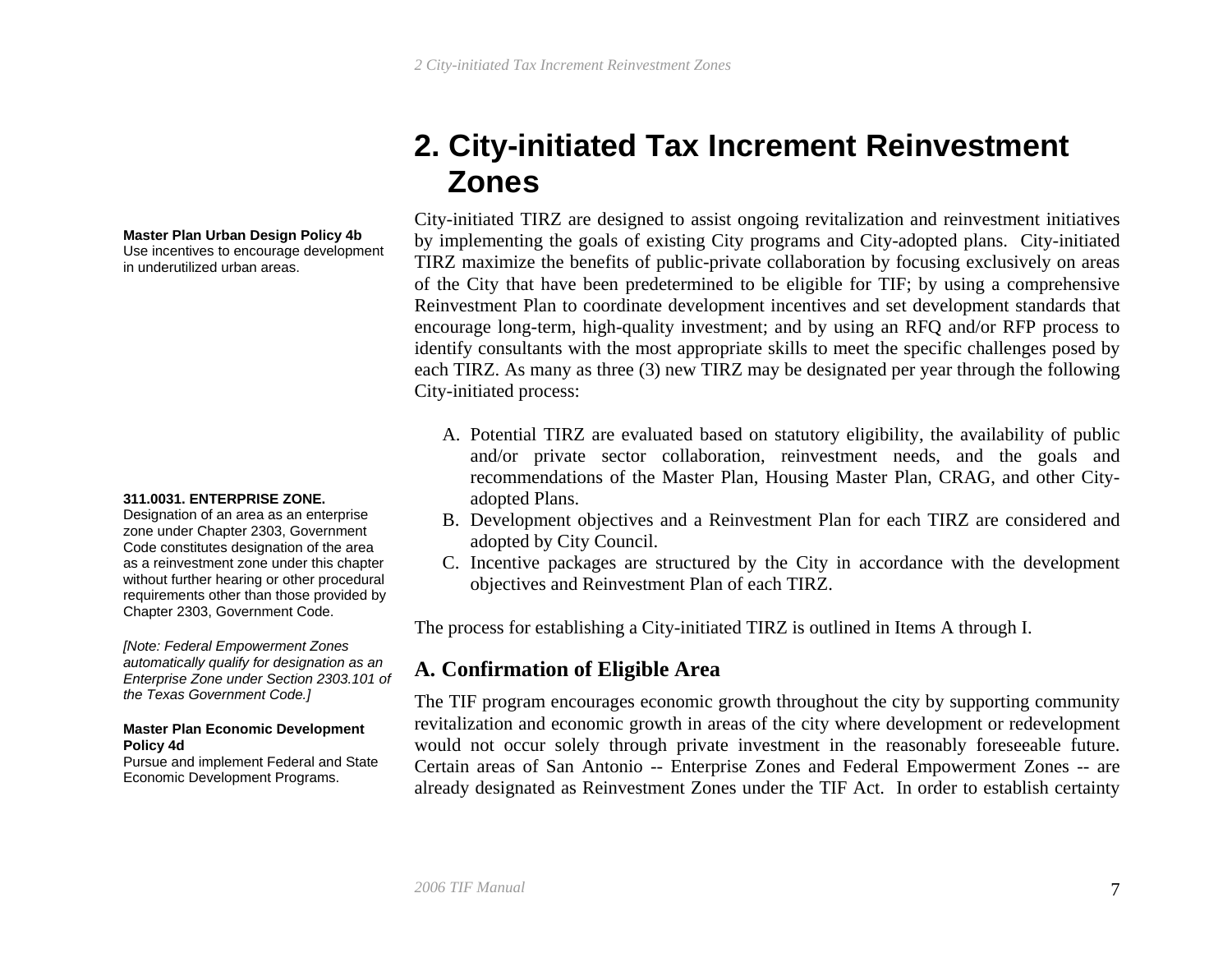<span id="page-7-0"></span>**Master Plan Economic Dev. Policy 2a**  Develop new and use existing partnership programs which promote cooperation among public agencies, industry, and the

community to enhance economic growth throughout the city.

#### **Master Plan Community Services Policy 5a**

Develop public and private partnerships to provide cultural amenities throughout the community.

for stakeholders and to streamline the TIRZ creation process, the City of San Antonio only considers the creation of TIRZ within these pre-designated areas. Specifically, TIRZ must be located within one of the Federal Empowerment Zone Census Tracts, State Enterprise Zone Census Block Groups, or Federal Empowerment Zone Developable Sites, as prescribed in Appendix B, Eligible Areas Map.

# **B. Identification of TIRZ Collaborators**

The TIF Program is designed to maximize the TIF incentive by pursuing public-private and interagency cooperation. More resources can be dedicated to a reinvestment goal when organizations coordinate their efforts. Organizations with different but complementary strengths are particularly well-suited to work together to accomplish shared goals. The creation of a City-initiated TIRZ is recommended to City Council only if a public-sector or private-sector TIRZ Collaborator has been identified. The TIRZ Collaborator must be able to commit significant resources such as money, land, studies, or professional services, and work with the City to identify an appropriate TIRZ Master Developer. An interlocal, purchase, or development agreement must be executed through City Council authorization in order to validate any arrangement.

Potential public TIRZ Collaborators include:

- City Department
- School District
- Public College, University, or Hospital
- Redevelopment Agency
- Transit Agency or Authority

Potential private TIRZ Collaborators include:

- Business Association
- Community Housing Development Organization (CHDO)
- Community Development Corporation
- Private College, University, or Hospital
- Financial Institution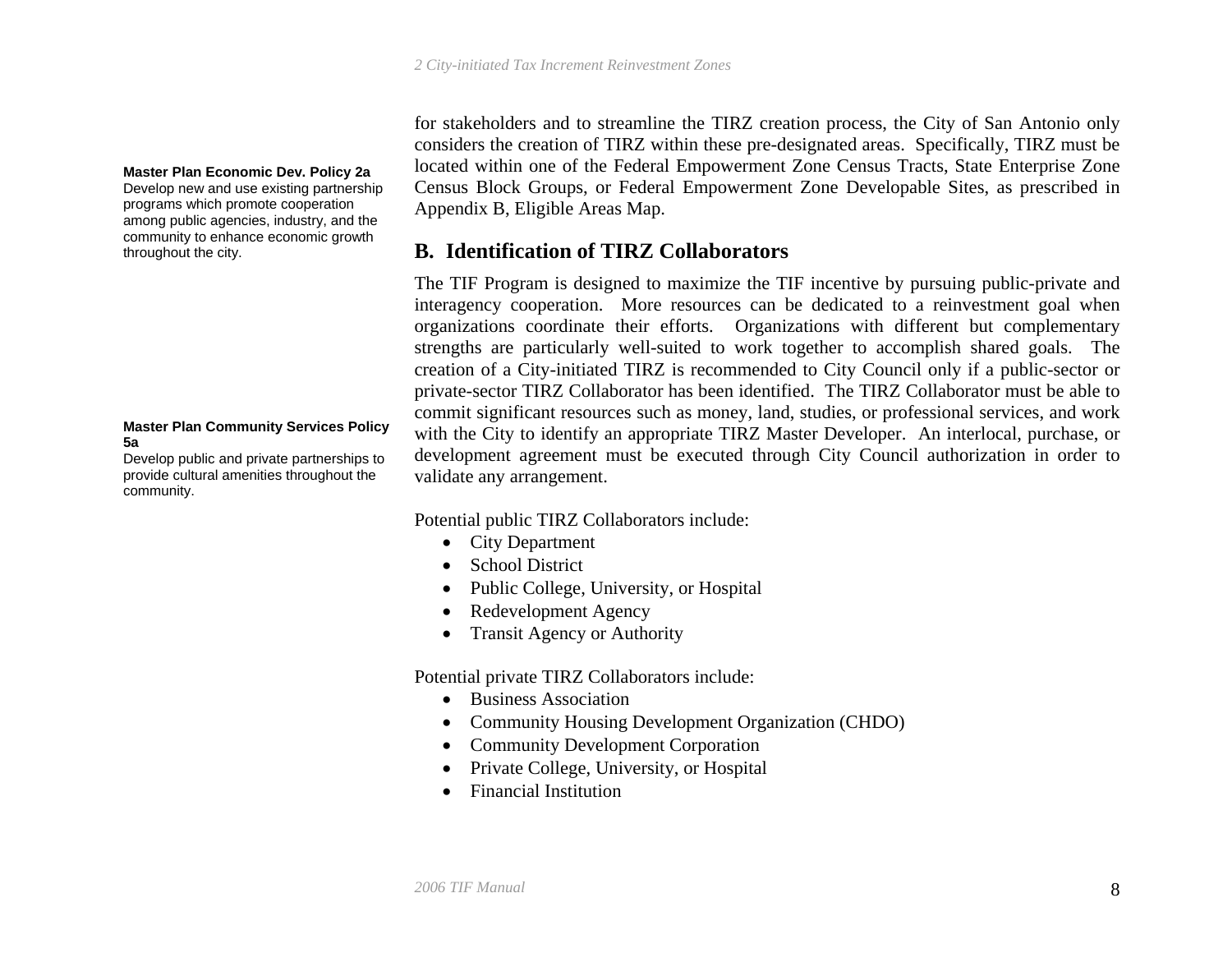# <span id="page-8-0"></span>**C. Evaluation of Reinvestment Need**

In addition to statutory eligibility and TIRZ Collaborator requirements, potential City-initiated TIRZ are evaluated based on reinvestment need. Priority is given to areas that exhibit a larger number of reinvestment need criteria. The area of proposed City-initiated TIRZ must include at least one of the following reinvestment need criteria in order to be presented to City Council for consideration:

- *A) IDENTIFIED IN A CITY-ADOPTED PLAN AS AN AREA TARGETED FOR REINVESTMENT*
- *B) REDEVELOPMENT OF CITY-OWNED LAND*
- *C) BROWNFIELDS (OUTSIDE CRAG AREA)*
- *D) PAPER STREETS (UNIMPROVED RIGHT OF WAY; STREETS PLATTED BUT NEVER BUILT)*
- *E) UNFUNDED CAPITAL PROJECTS*
- *F) FUNDED BOND PROJECTS*
- *G) VACANT/ABANDONED/ SUBSTANDARD COMMERCIAL AND RESIDENTIAL STRUCTURES*
- *H) DECLINING PROPERTY VALUES*

# **D. Implementation of Adopted Policy Goals**

Potential City-initiated TIRZ are also evaluated based on the goals and recommendations of the Master Plan, Housing Master Plan, CRAG, and other City-adopted plans. The location of proposed City-initiated TIRZ must implement at least one, and preferably several, of the following policy goals.

*A) CRAG GOALS* 

 **Located in CRAG Area**: The CRAG report established the City's historic city limits, the thirty-six square-mile core of the city, as a priority area for revitalization efforts. The CRAG area has always been part of the TIF Program's highest priority area, and contains the neighborhoods that bore the costs of the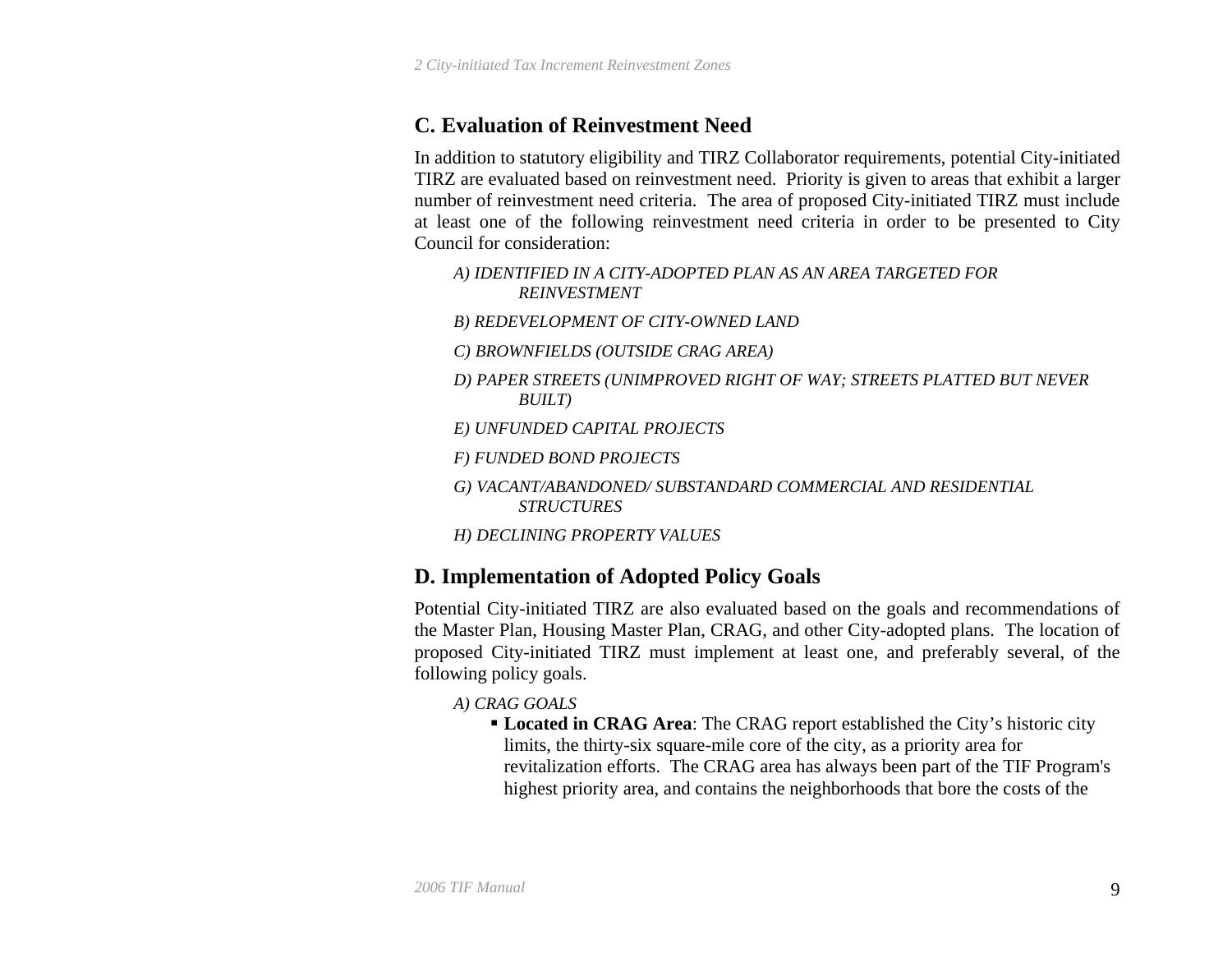City's growth for many years, subsidizing the extension of new electric, water, and sewer lines to the suburbs.

- **Contains Brownfields**: The CRAG report recommended working with property owners, developers, bankers, insurers, and agencies to procure additional resources for brownfields redevelopment.
- **Contains Historic Structures:** The CRAG report recommended supporting historic preservation as a strategy for attracting and retaining investment and building equity in the inner city.
- *B) MASTER PLAN GOALS* 
	- i. **Located within 1/2-mile of downtown** or within 1/2-mile of potential transit terminal or within 1/4-mile of potential high-capacity transit route. Master Plan Urban Design Policy 5j encourages growth within walking distance of downtown employment centers and within walking distance of future high capacity transit terminals in neighborhood centers.
	- ii. **Vacant or underutilized commercial buildings**: Master Plan Neighborhoods Policy 1d promotes conversion or adaptive reuse of vacant or underutilized commercial buildings to provide affordable infill housing.
	- iii. **Inside Loop 410**: Master Plan Economic Development Goal 4 is to provide economic opportunities in targeted areas, particularly within Loop 410 and the southern sector. Master Plan Growth Mgmt Policy 1g is to continue to make physical improvements in the inner city to encourage redevelopment and infill development.
	- iv. **High proportion (>50%) of low and moderate income residents** and/or housing code violations: Master Plan Neighborhoods Policy 4b gives priority in the use of housing reinvestment programs to the revitalization of neighborhoods with higher proportions of low and moderate income residents or with the worst housing conditions.
	- v. **Low student population in neighborhood schools**. Master Plan Community Services Policy 3b targets areas for revitalization where excess space in neighborhood schools exists.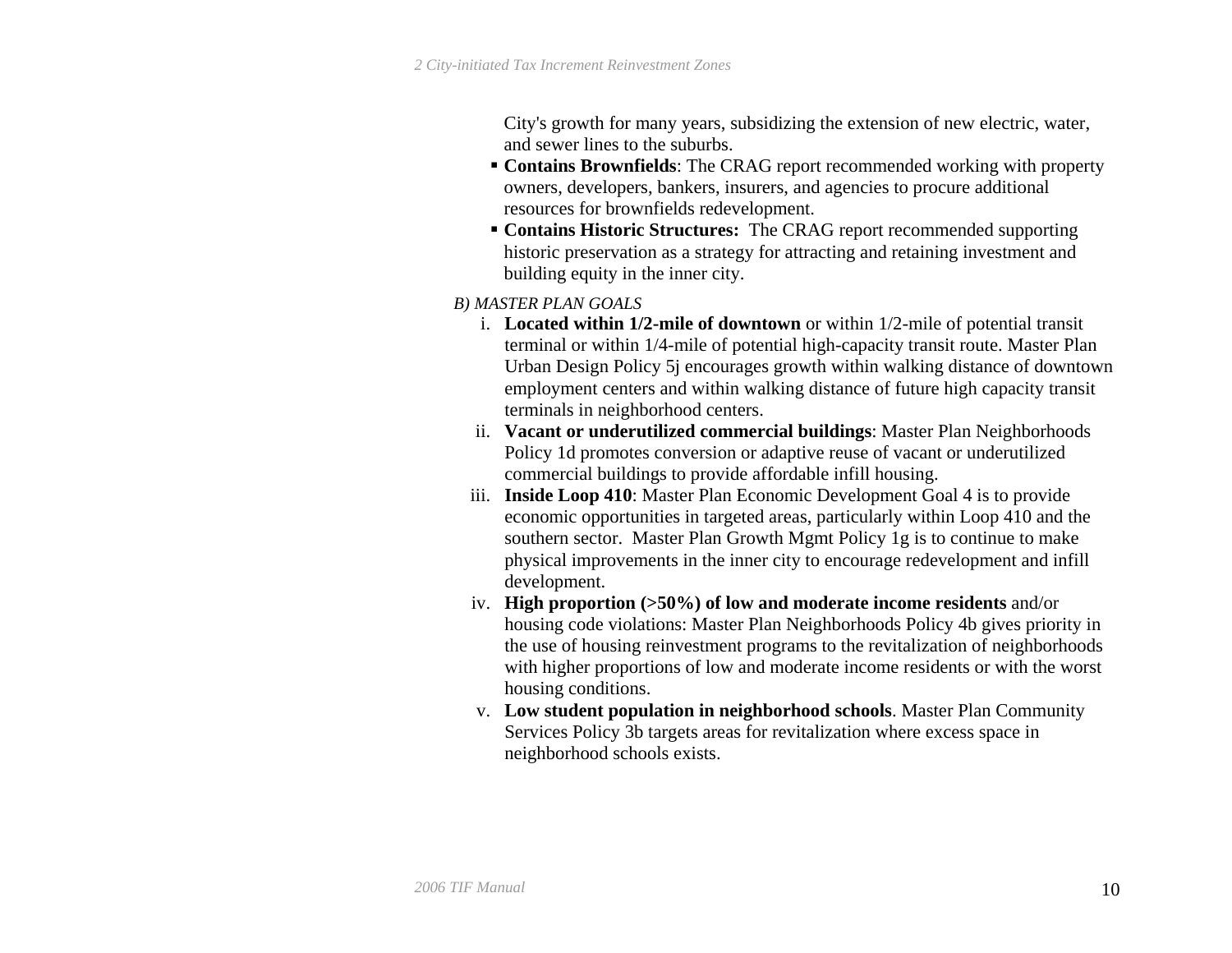#### *C) HOUSING MASTER PLAN GOALS*

- i. **Infill housing:** Housing Master Plan Objective 1.2 is to provide infill housing development to provide new housing stock in older neighborhoods.
- ii. **Housing located downtown:** Housing Master Plan Objective 3.1 is to stimulate increased production of units for downtown housing development.

### *D) GOALS OF OTHER CITY-ADOPTED PLANS*

Examples of other City-adopted plans include Neighborhood Plans, Corridor Plans, Perimeter Plans, and other plans adopted by City Council.

# **E. Identification of Development Objectives (Resolution of Intent)**

Development objectives for each TIRZ are compiled based on the location-specific reinvestment needs, Incentive Scorecard priorities (see Definitions, Appendix A), and policy goals in the Master Plan, Housing Master Plan, CRAG, and other City-adopted plans.

For example, a development objective for a TIRZ proposed in the CRAG area could reference the CRAG recommendation to create stable, mixed-income neighborhoods in the inner city. Development objectives based on that recommendation could include the construction of new mixed-income residential units, in conjunction with the rehabilitation of commercial areas to serve future and existing residents. If appropriate, the Housing Master Plan objective to provide new housing stock through infill housing could also be cited as the basis for including infill development as an additional development objective.

The final set of preliminary findings -- development objectives, reinvestment needs, and adopted policy goals -- is presented to City Council for consideration of and incorporation in a Resolution of Intent. The Resolution of Intent authorizes staff to notify participating taxing entities of a potential new TIRZ, and to begin developing the Preliminary Project Plan and the Preliminary Financing Plan required by the TIF Act (more information on Project and Financing Plans is included in the "TIRZ Documents" section). At this stage, the City may also issue an RFQ soliciting qualifications from parties interested in being notified of future RFPs related to the potential new TIRZ.

#### <span id="page-10-0"></span>**CRAG Recommendations**

Implement a housing rehabilitation initiative in the inner city

Support the arts as an economic development strategy for the inner city

Designate community activity centers at sites such as schools or libraries in neighborhoods within the target area

Encourage transit-oriented development by supporting future efforts to implement dedicated infrastructure for high-capacity transit, such as bus rapid transit or light rail

Fund and coordinate infrastructure to stimulate walking and bicycling as alternative modes of transportation

#### **Housing Master Plan Objective 1.1**

Rehabilitate existing single and multifamily housing units to provide additional housing units.

**Housing Master Plan Objective 3.4**  Encourage adaptive reuse projects.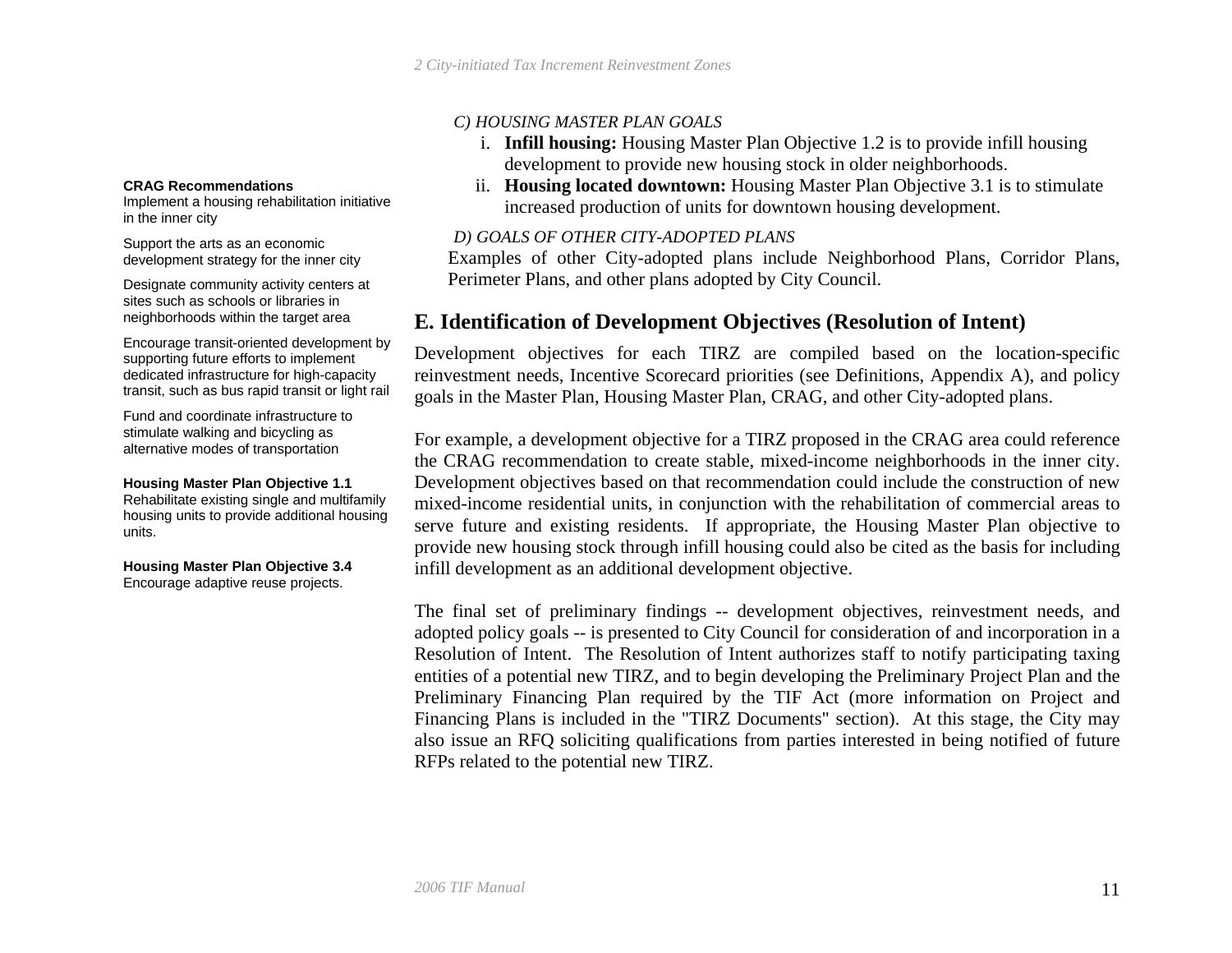# **F. Research Market Conditions: Economic Feasibility Study**

The TIF Act requires an economic feasibility study to be completed as part of a TIRZ Financing Plan. To meet this requirement, studies tailored to the needs of a potential TIRZ can be drafted by either City staff or by a consultant selected through an RFQ/RFP process. Studies must communicate a thorough understanding of the existing and emerging markets for residential and commercial development in the area of the proposed TIRZ, and must be completed in time to have the findings incorporated into the Project Plan. The required elements of the economic feasibility study are detailed in Appendix E.

# **G. Create Reinvestment Plan (TIRZ Designation)**

The Reinvestment Plan for a TIRZ is drafted based on the development objectives and other preliminary findings presented at Resolution of Intent, as well as the result of the Economic Feasibility Study. The Reinvestment Plan is a component of the TIRZ Project Plan, and includes a form-based and/or land use plan, potential development sites, identification of Development Pattern (see Appendix F), development program (including phasing), conceptual designs, code requirements, and budgets/schedules. It also includes potential and actual linkages with other reinvestment and revitalization tools.

Appendix F, TIF Development Patterns, describes a menu of development approaches that implement policy goals supporting infill and mixed-use, walkable development. These Development Patterns, which include incentive zoning, are an important component of the Reinvestment Plan. In most cases, the infill-incentive Development Patterns (Infill Development Zoning, Commercial Center, and Commercial Retrofit) are the most appropriate for City-initiated TIRZ. However, in areas with larger development sites, one or more of the other Development Patterns may also be appropriate. The Reinvestment Plan may be drafted by City staff or by a consultant through an RFQ/RFP process.

Another important element of the Reinvestment Plan is the package of coordinated incentives. In addition to the TIF incentives, such a package could include City-initiated public improvements, incentive zoning (such as Infill Development Zoning where appropriate or other incentives outlined in the UDC), Incentive Scorecard benefits, area-wide rezoning,

#### <span id="page-11-0"></span>**Master Plan Urban Design Policy 1g**

Prepare design and construction policies and standards for utility and transportation infrastructure, capital improvement projects, public facilities and development projects that reinforce neighborhood centers and provide diverse, pedestrianfriendly neighborhoods.

#### **Master Plan Urban Design Policy 1b**

Develop urban design policies and standards which integrate and coordinate planning for historic and cultural resources, public facilities and services, and private development, infrastructure, transportation, arts and cultural resources, libraries, parks and recreation, health and human service facilities.

#### **Master Plan Neighborhoods Policy 1a**

Rezone vacant or underutilized property in and around neighborhoods to encourage redevelopment that is compatible in use and intensity with the existing neighborhood.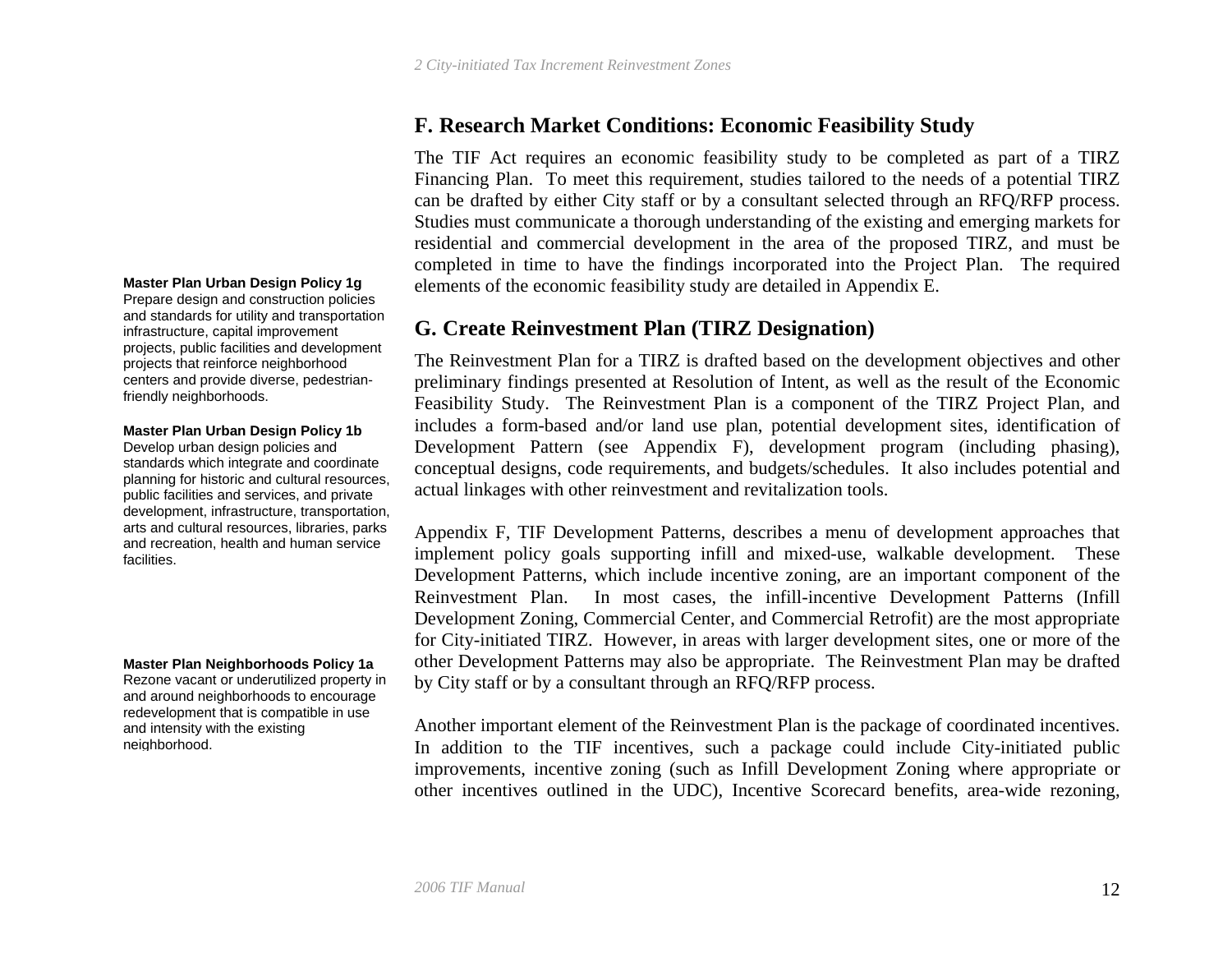<span id="page-12-0"></span>coordination with currently funded Capital Improvement Projects, Brownfield remediation, use of City-owned land, and/or other applicable incentives.

A Preliminary Project and Financing Plan (including the Reinvestment Plan) is presented to City Council during consideration of the TIRZ Designation. Designation officially names the TIRZ, creates a Board of Directors for the TIRZ, establishes effective start and termination dates for the TIRZ, and creates a tax increment fund.

The Final Project and Financing Plans are presented to City Council shortly after Designation, as soon as other taxing entity participation rates are finalized and TIRZ Board approval is granted. The TIF Act requires that the Final Project and Financing Plans be as consistent as possible with the Preliminary Plans developed for the TIRZ before the creation of the TIRZ Board.

# **H. Implementation of Reinvestment Plan**

After Designation, the City issues an RFQ/RFP for a TIRZ Master Developer to implement the TIRZ Reinvestment Plan. The RFQ/RFP notice details the particulars of the incentive package and the Reinvestment Plan. A mandatory \$31,000 Statement of Qualifications/Proposal submittal fee ensures the financial capacity of the respondents. The full amount of the Statement of Qualifications/Proposal fee is an eligible project cost, and may be reimbursed to the chosen TIRZ Master Developer over the term of his respective development project, while respondents that are not selected have their Statement of Qualifications/Proposal and \$31,000 fee returned. The successful respondents are required to execute a professional services contract.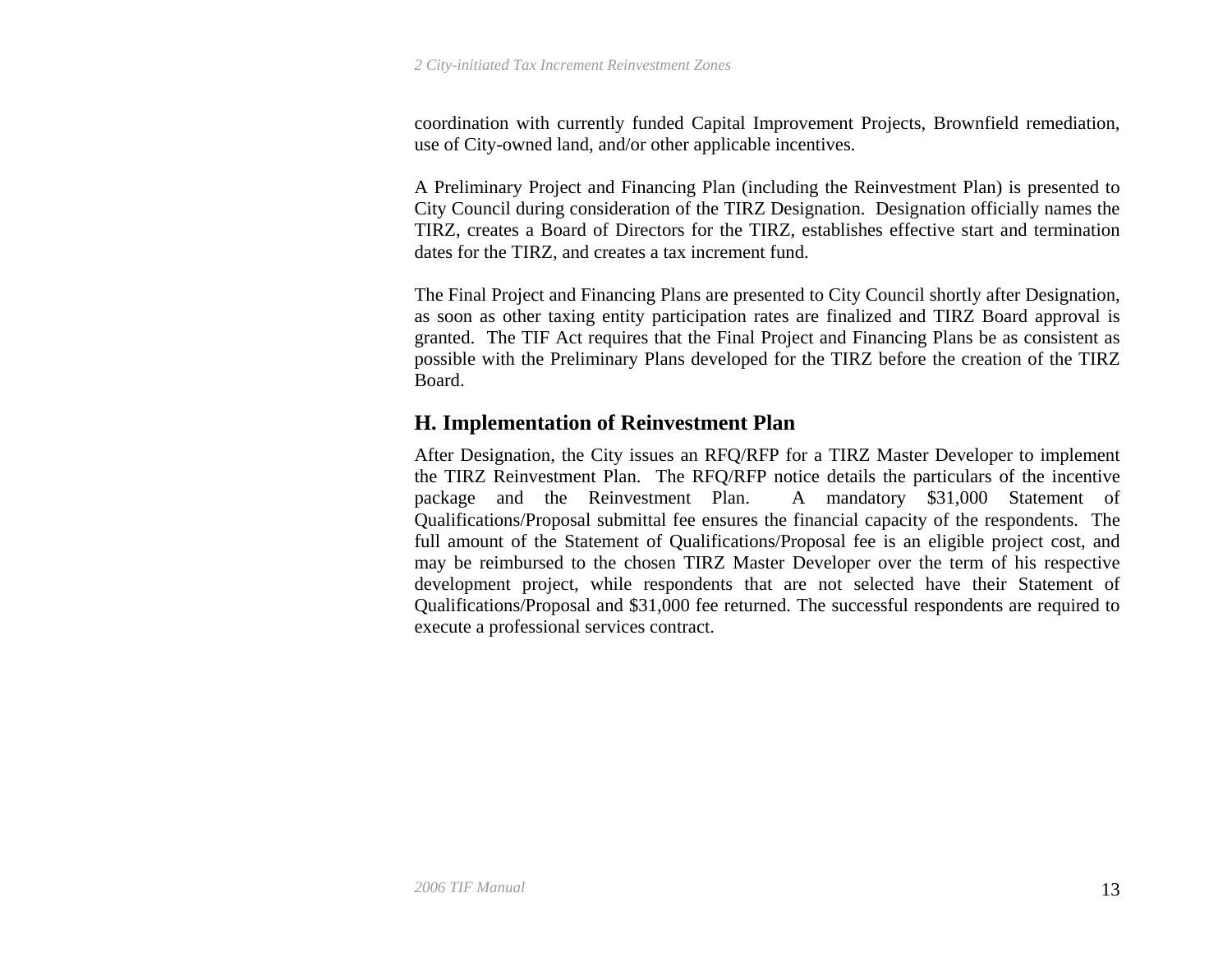# **3. Petition-driven Tax Increment Reinvestment Zones**

Petition-driven TIRZ allow property owners, residents, and project developers to contract with the City to bring new, high-quality affordable housing to market. The City issues an annual call for TIF petitions that support affordable housing. To be considered for TIF, at least 50% of the proposed units must be affordable as defined by the City. At the time of the TIF Manual's adoption, single-family units must be sold at or below \$110,000 to be considered affordable (see full definition in Appendix A). Any subsequent changes to the City's definition of affordable housing immediately apply to the requirements of the TIF Manual. The petition-driven TIRZ process includes the steps outlined in Section A through G below.

# **A. Pre-petition Meetings**

A petitioner or developer considering the submission of a petition may request a meeting with the Neighborhood Services Department TIF Unit at any time. The meeting fee is \$75.00 per hour per City discipline requested to be present. All meetings must be scheduled through the Neighborhood Services Department TIF Unit.

# **B. Call for Petitions**

Petitioners must respond to the call for petitions by the announced deadline with a completed application and a fee of \$31,000. The fee finances staff implementation of complete applications through Designation, including review of economic feasibility analysis and need for public assistance pro-forma, public presentations, meetings, negotiation of Project and Financing Plans, and any other elements described in the call for petitions. Applications must include a TIF petition as required by the TIF Act plus any additional information detailed in the call for petitions and in this TIF Manual. City staff reviews complete applications pursuant to the requirements posted in the call for petitions; applications missing information are deemed nonresponsive, are not evaluated, and will be returned the \$31,000 fee.

#### <span id="page-13-0"></span>**Master Plan Neighborhoods Policy 4a**

Preserve and revitalize housing and promote targeted infill housing in neighborhoods, particularly older neighborhoods located inside Loop 410.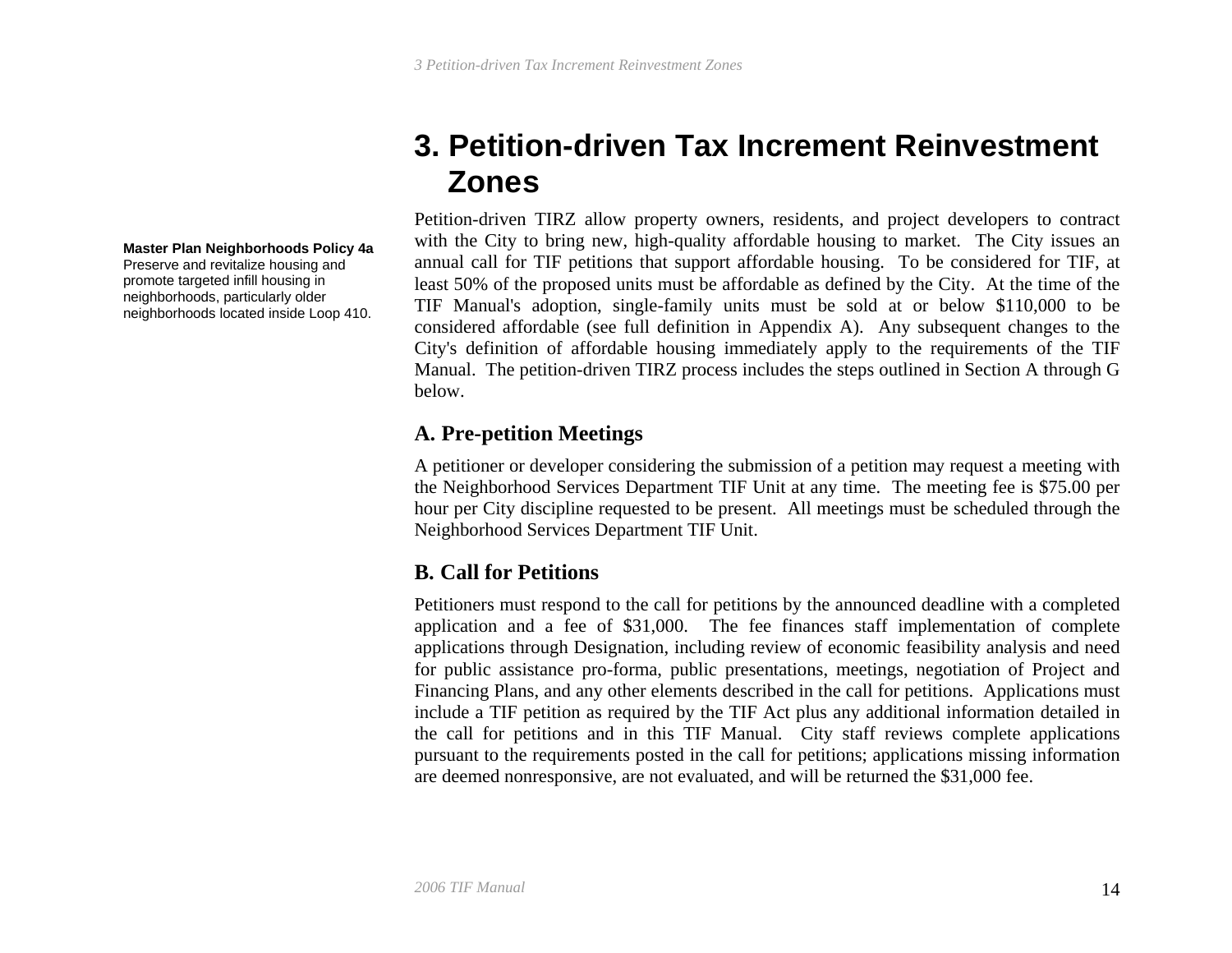# <span id="page-14-0"></span>**C. Preliminary review**

The TIF Unit performs a preliminary review of each application's content, limited at this stage to the following categories of statutory and policy requirements. A thorough preliminary review is required before an application can be presented to City Council for consideration of a Resolution of Intent. By the same token, only complete applications that meet TIF Manual requirements are presented to Council. Lack of an appropriate market study, for example, terminates the application process. The following are the components of the preliminary review:

#### 1.MARKET RESEARCH: ECONOMIC FEASIBILITY STUDY

To comply with TIF Act requirements for an economic feasibility study, each application must demonstrate a thorough understanding of the existing and emerging markets for residential and commercial development in the area of the proposed TIRZ by including an independent economic feasibility study. The required elements of the study are detailed in Appendix E.

### 2.NEED FOR PUBLIC ASSISTANCE

In order to accurately communicate the value of the TIF incentive, and to satisfy statutory requirements that development or redevelopment in the proposed TIRZ would not occur solely through private investment in the reasonably foreseeable future, each application must demonstrate a quantifiable need for public assistance. This analysis determines the amount of tax increment to be generated by the TIRZ, as well as the length of time the TIRZ will be in existence. The TIF Unit can provide applicants with a sample pro-forma that provides the following necessary information:

- Demonstrate financial wherewithal to meet project costs and complete project (i.e. the most current three years of financial statements, complete Sources and Uses budget, and/or Letters of Credit from Bank)
- Identify all sources of funds, including other public sources, private financing, and developer equity contribution into project
- Identify all project costs, including acquisition, construction, soft costs, and long-term management costs, if applicable

#### **Texas Attorney General Opinion No. JC-0152**

An area may not be designated as a reinvestment zone simply because the municipality contemplates that greater future development would occur in that area if a tax increment zone were created than if it were not created.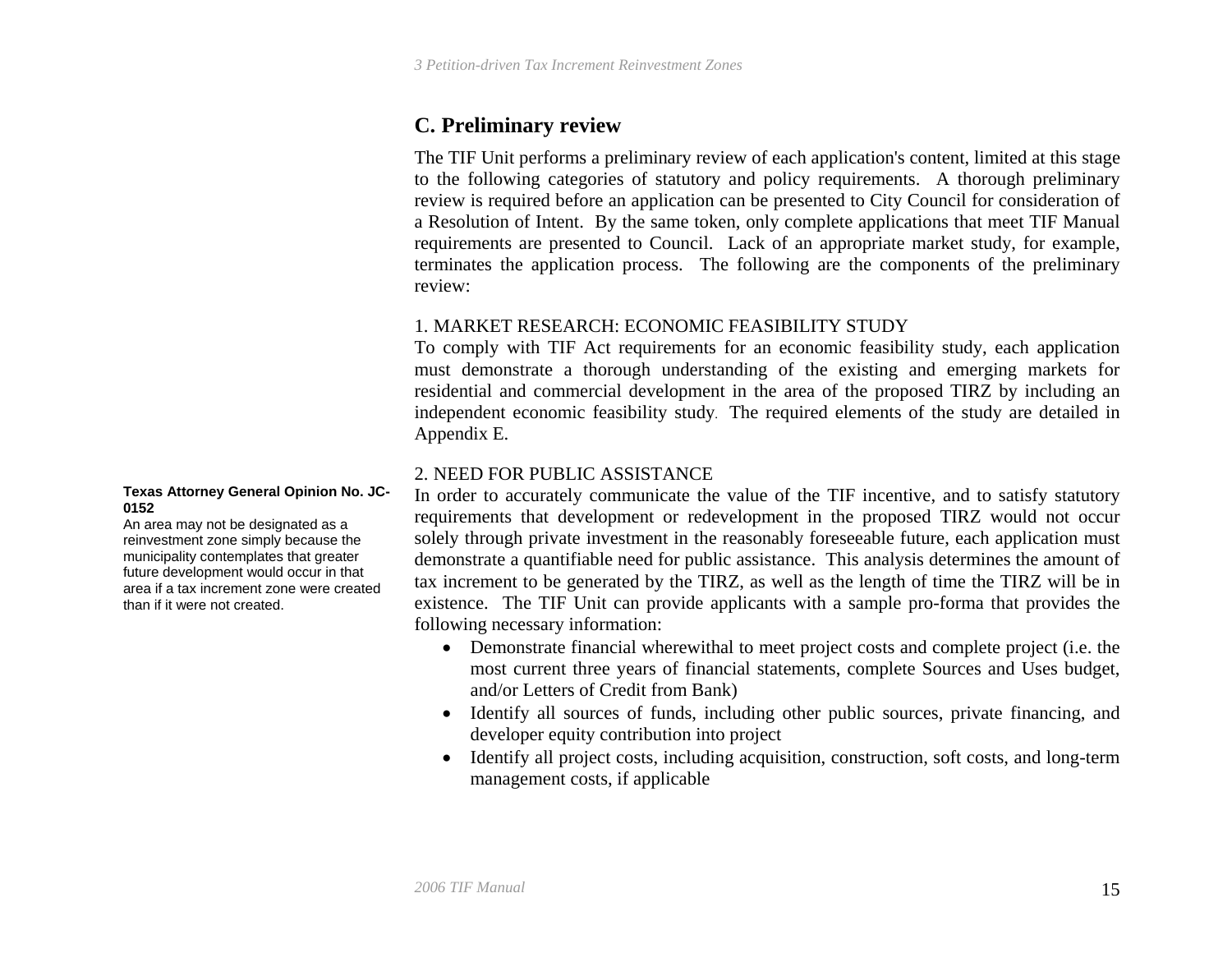# **Master Plan Growth Mgmt Policy 1g financing**<br>Continue to make physical improvements and a set of the start

in the inner city to encourage redevelopment and infill development.

#### **Master Plan Urban Design Policy 1a**

Define, preserve and promote neighborhood centers which include schools, libraries, stores, transit centers and community service facilities in accessible, pedestrian friendly environments.

#### **Master Plan Urban Design Policy 1c**

Encourage patterns of urban development that provide a full range of housing choices and promote a sense of community, urban vitality and the efficient provision of infrastructure.

#### **Master Plan Urban Design Policy 4c**

Create streetscapes which emphasize both pedestrians and vehicles.

#### **Master Plan Urban Design Policy 1g**

Prepare design and construction policies and standards for utility and transportation infrastructure, capital improvement projects, public facilities and development projects that reinforce neighborhood centers and provide diverse, pedestrianfriendly neighborhoods.

#### **CRAG Recommendation**

Fund and coordinate infrastructure to stimulate walking and bicycling as alternative modes of transportation.

**Housing Master Plan Objective 3.6**  Encourage the design and development of Walkable Communities

- $\bullet$ Submit detailed pro-forma that identify pre-TIF rate of return and gap in project
- $\bullet$  Submit detailed pro-forma that identify project-plus-TIF rate of return and financial structure
- •Identify proposed security, collateralization, or credit enhancement
- •Demonstrate previous experience developing similar scale and type of project
- • Demonstrate that no construction is taking place within the proposed TIRZ boundaries. No petition-driven TIRZ can include sites where construction has been initiated or where construction is ongoing, and the costs of such construction can not be financed through TIF.

#### 3.DEVELOPMENT PATTERN

Since TIF is a long-term incentive, development supported by TIF must add long-term value to the public realm. Accordingly, projects must be built using design principles that recognize the importance of the long-term safety and comfort of all public infrastructure users – whether they are walking, jogging, riding or driving. Such design principles should recognize and implement the land use, zoning, subdivision, and street design characteristics that ensure that TIF projects are accessible to people of all ages and abilities. In practical terms, this means that many areas within TIF projects give priority to the safety of pedestrians by carefully controlling vehicular design speeds on public right of way. Such walkable communities, in coordination with other City initiatives, also help protect San Antonio's air quality by reducing the number of vehicle miles traveled. The City's Unified Development Code (UDC) sets out a menu of approaches to help designers and developers meet the City's urban design policies.

Eight Development Pattern options have been identified in the UDC (Article II Use Patterns and Zoning Districts) that support infill and mixed-use, walkable communities. Each application must identify the Development Pattern(s) to be implemented in the proposed TIRZ. These Eight Development Patterns are described in detail in Appendix F.

#### 4.IMPLEMENTATION OF ADOPTED PLANS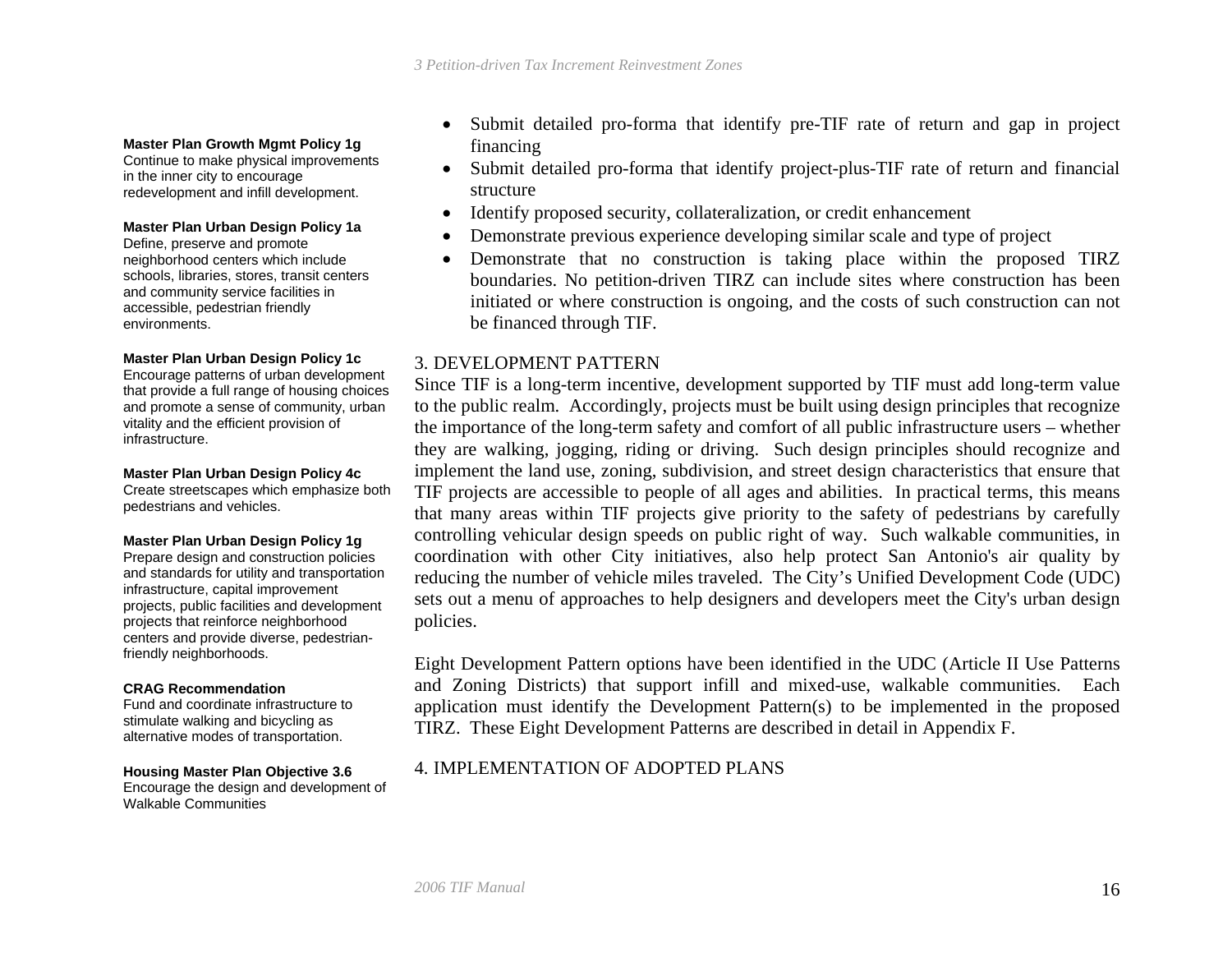Each application must demonstrate how the goals and recommendations of the Master Plan, CRAG, Housing Master Plan, and/or other city-adopted plan will be furthered by the proposed TIRZ. If the proposed TIRZ is in an area for which a Neighborhood, Corridor, Area, Perimeter or other Plan has been adopted, the TIRZ application must reference how **Master Plan Economic Dev. Policy 2a** these plans will be implemented by the proposed TIRZ.

#### 5.COORDINATED REVITALIZATION

The Master Plan supports the development of new partnerships and the use of existing partnership programs which promote cooperation among public agencies, industry, and the community to enhance economic growth throughout the city. The application must describe how the development supported by the TIRZ will contribute to ongoing or proposed revitalization activities in the surrounding area, and how the TIRZ will leverage additional revitalization activity. For example, it is encouraged that the TIF incentive be used in coordination with Economic Development Department initiatives, including the Incentive Scorecard, and other Neighborhood Services Department initiatives, such as Neighborhood Commercial Revitalization, Neighborhood Sweeps, and Housing Rehabilitation programs. Also, since all TIRZ are located in Enterprise and Empowerment Zones, applications should discuss potential coordination between these Federal and State programs with the local TIF initiative.

## 6.COMMUNITY PARTICIPATION

Because the creation of a TIRZ requires the substantial involvement of many stakeholders, the application must indicate how the input of these stakeholders has been integrated into the details of the development proposal. Presentation materials, meeting notes, lists of meetings, and letters of support should be included in the application.

## 7.INCENTIVE SCORECARD SCORE

The City uses incentives to encourage business and residential development in targeted areas and awards them to projects based on a hierarchy of qualifying scores. This process, known as the Incentive Scorecard System, is designed to expedite the award of development incentives. The Incentive Scorecard Score of each TIF application is calculated and presented as a snapshot portrait of how well the proposal meshes with City priorities. The Incentive Scorecard can be found at [www.sanantonio.gov/edd](http://www.sanantonio.gov/edd).

Develop new and use existing partnership programs which promote cooperation among public agencies, industry, and the community to enhance economic growth throughout the city.

#### **Master Plan Economic Development Policy 4a**

Increase coordination and visibility of current economic development efforts in targeted areas

#### **Master Plan Economic Development Policy 4d**

Pursue and implement Federal and State Economic Development Programs.

#### **Master Plan Economic Development Policy 2e**

Facilitate communication between businesses, neighborhoods, development interests, neighborhood associations and advisory boards, community-based groups and other interested parties with respect to economic development or redevelopment.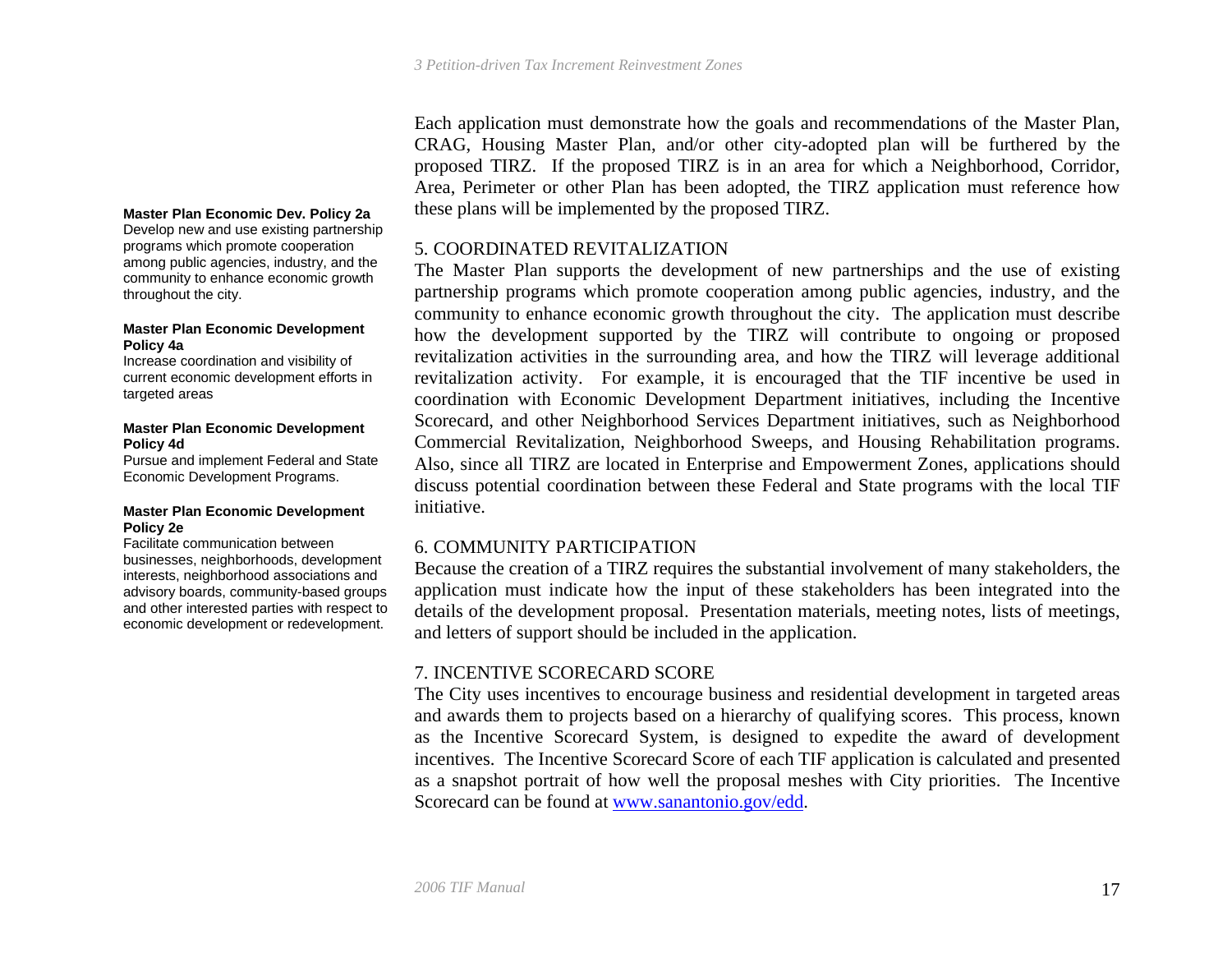# **D. Maximum City Participation**

The TIF Act authorizes taxing entities to determine the amount of tax increment to contribute to a TIRZ. The City determines its participation rate using the pro-forma analysis as described in the "Need for Public Assistance" section. Additionally, the City determines its maximum participation level by the Priority Area in which the proposed TIRZ is located (as prescribed in Appendix C, Priority Areas Map).

Certain areas of the municipality -- Enterprise Zones and Empowerment Zones -- are considered Reinvestment Zones for the purpose of TIF. As with City-initiated TIRZ, the City only considers the creation of Petition-driven TIRZ within these pre-designated areas, in order to establish certainty for stakeholders and to streamline the TIRZ creation process.

The City recognizes that within these pre-designated Census tracts and block groups, some areas are characterized by more social and economic challenges – or more intense challenges – than others. These high-challenge areas require greater attention from the City if negative social and economic trends are to be reversed. To ensure that areas with the greatest need receive the greatest support, the TIF Program uses documented existing conditions to categorize pre-designated Enterprise and Empowerment Zones into Priority Areas. The criteria used are:

- CDBG eligibility
- •CRAG boundaries
- • Zip Codes reported by the San Antonio Metropolitan Health District as having disproportionate amounts of public health problems
- Census tracts with high levels of unemployment
- Census tracts with high levels of poverty
- Census tracts with low levels of education

Priority Areas guide TIF to where it is currently needed most, and may be re-evaluated when the San Antonio Metropolitan Health District issues its next report and when the Census data is updated.

#### <span id="page-17-0"></span>**Master Plan Urban Design Policy 4b**

Use incentives to encourage development in underutilized urban areas.

#### **Master Plan Neighborhoods Policy 4b**

Give priority in the use of housing reinvestment programs to the revitalization of neighborhoods with higher proportions of low and moderate income residents or with the worst housing conditions.

#### **Master Plan Economic Development Goal 4**

Provide economic opportunities in targeted areas, particularly within Loop 410 and the southern sector

#### **Master Plan Growth Management Policy 1g**

Continue to make physical improvements in the inner city to encourage redevelopment and infill development.

#### **Master Plan Neighborhoods Policy 4a**

Preserve and revitalize housing and promote targeted infill housing in neighborhoods, particularly older neighborhoods located inside Loop 410.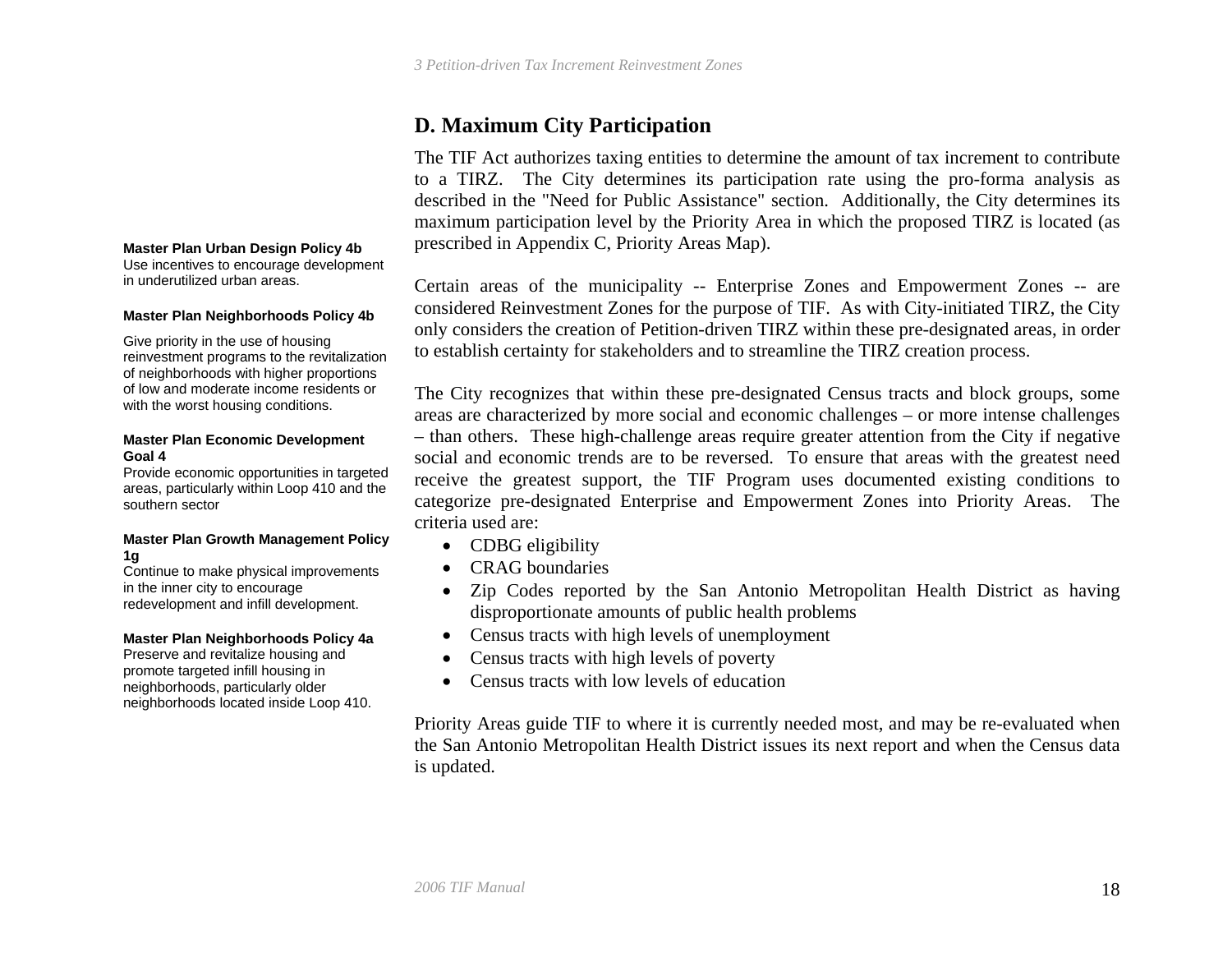# **E. Resolution of Intent**

If an application is complete and meets TIF Manual requirements, staff presents the Preliminary Review findings and the City's participation level to City Council for consideration of a Resolution of Intent. The Resolution of Intent authorizes staff to notify participating taxing entities of a potential new TIRZ, and to begin developing the Preliminary Project Plan and the Preliminary Financing Plan.

# **F. Other taxing entities**

Several other taxing entities have adopted independent review processes and criteria for proposed TIRZ. In order to expedite the other taxing entities' review processes, applicants must independently contact the other taxing entities impacted by the proposed TIRZ and provide updates to TIF Unit staff regarding any commitments or negotiations.

While no taxing entity is obligated to participate in a TIRZ, the TIF Act does require a designated representative from each taxing entity to meet with City staff no later than the 15th day after the date the City notifies the taxing entity of a potential TIRZ. In addition, the City is required to make presentations describing the preliminary plans for the proposed TIRZ to all affected taxing entities.

# **G. Full Interdepartmental Review**

After passage of the Resolution of Intent, a full financial and programmatic review of the proposed project occurs. This review is conducted by an interdepartmental team directed to analyze and troubleshoot the viability of the proposed zone, and could result in an entirely different financing plan than the one initially proposed in the application. The findings of the interdepartmental review form the basis for the Preliminary Project and Financing Plan, which is presented to City Council during consideration of the TIRZ Designation. As described in the following section, designation officially names the TIRZ, creates a Board of Directors for the TIRZ, establishes effective start and termination dates for the TIRZ, and creates a tax increment fund.

#### <span id="page-18-0"></span>**311.003. PROCEDURE FOR CREATING REINVESTMENT ZONE.**

(f) … In addition to the notice required by Subsection (e), the governing body of the municipality or county proposing to designate a reinvestment zone shall make a formal presentation to the governing body of each municipality, county, or school district…that levies real property taxes in the proposed reinvestment zone.

The presentation must include a description of the proposed boundaries of the zone, the tentative plans for the development or redevelopment of the zone, and an estimate of the general impact of the proposed zone on property values and tax revenues.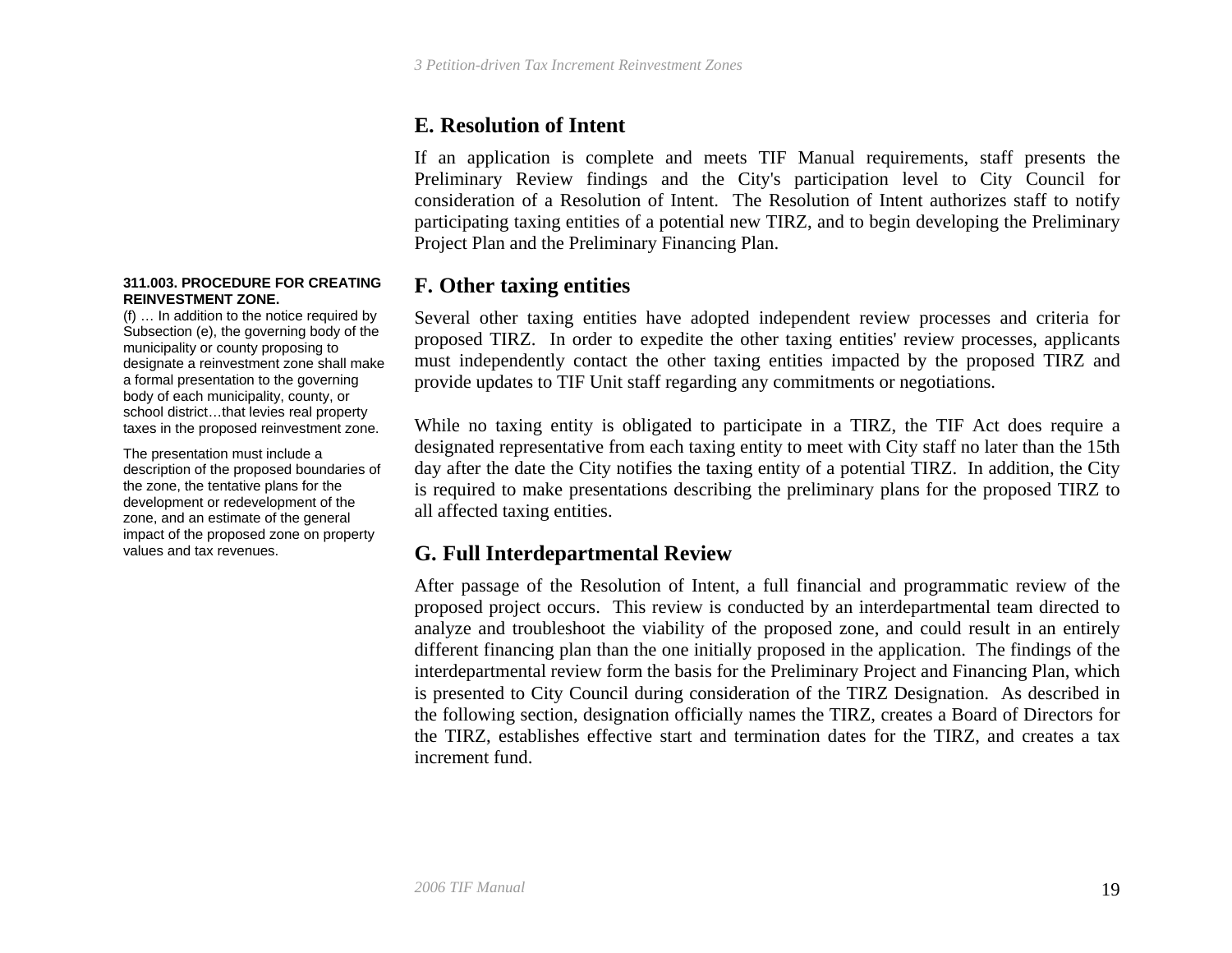# <span id="page-19-0"></span>**4. TIRZ Documents**

Following the City Council's approval of a Resolution of Intent for either a City-initiated or Petition-driven TIRZ, a Preliminary Project Plan and a Preliminary Financing Plan are prepared by City staff. Upon the creation of a TIRZ, a Final Project Plan and a Final Financing Plan are prepared by City staff for consideration by the TIRZ Board and the City Council. These project and financing documents and the Interlocal Agreements, Development Agreements, and other contracts necessary to implement TIF are described below.

# **A. Project Plan**

The Project Plan describes the existing physical and social conditions of the area of the TIRZ, the nature, cost, and phasing of the public and private improvements to be supported by the TIRZ, and the procedural and substantive requirements for TIRZ implementation. Due to the unique conditions of each TIRZ and the variety of approaches encouraged by this TIF Manual, TIRZ-specific requirements are common. The individual call for petition, RFQ, and RFP procedures describe those requirements in detail, as well as the nature and timing of the contractual arrangements.

However, some requirements are general to all TIRZ for reasons of state law, local ordinance, or policy. These are also described in the RFQ and RFP documentation, and include, but are not limited, to the following:

- 1. Economic Feasibility Study (see also Appendix E)
- 2. Eligible Project Costs
- 3. Ineligible costs and prohibitions
- 4. Cost-benefit analysis
- 5. Payment and Performance Bonds in the full amount of general contracts
- 6. Small Business Economic Development Advocacy (SBEDA)
- 7. Insurance (including Workers Compensation Insurance) and Indemnification
- 8. Competitive Bidding and Payment of Prevailing Wages
- 9. Universal Design (see also Appendix G)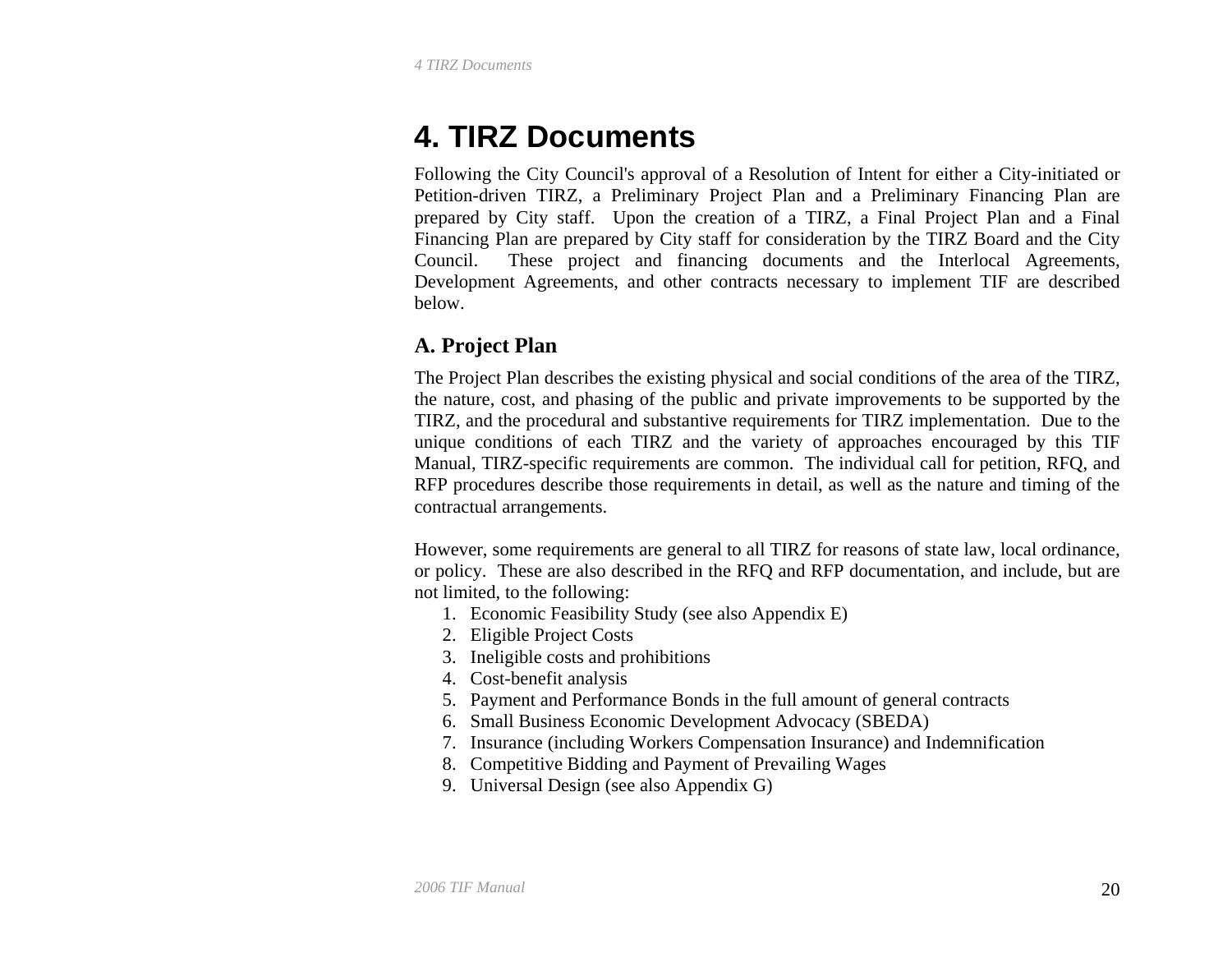## 10. Prohibition of Manufactured Homes

11. Acknowledgment of Requirements for the Use of TIF (see also Appendix L)

# 1. ECONOMIC FEASIBILITY STUDY

The TIF Act requires an economic feasibility study to be completed as part of any TIRZ Project Plan. Studies must communicate a thorough understanding of the existing and emerging markets for residential and commercial development in the area of the proposed TIRZ, and must be completed in time to have the findings incorporated into the Project Plan. The required elements of the economic feasibility study are detailed in Appendix E.

# 2.ELIGIBLE PROJECT COSTS

Sections 311.002, 311.008, and 311.010 of the TIF Act define Eligible Project Costs (see Appendix J). **The City finances only eligible project costs incurred after the execution of a Development Agreement and Final Project and Financing Plans. Any costs incurred prior to the execution of those documents are not eligible for tax increment financing.** If public facilities are required to meet the demands of the new development, the City and the applicant and/or Developer negotiates the construction, operating costs, pro rata share and timing of payments for the facilities.

## 3.INELIGIBLE COSTS AND PROHIBITIONS

- i. No retroactive TIF: Costs incurred prior to the date of execution of a development agreement and Final Project and Financing Plan are not eligible for reimbursement or financing.
- ii. TIF proceeds cannot be used to support private purposes. Contracts for Professional Services (professional services are defined in the TIF Act as those services provided by architects, engineers, planners, and attorneys) shall not include a contingency fee based on the tax increment generated by the TIRZ or the tax increment funds used to reimburse a developer for his eligible project costs.
- iii. Lobbying services shall not be an eligible project cost reimbursable with tax increment funds.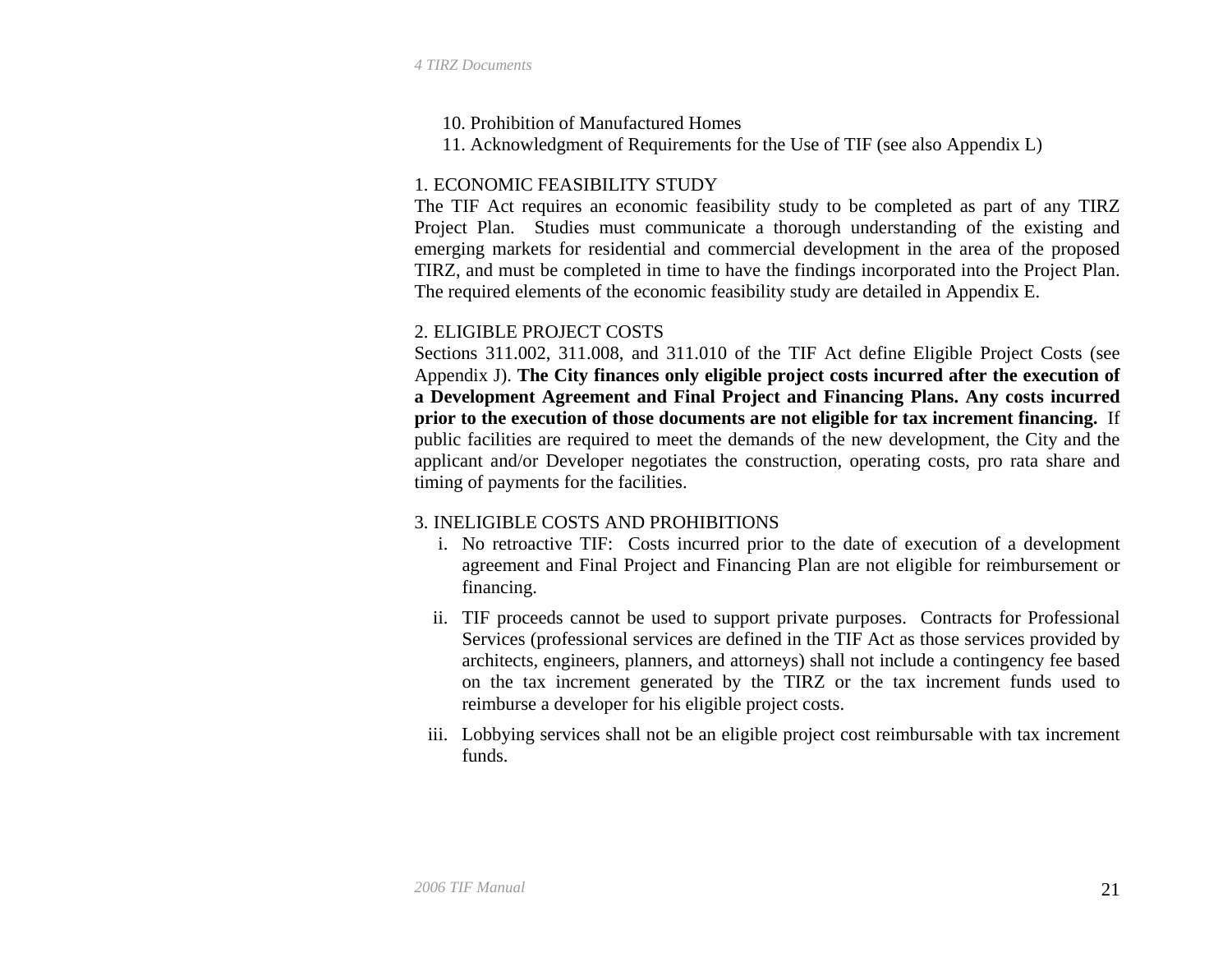- iv. Except to the extent prohibited by law, persons who are engaged in litigation against the City are ineligible to obtain the use of TIF as principals or participants for the duration of the litigation. A principal or participant includes the TIF applicant, developer, sponsor, development team member, or an employee, affiliate, agent, relative of the first degree of consanguinity or representative of the above. Accordingly, the City shall not consider a project proposing the use of TIF, designate a TIRZ, enter into any TIF contracts or agreements with, or authorize or make any payments to persons engaged in litigation with the City. Ineligible persons shall be excluded from participating as either participants or principals in all TIF projects during the term of their litigation. "Person" includes an individual, corporation, organization, government or governmental subdivision or agency, business trust, estate, trust, partnership, association, and any other legal entity.
- v. The City shall not enter into any agreements with individuals or parties who:
	- owe the City money for delinquent real estate taxes, rents, water and sewer charges, or other indebtedness
	- have been convicted of felonies or are currently under indictment for such crimes
	- have defaulted on loans or other legally binding agreements (i.e. Development Agreements or liens)
	- have been convicted of violating any law, code, statute or ordinance regarding conditions of human habitation
	- are employed by the City of San Antonio

The applicant must provide the City with a release of information, acceptable to the City, permitting the City to obtain the above information.

## 4. COST-BENEFIT ANALYSIS

An analysis measuring costs and benefits to the City must be completed by the City's Budget Office prior to designation of a TIRZ.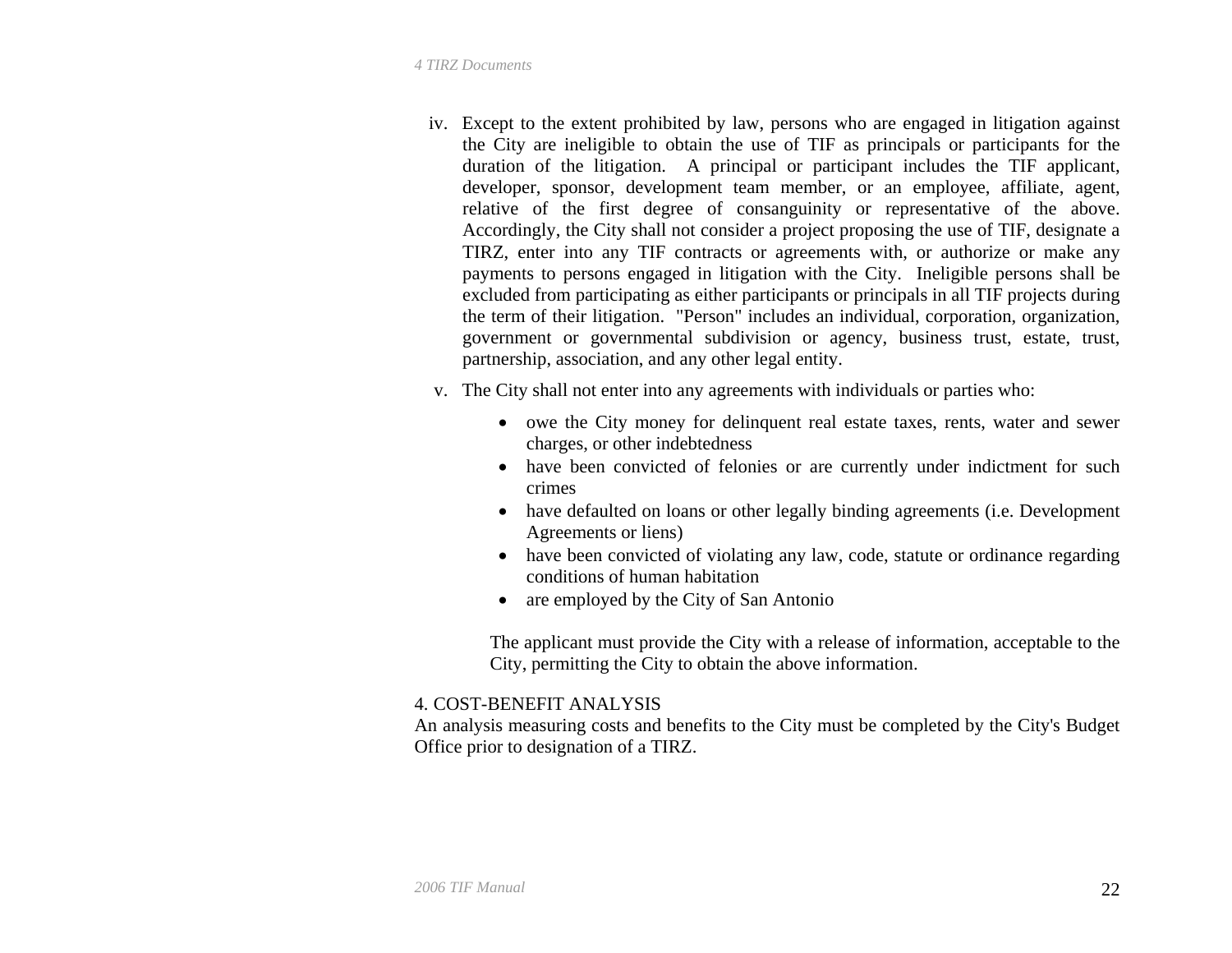Each Cost-Benefit analysis is reviewed by City staff using a Quantitative and Qualitative assessment process in order to identify the costs associated with the delivery of City services and the implications of broader community benefits and revitalization goals. In the event that revenue shortfalls are projected for service costs, City staff analyzes the qualitative benefits of these projects with respect to compatibility with the City's Master Plan policies, such as: development of infill, mixed-income, mixed-use, or new urbanist projects. If projects do not meet these Master Plan policy goals, further review of the project financing is undertaken, which may result in at least one of the following: (1) increased developer contribution; (2) reduced City participation; and/or (3) redefinition of the project's scope.

The City may also determine not to support the designation of a TIRZ for which the analysis shows that the costs exceed the benefits.

### 5. PAYMENT AND PERFORMANCE BONDS

All TIRZ developers must, prior to beginning construction on any Phase of the Project, tender to the City original payment bond and performance bonds, under Chapter 2253 of the Texas Government Code, in an amount sufficient to cover the entire cost of the Public Infrastructure Improvements for that Phase in their respective contracts. The original bonds must be reviewed, approved, and retained by the City prior to the commencement of construction, or the TIRZ may be terminated. The bonds must name the City of San Antonio as an obligee of the bonds. The bonds and the prime contracts which are attached to the bonds must be delivered to the City before construction commences, and before the execution of the Development Agreement.

#### 6. SMALL BUSINESS ECONOMIC DEVELOPMENT ADVOCACY (SBEDA)

The SBEDA Program is dedicated to serving small, minority, African-American, and womenowned business enterprises (SBE/MBE/AABE/WBE). By ensuring that these businesses have an opportunity to obtain City contracts, SBEDA strives to keep the window of opportunity wide open for local business owners. It is the policy of the City of San Antonio that business enterprises eligible as Small, Minority or Woman-owned Business Enterprises shall have the maximum practical opportunity to participate in the performance of public contracts.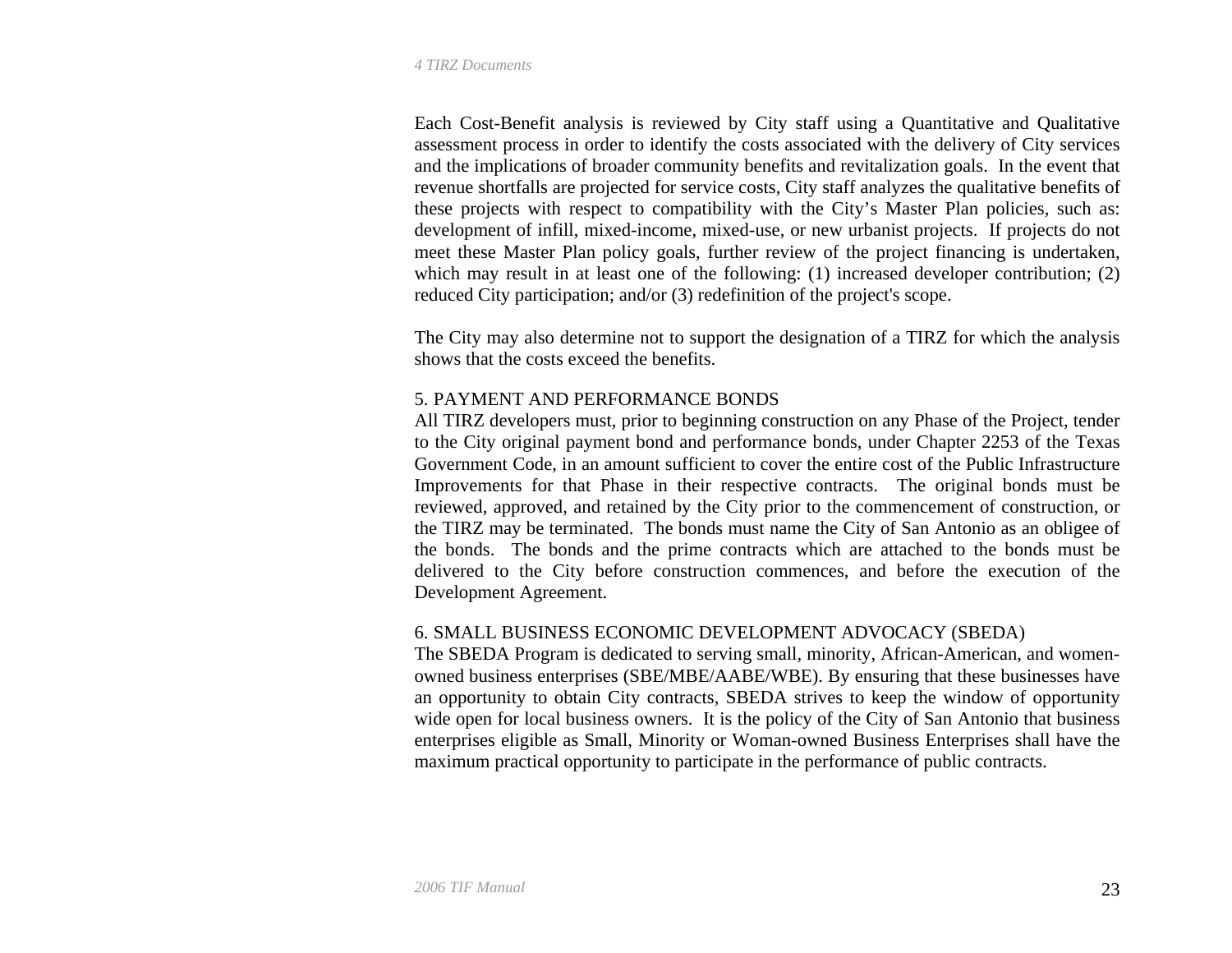The TIRZ Board and TIRZ developers must agree that they will not discriminate against any individual or group on account of race, color, sex, age, religion, national origin or disability and will not engage in employment practices which have the effect of discriminating against employees or prospective employees because of race, color, religion, national origin, sex, age or disability. The TIRZ Board and TIRZ developers must make a good faith effort to comply with the applicable terms and provisions of City's Non-Discrimination Policy, City's Small, Minority or Woman-owned Business Advocacy Policy and City's Equal Opportunity Affirmative Action Policy. These policies are made available in the Call for Petition, RFQ/RFP documentation, and are always available from the City's Department of Economic Development and at [www.sanantonio.gov/edd/pdf/Ordinance100873-071505.pdf](http://www.sanantonio.gov/edd/pdf/Ordinance100873-071505.pdf) .

#### 7. INSURANCE, WORKERS COMPENSATION, AND INDEMNIFICATION

All Project Plans must incorporate the Insurance and Indemnification Requirements which are set forth in Appendix K. The Liability Insurance certificate and the Workers Compensation certificate must be delivered to the City before the commencement of construction, and before the execution of the Development Agreement.

#### 8.COMPETITIVE BIDDING AND PREVAILING WAGES

Eligible Project Costs financed through TIF proceeds shall comply with the competitive bidding provisions of Chapter 252 of the Texas Local Government Code, use prevailing wages, and be constructed by the Developer, *unless:* (1) tax increments go toward financing 30 percent or less of the cost for a specific public improvement; and (2) such public improvement is not a building of any sort.

Under such a scenario, the private Developer could request to construct the public improvement; however, City approval is required. This provision requires compliance with Sections 212.071 and 212.072 of the Local Government Code and similar provisions.

#### 9. UNIVERSAL DESIGN

The City of San Antonio's Universal Design Policy, Chapter 6 Article XII of the City Code of the City of San Antonio applies to any person or project receiving financial assistance through

#### **Master Plan Neighborhoods Policy 4d**

Facilitate the provision of choice in housing opportunities for all San Antonians, including special needs populations.

#### **Master Plan Neighborhoods Policy 4i**

Explore the full range of options to allow people to remain in their homes throughout their lives.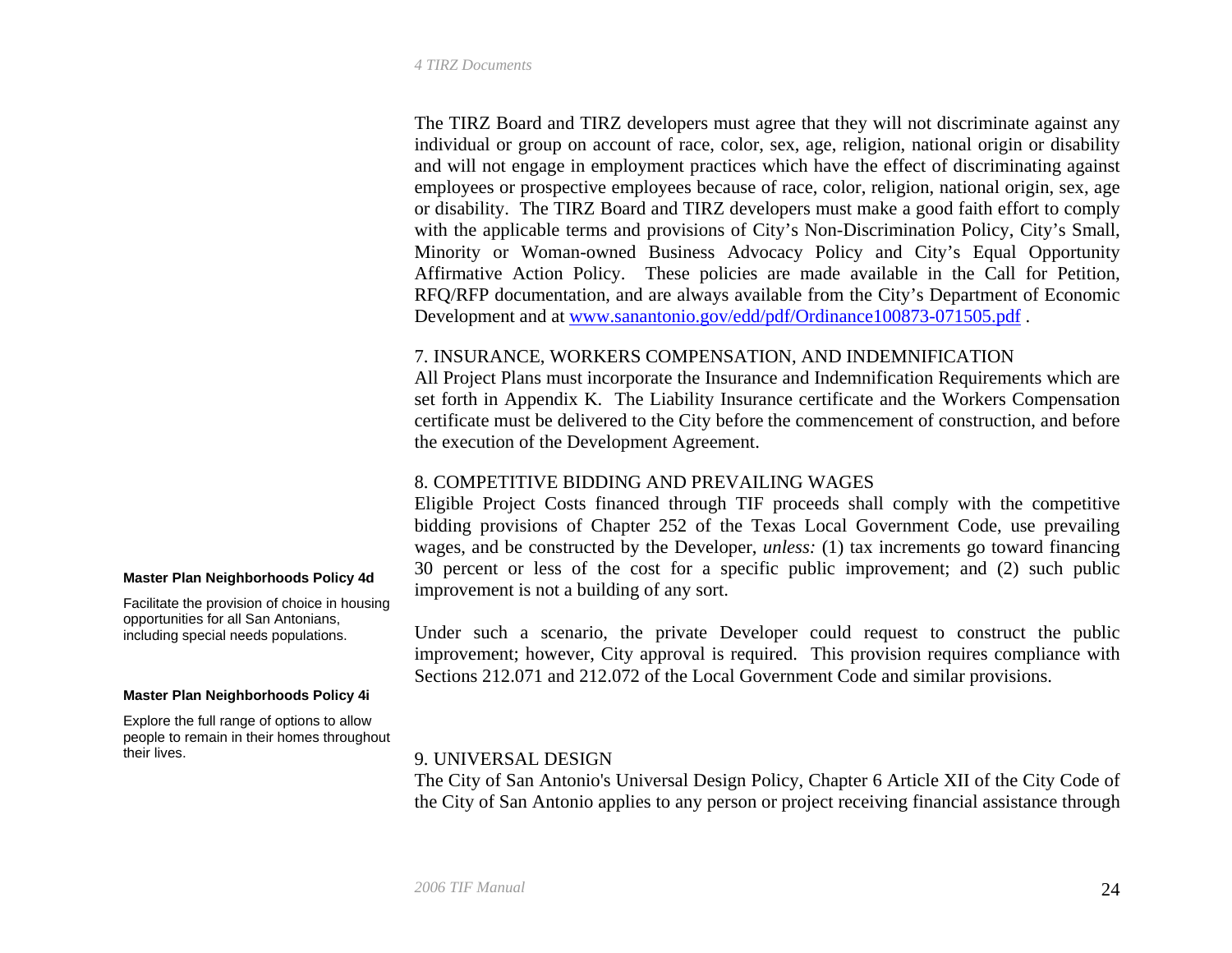<span id="page-24-0"></span>the use of city, state, or federal funds administered by the City of San Antonio, and specifically includes TIF projects. Universal Design provides barrier-free housing that serves the physical needs of family members and visitors at all stages of life. Universal Design features must be incorporated into all new single-family houses, duplexes and triplexes. Appendix G outlines the City's Universal Design requirements.

#### 10.PROHIBITION ON MANUFACTURED HOMES

All homes in TIRZ shall be constructed on permanent foundations using materials and uniform building industry standards of the day and in compliance with the most current City building ordinances and zoning requirements. No manufactured homes, as defined in the City of San Antonio Unified Development Code, and as amended, may be moved on any lot in the TIRZ. No HUD Code manufactured homes shall be placed on any lot in TIRZ. This prohibition specifically includes the use of a manufactured home in which the axle and wheels have been removed and placed upon a concrete slab. This prohibition also specifically includes a manufactured home upon which the wheels have been left attached.

## 11. ACKNOWLEDGMENT OF REQUIREMENTS FOR THE USE OF TIF

Each TIF Applicant and TIRZ developer must agree, in writing, that he/she/it will comply with all requirements of the City Code of the City of San Antonio and all TIF Manual requirements in all aspects of TIF development. The signed acknowledgment must be submitted with a TIF application (in a petition-driven context) or with a Statement of Qualifications/Proposal (in a City-initiated context). Failure to submit the acknowledgment shall render an application/Statement of Qualification/Proposal ineligible for consideration for the use of TIF. The form of the agreement is attached as Appendix L.

# **B. Financing Plan**

The Financing Plan describes in detail the projected and actual construction schedules, incremental value, tax collections, and reimbursements. The Financing Plan is updated annually to bring projections in line with actual events of the preceding year.

# 1.CALCULATION OF TAX INCREMENT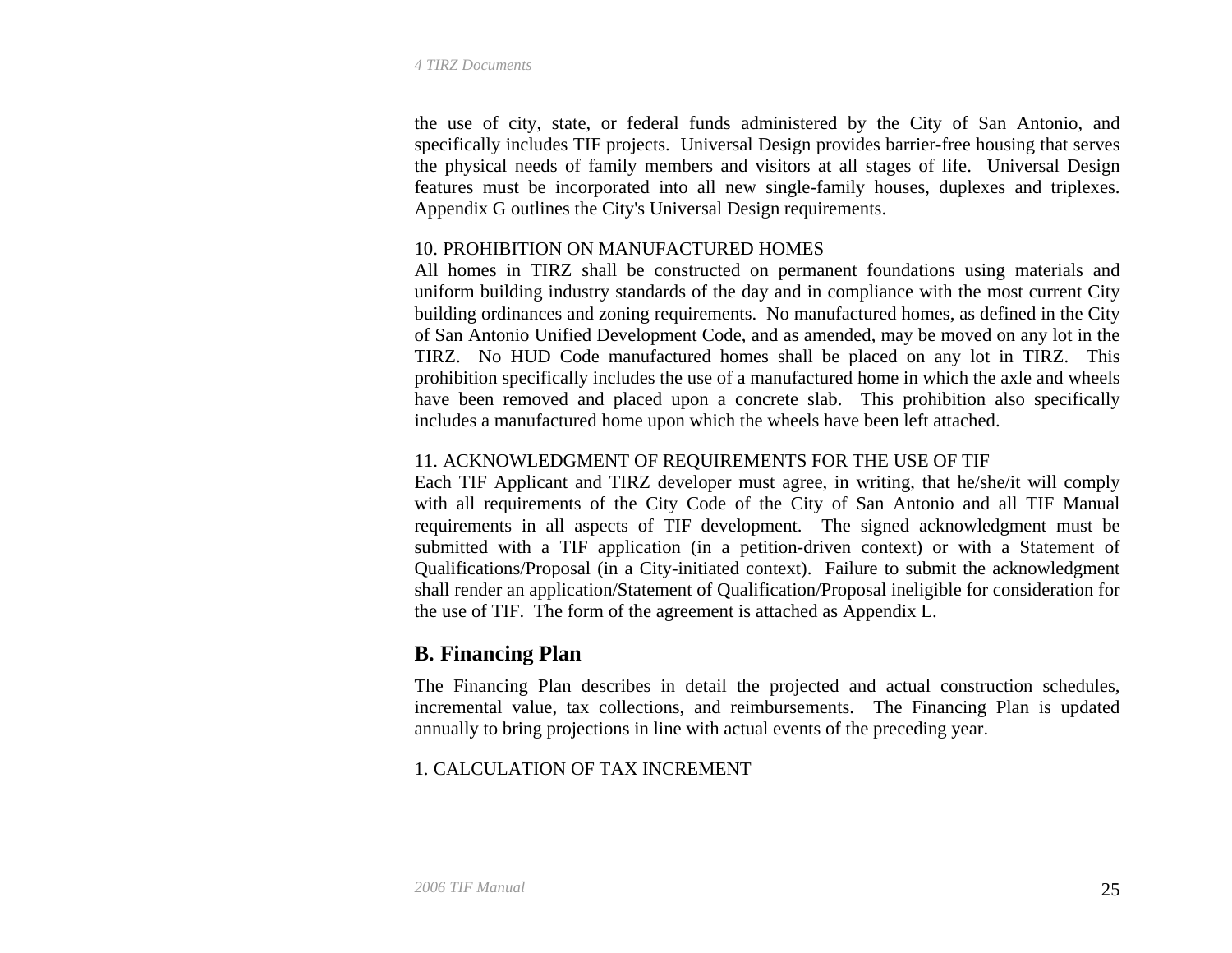Once a Reinvestment Zone has been established, incremental real property taxes resulting from new construction, public improvements and redevelopment efforts accrue to the various taxing entities.

Under Section 311.013 of the TIF Act, local taxing entities retain the right to determine the amount of the tax increment that each will retain. A local taxing entity may decide to retain all of its tax increment. The City enters into written Interlocal Agreements with all participating taxing entities to specify: (1) the conditions for payment of the tax increment into a tax increment fund, (2) the portion of tax increment to be paid by each entity into the tax increment fund, and (3) the term of the Interlocal Agreement.

The amount of a taxing unit's tax increment for a year is the amount of property taxes levied and collected by the unit for that year on the "captured" appraised value of real property taxable by the unit and located in the TIRZ.

Captured appraised value is the total appraised value of all real property taxable by the unit and located in a TIRZ for that year less the total appraised value of taxable real property in the base year (year in which zone was designated by ordinance).

The City and other local taxing entities reserve the option to jointly or independently negotiate the percentage of tax increment deposited in the tax increment fund for any TIRZ.

#### 2.TIF BONDS

The City may consider the issuance of tax increment bonds in certain instances and commensurate with the value of the project. In such cases, risk of default and length of term should be reduced to the greatest extent feasible. Safety factors are included to minimize risk exposure, including a reserve fund, special covenants, timing the issuance of TIF bonds contingent on the creation of a minimum threshold of assessed value, and/or special structuring of the debt repayment schedule. The TIF Act limits the term of any TIF bonds to 20 years.

## 3.RISKS TO DEVELOPER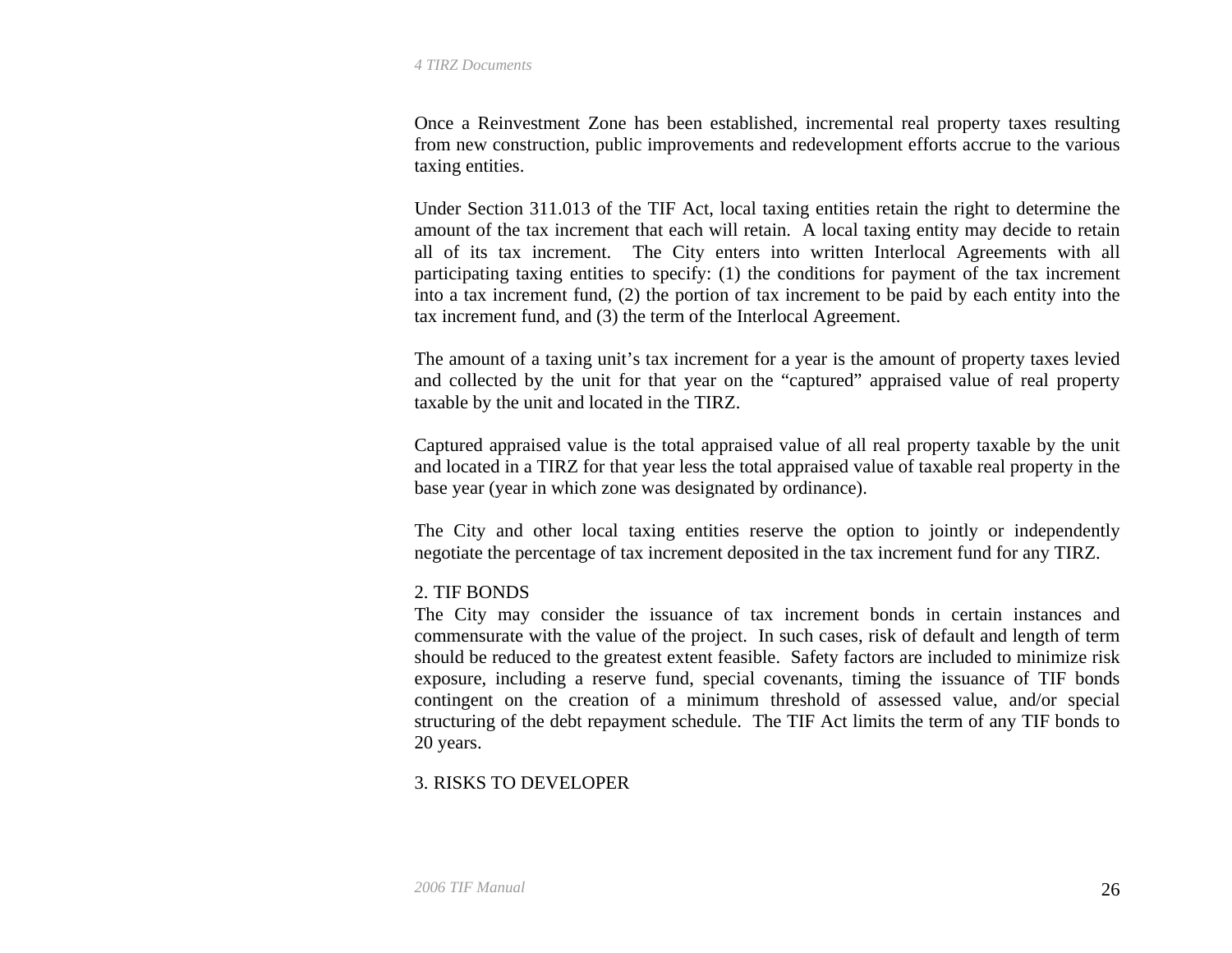#### <span id="page-26-0"></span>**311.008. POWERS OF MUNICIPALITY OR COUNTY.**

(b) A municipality or county may exercise any power necessary and convenient to carry out this chapter, including the power to:

(1) cause project plans to be prepared, approve and implement the plans, and otherwise achieve the purposes of the plan;

(2) acquire real property by purchase, condemnation, or other means to implement project plans and sell that property on the terms and conditions and in the manner it considers advisable;

(3) enter into agreements, including agreements with bondholders, determined by the governing body of the municipality or county to be necessary or convenient to implement project plans and achieve their purposes, which agreements may include conditions, restrictions, or covenants that run with the land or that by other means regulate or restrict the use of land; and

(4) consistent with the project plan for the zone: (A) acquire blighted, deteriorated, deteriorating, undeveloped, or inappropriately developed real property or other property in a blighted area or in a federally assisted new community in the zone for the preservation or restoration of historic sites, beautification or conservation, the provision of public works or public facilities, or other public purposes; (B) acquire, construct, reconstruct, or install public works, facilities, or sites or other public improvements, including utilities, streets, street lights, water and sewer facilities, pedestrian malls and walkways, parks, flood and drainage facilities, or parking facilities, but not including educational facilities

Any contributions made by a TIF applicant and/or TIRZ developer in anticipation of reimbursement from tax increments shall not be, nor construed to be, financial obligations of the City, other taxing entities, or TIRZ board. An applicant and/or a TIRZ developer shall bear all risks associated with reimbursement, including, but not limited to: delays, incorrect estimates of tax increment, changes in tax rates or tax collections, changes in state law or interpretations thereof, changes in market or economic conditions impacting the project, changes in interest rates or capital markets, changes in development codes requirements, default by tenants, unanticipated effects covered under legal doctrine of *force majeur*e, and/or other unanticipated factors.

# **C. Agreements**

Agreements between the City and other political subdivisions of the state take the form of Interlocal Agreements. Agreements between the City and a developer are called Development Agreements. In order to enter into an Interlocal Agreement or a Development Agreement, the City must find that the terms of the proposed agreement meet the requirements of this TIF Manual.

The TIRZ Board of Directors, the City Council, and any participating taxing entities must approve and execute the Final Project and Financing Plans, Development Agreements, and all Interlocal Agreements before these documents may take effect. Pre-contract negotiations will not create an implied contract, a claim for detrimental reliance, or any other legal rights.

#### 1. DEVELOPMENT AGREEMENT

The City requires that each developer seeking the use of TIF enter into a Development Agreement with the City prior to starting any construction.

A developer is required to comply with all City and state laws relating to the construction of public infrastructure, including contracting requirements for public works contracts, such as payment and performance bonds, workers compensation coverage, payment of prevailing wages, competitive bidding, tree preservation, and other requirements described in this TIF Manual.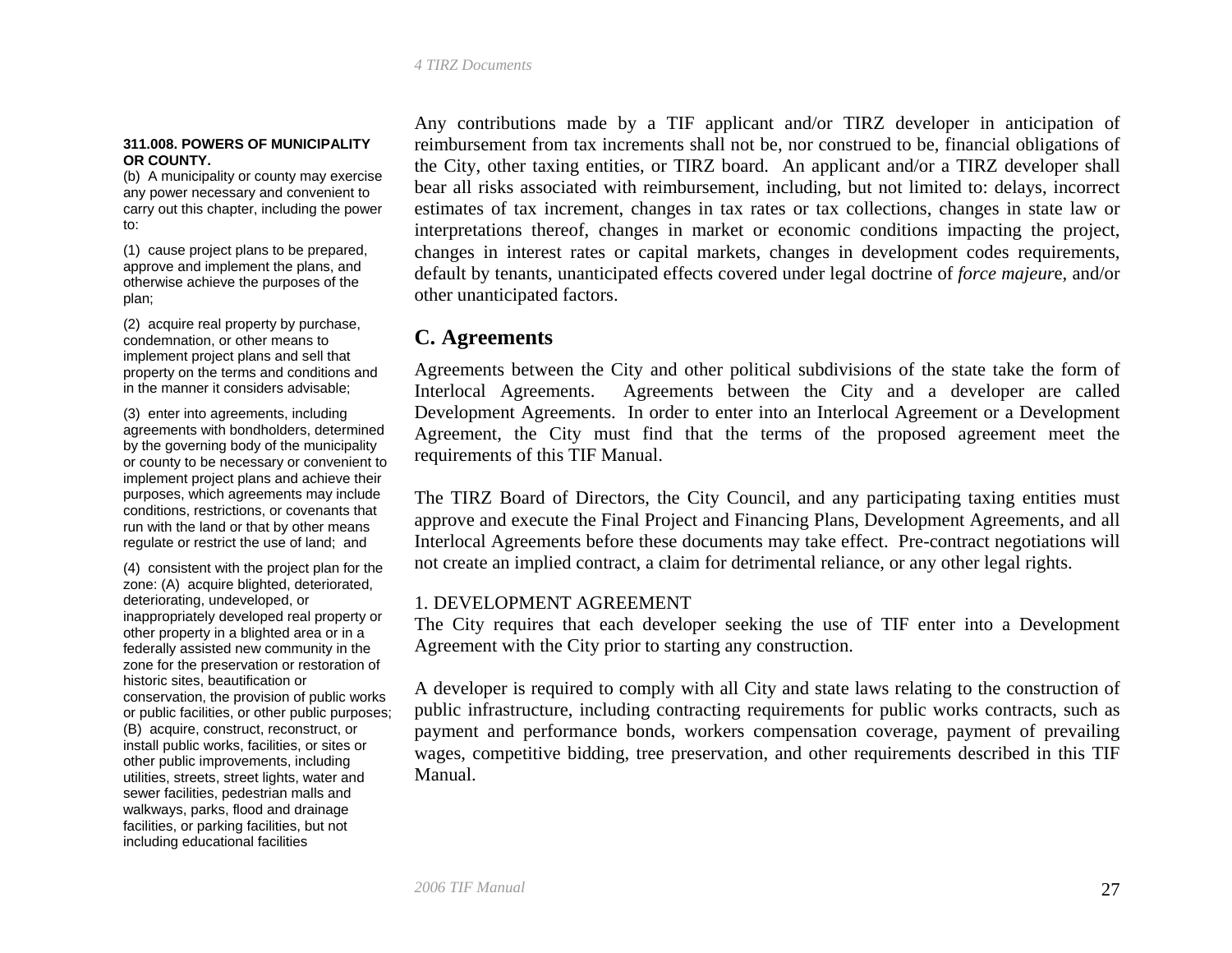<span id="page-27-0"></span>*4 TIRZ Documents*

#### 2. ASSIGNMENT

Any agreement entered into between the City and TIRZ Board with a private Developer may be assignable to a new owner only with prior City Council approval.

## 3.OTHER AGREEMENTS

The TIF Act authorizes municipalities and TIRZ Boards to enter into other agreements as necessary to achieve the purpose of the Project Plan.

# **D. Termination of Zones**

The City may elect to terminate a TIRZ if actual housing and commercial construction falls behind the projected construction schedule. Specifically, the City may terminate if at the end of the first three years, 50% or more of the non-infrastructure construction projected for each of those years is not complete. Furthermore, any default of the terms contained in the Interlocal and/or Development Agreements that is not cured within the timeframe contained in the Interlocal and/or Development Agreements will also result in TIRZ Termination.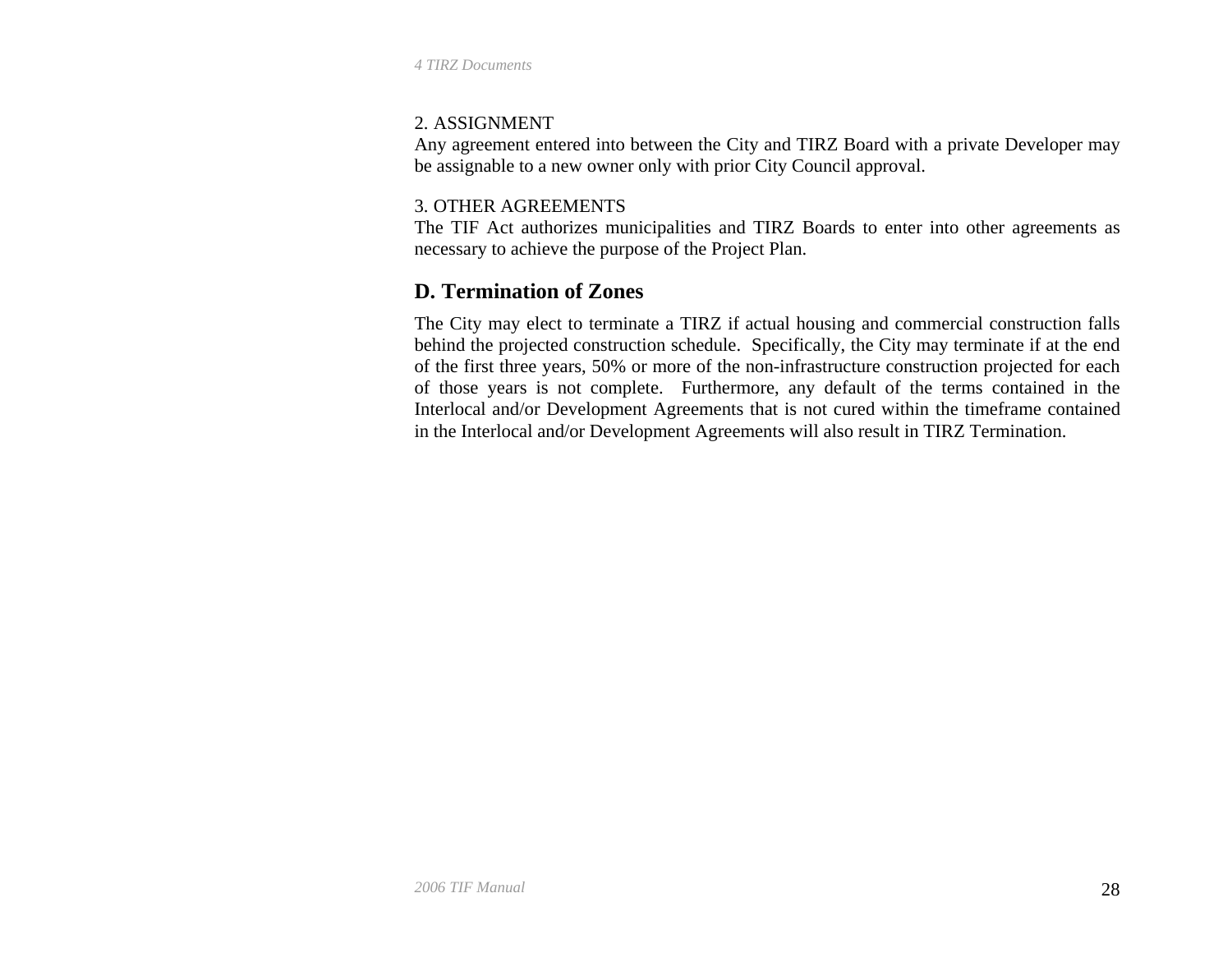# **5. TIRZ Administration**

#### <span id="page-28-0"></span>**311.003. PROCEDURE FOR CREATING REINVESTMENT ZONE.**

(c) Before adopting an ordinance or order providing for a reinvestment zone, the municipality or county must hold a public hearing on the creation of the zone and its benefits to the municipality or county and to property in the proposed zone. At the hearing an interested person may speak for or against the creation of the zone, its boundaries, or the concept of tax increment financing. Not later than the seventh day before the date of the hearing, notice of the hearing must be published in a newspaper having general circulation in the municipality or county.

#### **311.017. TERMINATION OF REINVESTMENT ZONE.**

(a) A reinvestment zone terminates on the earlier of:

(1) the termination date designated in the ordinance or order, as applicable, creating the zone or an earlier termination date designated by an ordinance or order adopted subsequent to the ordinance or order creating the zone; or

(2) the date on which all project costs, tax increment bonds, and interest on those bonds have been paid in full.

TIRZ administration is a shared responsibility of the City and the Board of Directors of each TIRZ (TIRZ Board), whether City-initiated or Petition-driven.

The TIF Act requires the City Council to establish a Board of Directors for each TIRZ that is created. There are four categories of TIRZ Boards, determined by the process used and the year of zone designation. For each category, the TIF Act describes the basic eligibility requirements for appointees and composition of the boards. For example, the TIF Act describes the minimum number of members for each board, whether state legislators are members of a board, and which taxing entities may appoint members to a board. The City has approved additional requirements applicable to all existing and future TIRZ Boards. These requirements are detailed in Appendix I, "TIRZ Board Handbook."

In addition to preparing and adopting Project and Financing Plans, Interlocal Agreements, and Development Agreements (as described in Section 4, "TIRZ Documents"), the City and each TIRZ Board commit to certain long-term responsibilities for the duration of each TIRZ.

# **A. City's Long-term Responsibilities**

The City generally acts as the administrator of all TIRZ for the purposes of reviewing compliance with Interlocal Agreements and Development Agreements. Specific long-term responsibilities of the City include:

## 1. CONSTRUCTION COORDINATION AND POLICY ENFORCEMENT

The City's TIF Unit is responsible for tracking progress in each TIRZ. The Project Plan, Financing Plan, Interlocal, and Development Agreements set out the specific standards, timetables, and policy goals that each TIRZ is designated to implement. Should discrepancies or schedule issues arise during project build-out, the TIF Unit seeks to accurately report the situation, provide a detailed analysis of possible remedies, and assist in the implementation of remedies.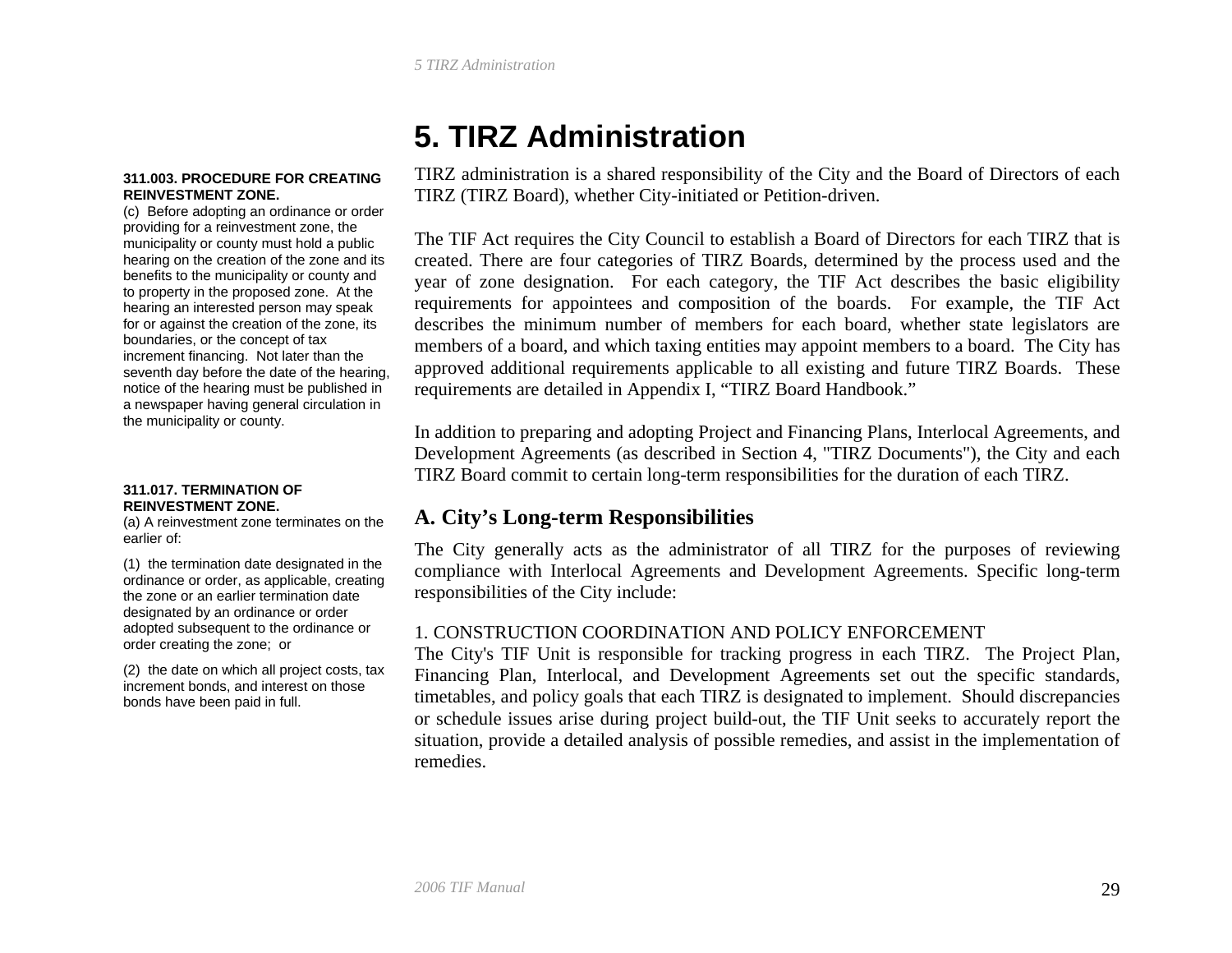## 2.TIRZ BOARD OVERSIGHT

As part of the management of the City's TIRZ Boards, the City provides Board training, coordinates and facilitates TIRZ Board meetings, and manages TIRZ Board membership for City-appointed Board members, including vacancies, applications and appointments. The City also ensures compliance with Open Meetings requirements, Robert's Rules of Order, TIRZ Board policies (see Appendix I), and City ethics requirements, such as Municipal Leadership Institute training and the filing of annual Financial Disclosure Reports.

### 3. TAX INCREMENT FUND ADMINISTRATION

The City administers the tax increment fund on behalf of each TIRZ board. The City is responsible for invoicing, collecting, and depositing tax increment revenues from participating taxing entities. The City is also responsible for the investment, disbursement, and general accounting of funds. The City reviews all requests for tax increment funds, including reimbursement invoices, for compliance with provisions of the Project Plan, Financing Plan, Development Agreement, and Interlocal Agreements and presents such requests for payment to the TIRZ boards for approval prior to making distributions.

In addition, the City is responsible for submitting regular reports to the other taxing entities, to the State Comptroller, and to the State Attorney General's Office on the status of the TIRZ. Those reports must include, among other things, the amount and source of revenue in the fund, the amount and purpose of expenditures, the total amount of tax increment revenues received, and other information pertaining to the tax increment funds.

# **B. TIRZ Board Responsibilities**

According to the TIF Act, TIRZ Board responsibilities include making recommendations to the City Council regarding tax increment financing for the Zone, acting under authority delegated by the City Council for the implementation of the Project Plan, and entering into agreements as necessary to implement the Project Plan.

TIRZ Board actions necessary to fulfill these responsibilities include the finalization and approval of a Project Plan, Financing Plan, Development Agreement, and Interlocal Agreement(s). Once a TIRZ Project Plan, Financing Plan and other necessary legal

#### <span id="page-29-0"></span>**City of San Antonio Ordinance No. 94468 (8/30/01).**

The City … reserves the power to hold, invest, and administer the tax increment funds for [its Tax Increment Reinvestment Zones] and the revenue generated by [them].

#### **City of San Antonio Ordinance No. 94468 (8/30/01).**

The Zone Boards … shall review, and consider for approval, all requests for disbursements made from the Funds. All disbursements shall be made in accordance with all applicable Interlocal Agreements entered into with the Zones and other participating taxing entities; and in accordance with the Act.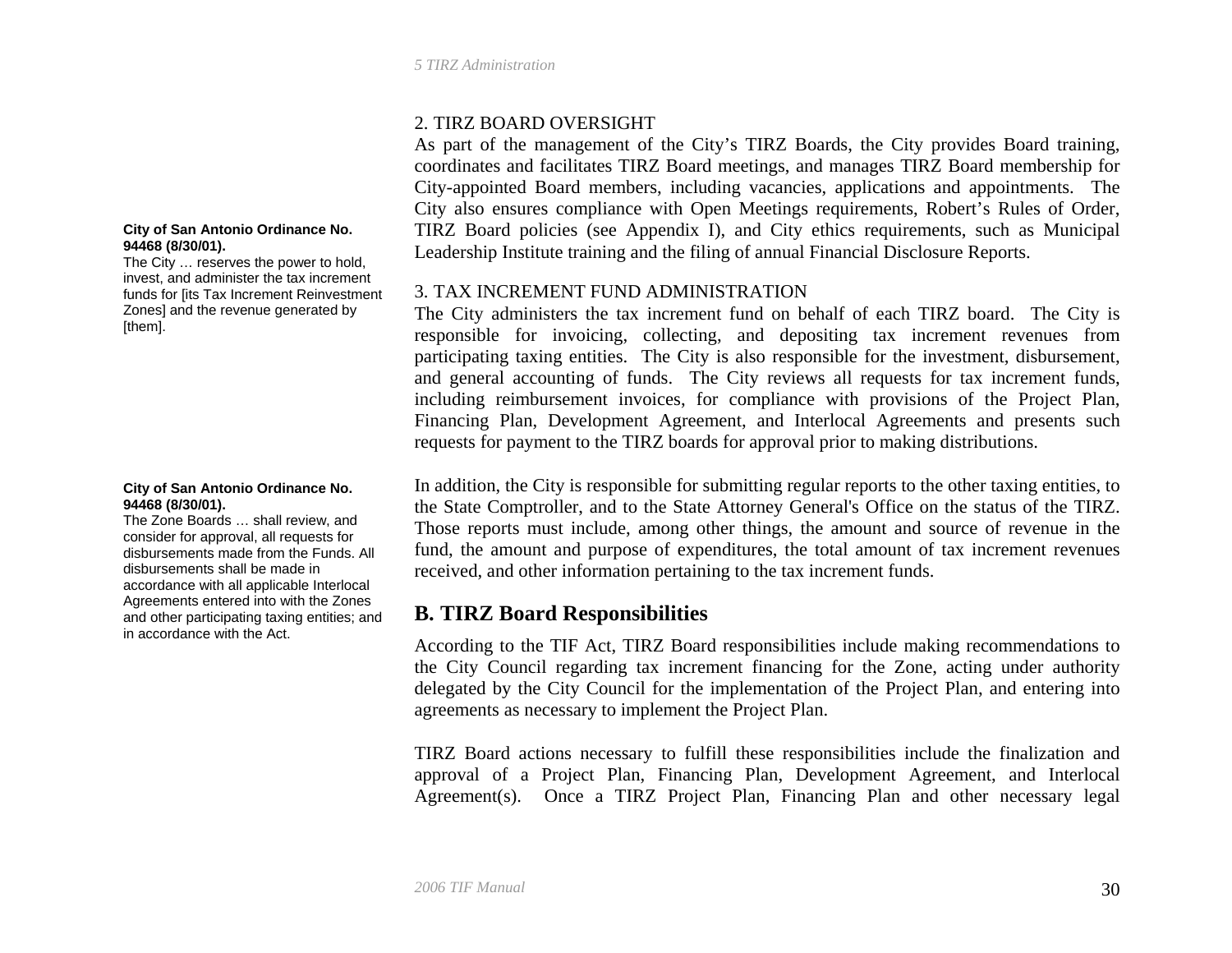documents are approved by the TIRZ Board, the Board monitors the ongoing performance of the TIRZ by: reviewing the construction status of proposed public improvements and amenities; reviewing the status of the tax increment fund; approving subsequently proposed amendments to the Project Plan, Financing Plan, and legal agreements; approving payments from the tax increment fund, including reimbursements to the developer of eligible construction and project-related costs; and recommending certain actions by City Council related to the TIRZ. The TIRZ Board provides direction to the TIF Unit on specific issues related to the TIRZ for which it is responsible.

Each board has the responsibility to review requests for payments from the respective tax increment fund and the power to approve requests for disbursements prior to disbursal by the City. All disbursements shall be made in accordance with all applicable Interlocal Agreements entered into with the TIRZ Boards and other participating taxing entities, and in accordance with the TIF Act.

Each TIRZ Board must comply with the Texas Open Meetings Act and the TIRZ Boards Handbook, given in Appendix I, as well as with all subsequent City Code provisions for City Boards, Commissions, and Committees, to the extent that there is no conflict with the TIF Act.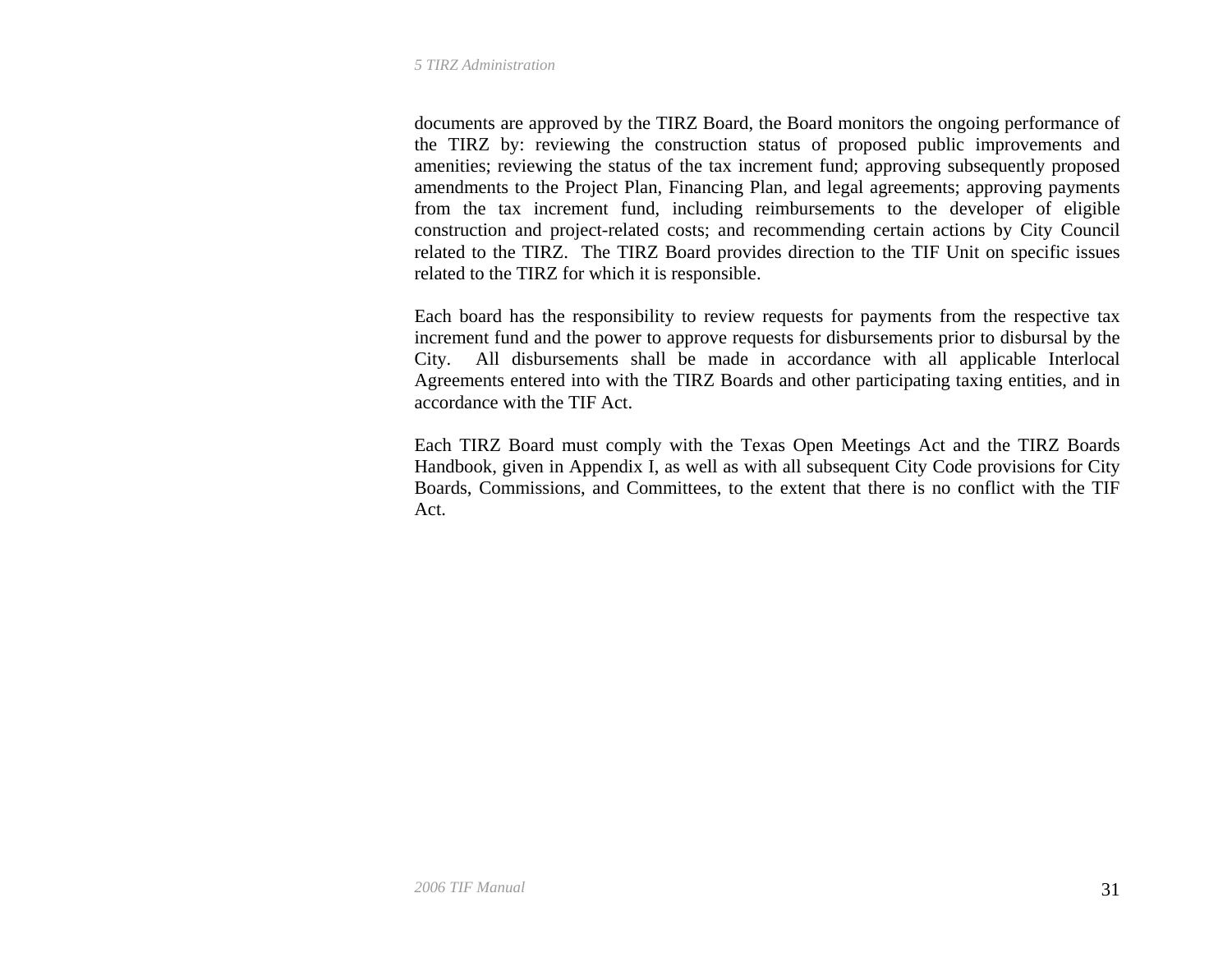# <span id="page-31-0"></span>**APPENDIX A: Definitions**

- **Adaptive Reuse:** the substantial improvement of a building or series of buildings that are not Historic Properties, for the purpose of incorporating a new type of development or use
- **Affordable Housing:** In the case of a single-family owner-occupied unit, affordability is based on a sales price which does not exceed \$110,000, per City Ordinance 2006-02-23- 0257, and which is occupied by a family whose household income does not exceed 80% of San Antonio's Area Median Income, as adjusted for household size and as defined by the U.S. Department of Housing and Urban Development (HUD). In the case of a tenantoccupied unit, affordability is indexed to annually published HUD Section 8 Rents. These published rents are pre-set annually and based on household income and size.
- **Brownfield:** Abandoned, idled, or under-used industrial and commercial facilities on which the presence or perceived presence of a hazardous substance, pollutant, or environmental contamination may complicate the property's expansion, redevelopment or reuse.
- **Community Housing Development Organization (CHDO):** A private non-profit, community-based service organization with capacity to develop affordable housing for the community that it serves and recognized and certified by the City of San Antonio. CHDO recognition and certification takes place on an annual basis and is covered by the City's Housing Policy Guide. Partnerships with a CHDO must include a minimum contribution by the CHDO of 5% to 20% of total units at affordable housing rates in a mixed-income development as defined by HUD or if non-federal funds are utilized, using the City's definition of affordable housing.
- **CRAG:** The inner-city area defined by the Community Revitalization Action Group as the San Antonio city limits prior to 1940, which is a 36 square mile area, with the center being the dome of the San Fernando Cathedral. The area is roughly defined by Hildebrand Avenue to the north, Division Street to the south, Rio Grande Street to the east, and 24th Street to the west.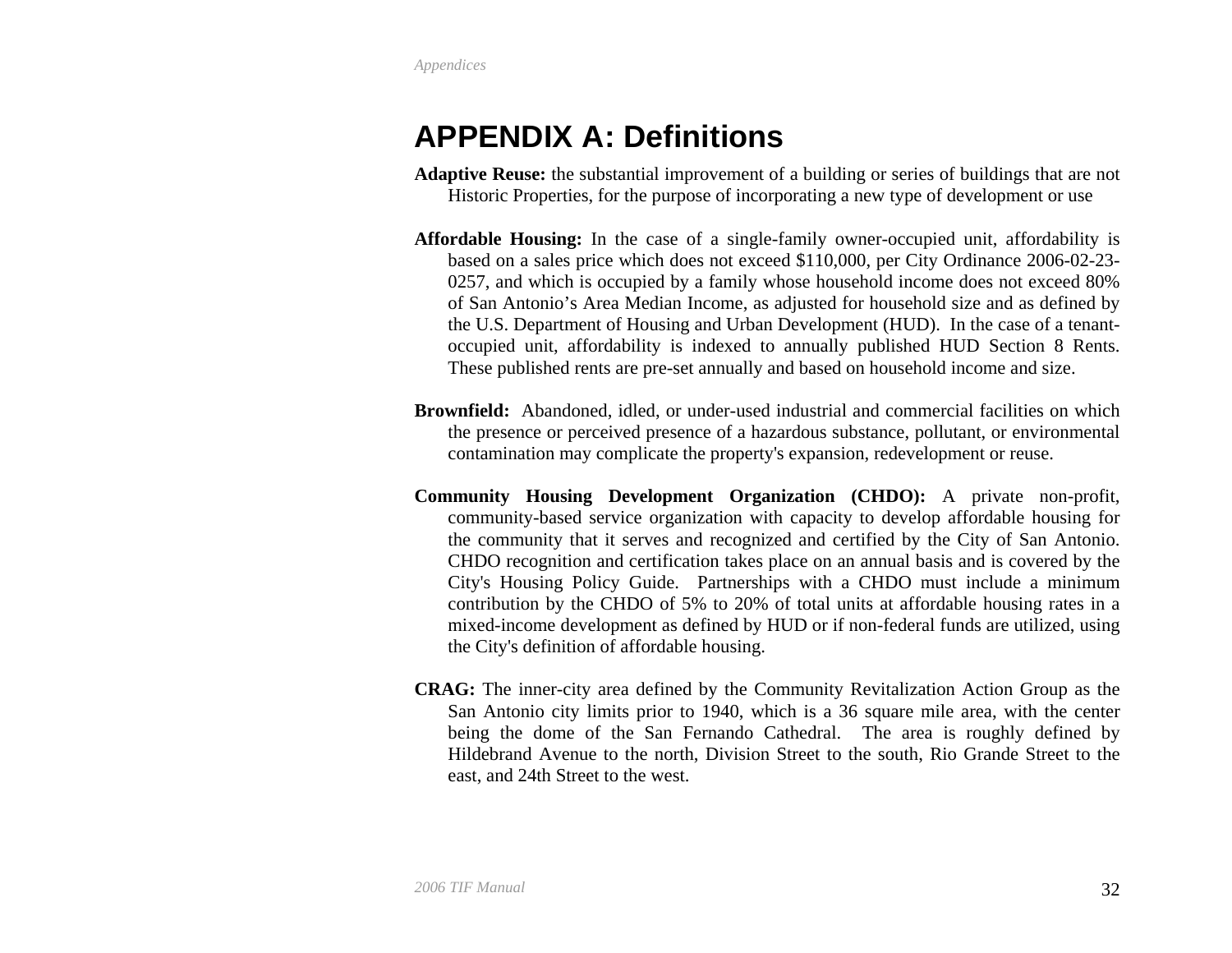- **Downtown:** Bordered by an area which starts at the intersection of Salado and El Paso Streets; north on Salado to its intersection with Frio Street; thence northeast in a straight line to the intersection of IH-10 and Cadwalader; south on IH-10 to IH-35; northeast on IH-35 to a perpendicular point connecting with Cherry Street; south on Cherry Street to Durango Boulevard; west on Durango to the San Antonio River; south along the San Antonio River to Arsenal Street; west on Arsenal to El Paso Street; and then west on El Paso to Salado.
- **Empowerment Zone:** A geographic area designated by the Federal Government to allow businesses the opportunity to receive wage credits, bond financing to help stimulate job growth, and capital gains and deduction tax incentives to promote economic development in targeted areas of the City. The core designated area of the Round III San Antonio Federal Empowerment Zone (EZ) is bordered by the MK&T Railroad Tracks on the East, Kirk St, Durango Blvd, Mitchell St., and Martin Luther King Dr. on the South, S. San Joaquin Ave. on the West and Culebra Road on the North. It also includes three primary Developable Sites which are: (1) the KellyUSA and Brooks Technology and Business Park Developable Site located in the southern sector of San Antonio connected by Military Drive commercial corridor; (2) the Fredericksburg Road Commercial Corridor; and (3) the I-10/I-35 Commercial and Industrial Corridor. For additional information, or maps of the EZ visit sanantonio.gov/edd/empowersa.asp.
- **Historic Property:** A building, object, site or structure designated by the City of San Antonio as a historic landmark, or a contributing property within a designated City or National Register Historic District; or a Registered Texas State Historic Landmark; or any structure listed on the National Register of Historic Places.
- **Incentive Scorecard:** A comprehensive inventory of existing development incentives designed to promote infill, affordable, mixed-income and market rate housing developments in targeted areas; encourage desired commercial and mixed-use development in targeted areas; foster development in driver industries; promote the restoration and rehabilitation of historic buildings; encourage development within designated revitalization zones; and promote neighborhood revitalization, all of which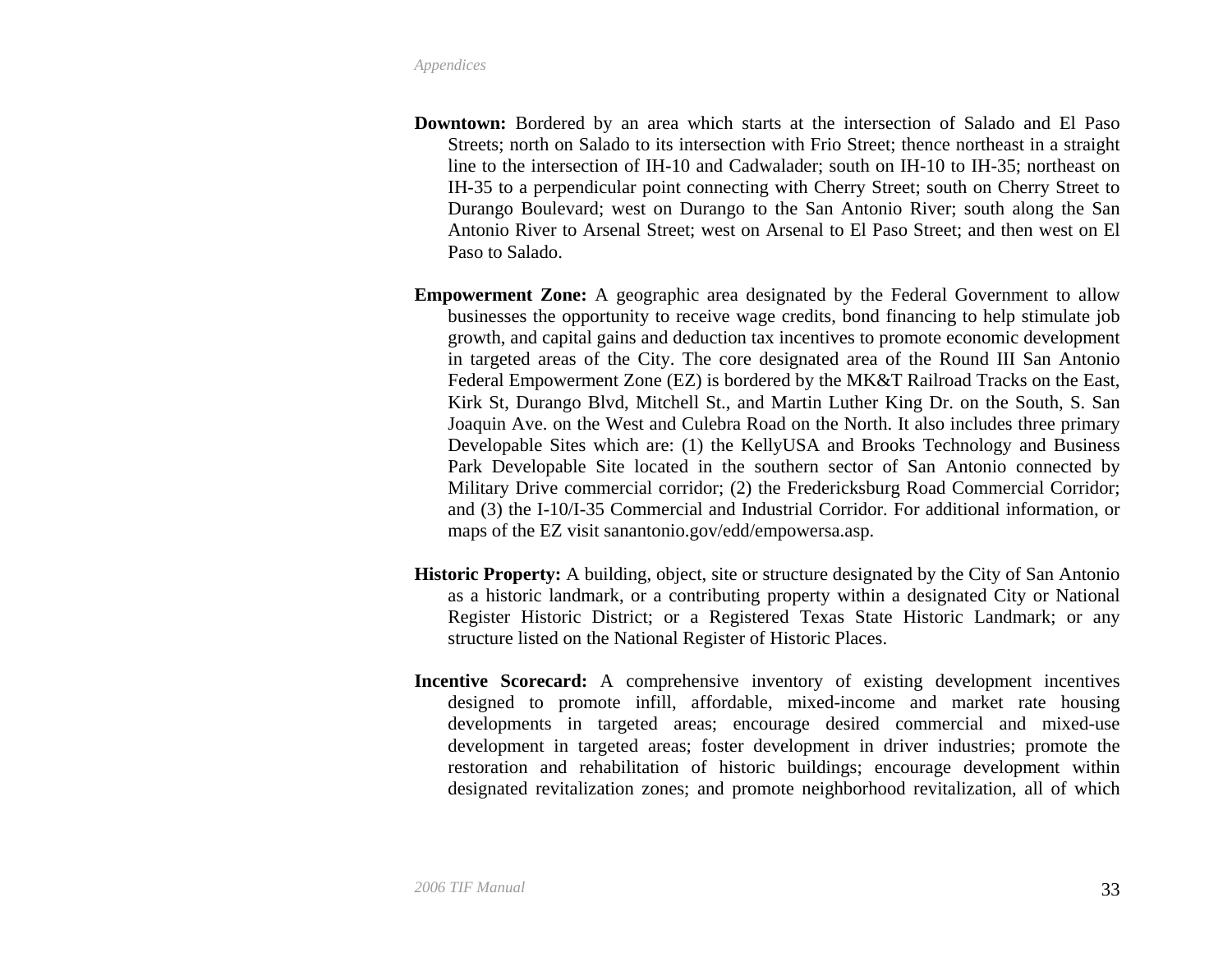provide a scoring basis for determining incentive eligibility. The scorecard system offers incentives via reduction, waivers, or rebates of the following fees: street closures, sidewalk closures, preliminary plan review fees and SAWS water and sewer impact fees.

- **Infill Housing:** New construction of residential units on vacant lots inside Loop 410 or south of Highway 90 that have not been developed previously or have become vacant through demolition of structures that formerly existed on the lot(s). Infill sites consist of a single lot or a number of isolated, or up to five (5) contiguous, vacant lots within previously developed residential areas. Consistency of design with the character of the existing neighborhood shall be required, and includes features such as scale or size of structures, setbacks, and spatial relationships between buildings.
- **Lobbyist:** a person who communicates, either verbally or in writing with a city official in an effort to influence or persuade the official regarding a municipal question. For further information on the City's Ethics Code and Lobbying restrictions, please visit the City's web page at: [www.sanantonio.gov/ecfl/index-lobbyists.asp](http://www.sanantonio.gov/ecfl/index-lobbyists.asp).
- **Market Rate Housing:** Development of new housing units (single-family or multi-family) that are available for sale or rent at prevailing market rates without requiring any housing subsidy.
- **Mixed-Income Housing:** Residential developments where 80% of the units are at market rate and where 20% of the units are affordable.
- **Mixed-Use Development:** a single project containing two or more occupancy types (residential, office, or retail) which utilizes a minimum of 15% of the total project occupancy square footage for residential purposes.
- **Multi-Family Housing:** A dwelling or group of dwellings on one (1) lot containing separate living units, but which may have joint services or facilities including duplexes, 3-4 unit structures, and apartment-type structures with five units or more. Multi-family housing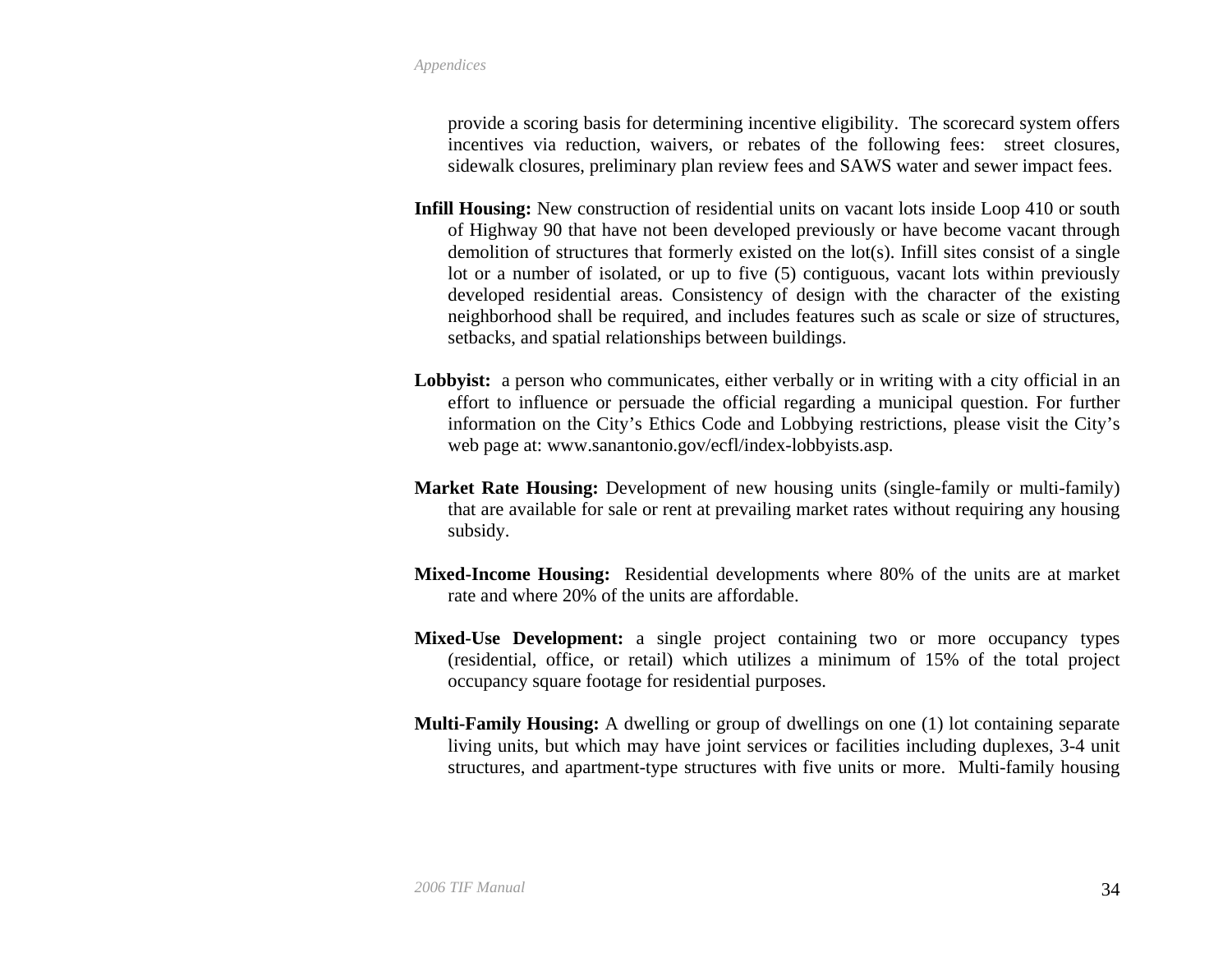also includes condominium units in structures of more than one living unit that do not meet the above single-family housing definition.

- **Neighborhood Commercial Revitalization (NCR) Corridor:** Revitalization project areas designated by the City to promote and market the business district to potential customers, preserve and maximize the district's unique physical assets through design and planning of private and public improvements provide assistance to promote business retention and attraction, and recapture the economic vitality which once characterized the areas. NCR Partnership Projects are excluded. For more information, contact the Neighborhood Services Department at (210) 207-7881.
- **Neighborhood or Community Plan:** a plan developed by community stakeholders (residents, community groups, property owners, businesses, developers, investors, etc.) that addresses issues, develops goals, and outlines action steps. Plans include three basic elements: land use, transportation networks, and community facilities.
- **Public Improvement:** a permanent improvements that is beneficial and accessible to the general public contingent upon approval by the City, such as streets, curbs, drainage, sidewalks, parks, etc.

**Real Property:** land and its improvements

- **Rehabilitation:** The act or process of returning a building, object, site or structure to a state of utility through repair, remodeling or alteration that makes possible an efficient use while preserving those portions or features of the building, object, site or structure which are significant to its historical, architectural or cultural value.
- **Reinvestment Zone:** A geographic area, designated by applicable governing bodies, for which reinvestment is targeted, based on statutory or regulatory criteria, through the use of incentives. Examples include the Federal Empowerment, State Enterprise, and Defense Economic Readjustment Zones.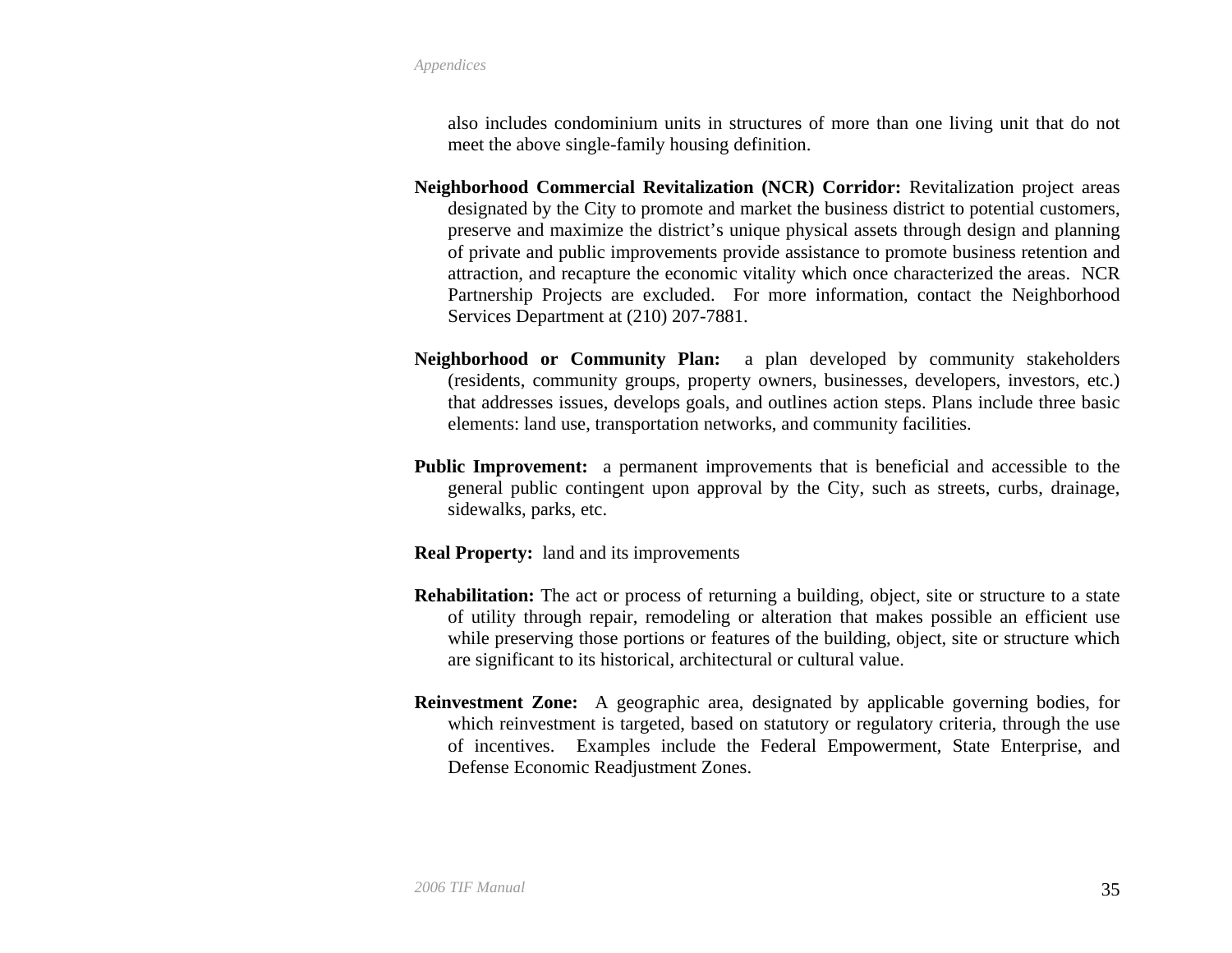- **RFP:** A Request for Proposals (RFP) is a competitive procurement process that allows the City to consider a variety of factors when selecting a contractor for award. Price, qualifications, experience, innovations, creativity, and project approach are some factors which may be evaluated. RFP's may be used for the procurement of consulting and other professional services.
- **RFQ:** A Request for Qualifications (RFQ) is a method of procurement in which the City seeks to identify those persons or entities that may be qualified to provide defined services. Respondents are asked to summarize their background, experience, certifications, knowledge, education, skills, and/or training. An RFQ may be used when the City is unaware of the availability of qualified persons or entities in that market. However, an RFQ is sometimes used as a first step in a procurement process, with a Request for Proposal to follow. An RFQ may also be used as the sole procurement process.
- **Single-Family Housing:** a single structure occupied exclusively by not more than one (1) family to include detached, semi-detached, row house, and townhouse units. Row houses and townhouses are included when each unit is separated from the adjacent unit by an unbroken ground-to-roof party or firewall. Condominiums are included as single-family housing when they are of zero-lot-line or zero-property-line construction, or when units are separated by an air space, or when an unbroken ground-to-roof party of firewall separates units. Manufactured or mobile homes are excluded from receiving incentives.
- **Stakeholder:** an individual, institution, agency, or other organization that has an interest in a particular system or program (in this case, the TIF Program).
- **TIRZ Collaborator:** an organization (not a developer) that enters into an agreement with the City to pursue the development of a City-initiated TIRZ, and contributes money, land, studies, or professional services to that end.
- **TIRZ Master Developer:** a developer selected by the City and other TIRZ Collaborators to oversee the implementation of a TIRZ Reinvestment Plan.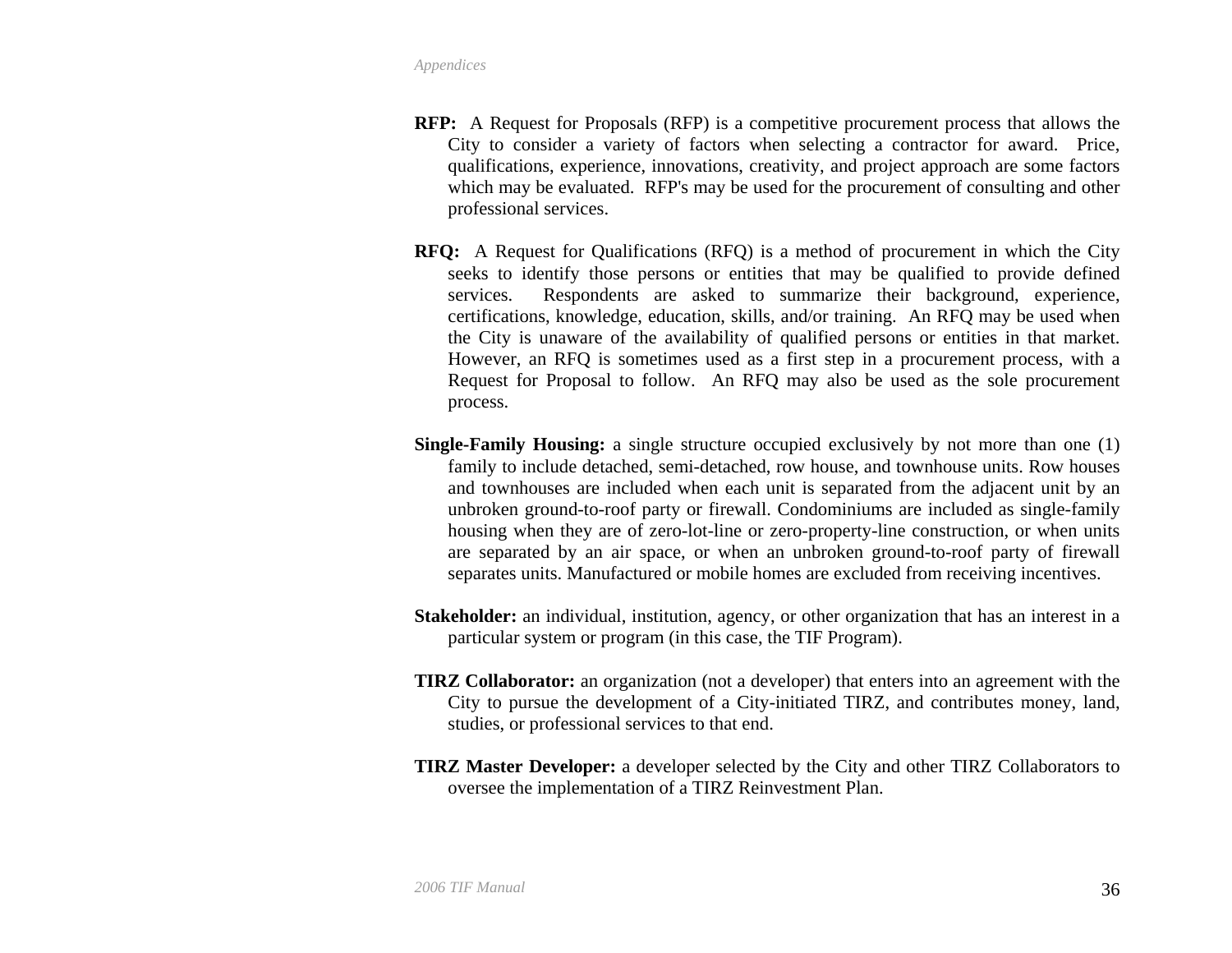# **APPENDIX B: Eligible Areas Basemap**



#### **Basemap of areas eligible for**

**TIF:** Federal Empowerment Zone Census Tracts, State Enterprise Zone Census Block Groups, and the three Enterprise Zone Developable Sites within San Antonio City Limits.

This map reflects the latest City Limit boundaries and the Federal Empowerment Zone and State Enterprise Zone boundaries in effect at the time of adoption of the TIF Manual.

#### *This basemap does not*

*guarantee TIF eligibility. No TIRZ will be considered where all or part of the proposed project falls over the Edwards Aquifer Recharge Zone, Contributing Zone, or the Contributing within the Transition Zone.* 

*This map does not show Edwards Aquifer areas, nor other factors that might restrict TIF eligibility, such as areas already designated as TIRZ.* 

<span id="page-36-0"></span>**Master Plan Natural Resources Goal 1** Preserve the unique, rare and significant features of San Antonio's natural environment.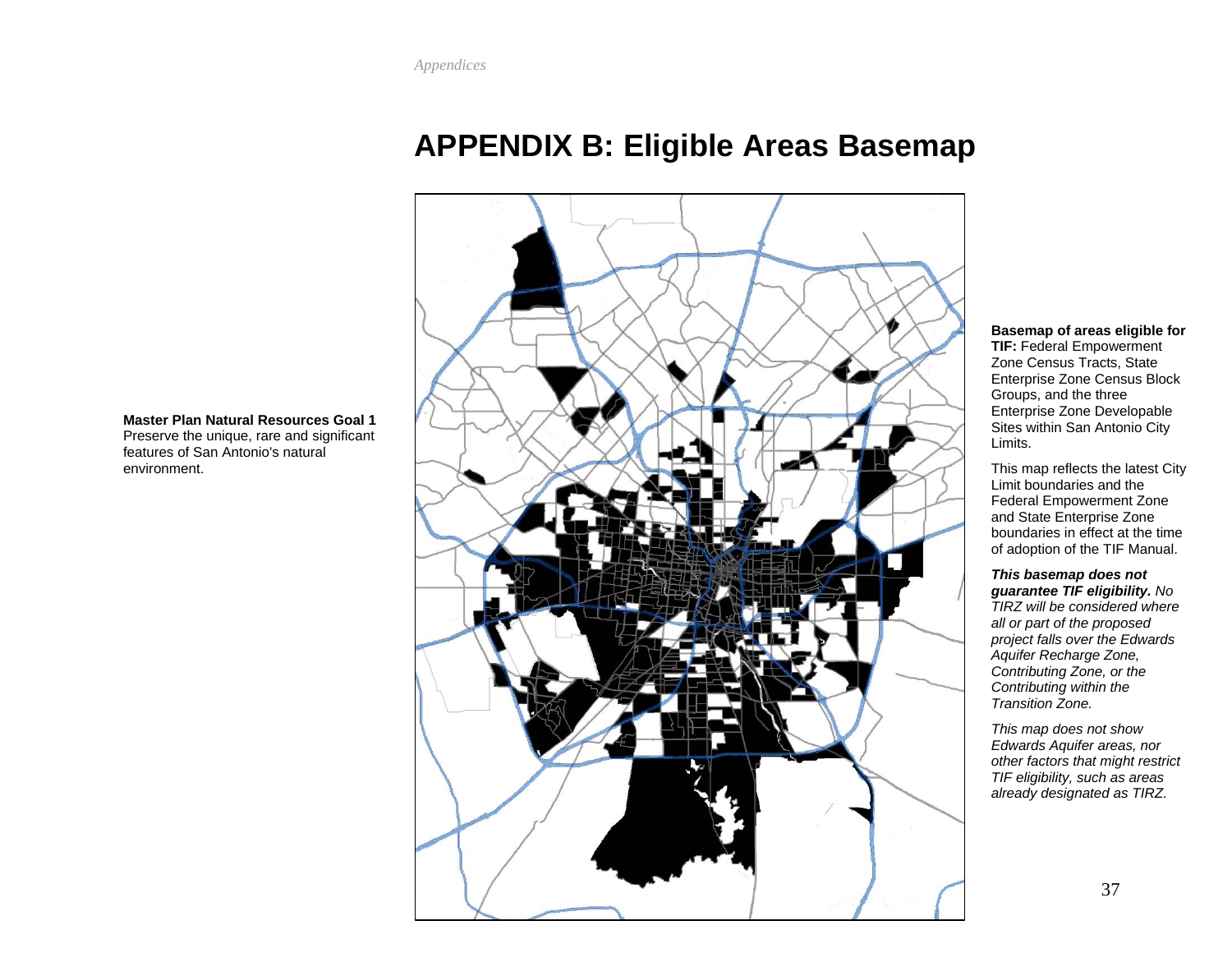# **APPENDIX C: Priority Areas Map**

**Map of Priority Areas that govern maximum City participation for petitiondriven TIRZ** 

Priority Area 1 (Black): up to 100%/25 yrs

Priority Area 2 (Dark gray): up to 95%/20 yrs

Priority Area 3 (Light gray): up to 90%/15 yrs

White: no participation

*This map does not guarantee TIF eligibility. No TIRZ will be considered where all or part of the proposed project falls over the Edwards Aquifer Recharge Zone, Contributing Zone, or the Contributing within the Transition Zone.* 

*This map does not show Edwards Aquifer areas, nor other factors that might restrict TIF eligibility, such as areas already designated as TIRZ.* 

#### <span id="page-37-0"></span>**Master Plan Neighborhoods Policy 4b**

Give priority in the use of housing reinvestment programs to the revitalization of neighborhoods with higher proportions of low and moderate income residents or with the worst housing conditions.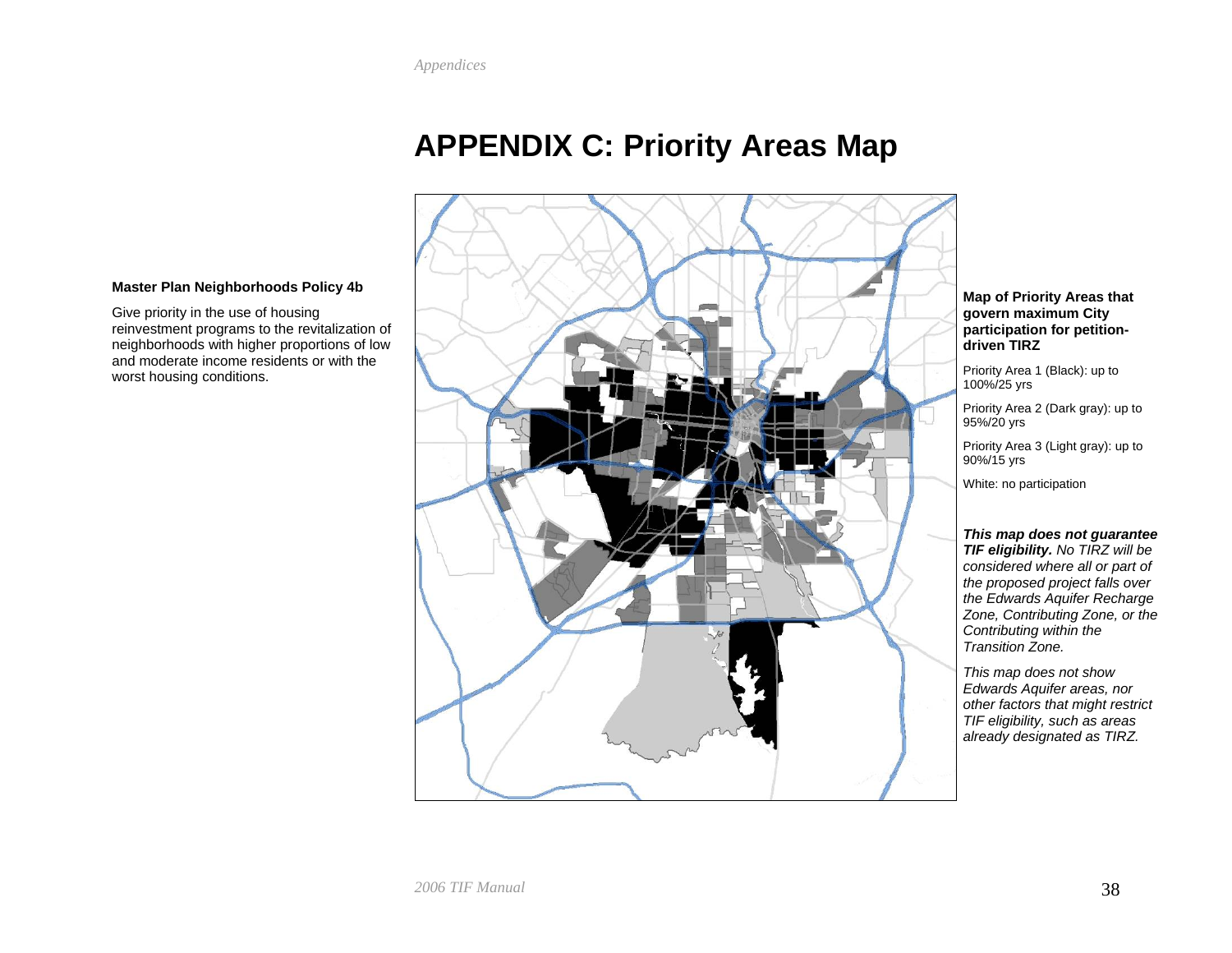# <span id="page-38-0"></span>**APPENDIX D: Additional Resources**

Links and addresses listed here were valid as of the date of publication of the TIF Manual (October 2006).

**TIF Act:** The full text of Chapter 311, known as the Tax Increment Financing Act, is available online at [www.capitol.state.tx.us/statutes/tx.toc.htm](http://www.capitol.state.tx.us/statutes/tx.toc.htm).

**CRAG Report:** por[taldev/crag/future.asp](http://portaldev/crag/future.asp)

**San Antonio Master Plan Policies:** [www.sanantonio.gov/planning/master\\_plan.pdf](http://www.sanantonio.gov/planning/master_plan.pdf)

**Housing Master Plan**: [www.sanantonio.gov/hcd](http://www.sanantonio.gov/hcd)

**Empowerment Zone:** [www.sanantonio.gov/edd/empowersa.asp](http://www.sanantonio.gov/edd/empowersa.asp)

**Neighborhood Plans:** [www.sanantonio.gov/planning/neighborhoods.asp](http://www.sanantonio.gov/planning/neighborhoods.asp)

**Universal Design:** [www.sanantonio.gov/ada/universal\\_design.asp](http://www.sanantonio.gov/ada/universal_design.asp)

**Prevailing Wage Determinations:** Prevailing wages as of the construction bid date of a given TIF project phase are determined by the official wage determinations issued by the U.S. Department of Labor. To see examples of wage rates and fringe benefit rates for different types of construction (building, highway, residential), scroll down to Bexar County at: www.gpo.gov[/davisbacon/tx.html](http://www.gpo.gov/davisbacon/tx.html)

**Contracting Policy & Process Manual:** The City's Contracting Policy & Process Manual outlines the City's requirements for soliciting and reviewing competitive proposals. [www.sanantonio.gov/contracts](http://www.sanantonio.gov/contracts).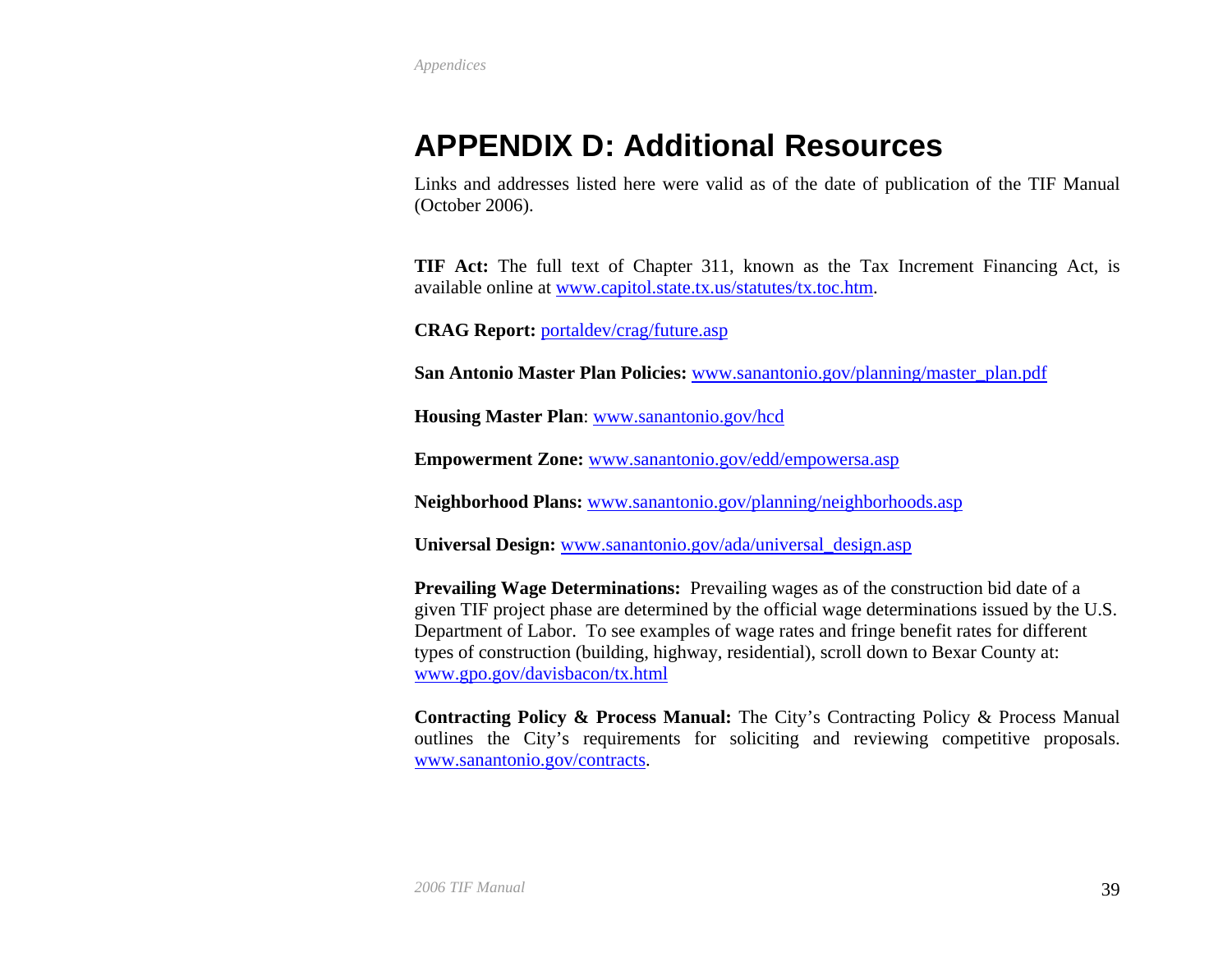# **Appendix E: Elements of Economic Feasibility Study**

A required element in the formation of every TIRZ, the economic feasibility study is tailored to the needs of each proposed TIRZ and must communicate a thorough understanding of the existing and emerging markets for residential and commercial development in the area of the proposed TIRZ.

For areas with potential for **commercial** development, a 5-year commercial (office, retail) and jobs market analysis that answers the following questions is required.

- o What is the market demand for development of retail, office and employment uses in the proposed TIRZ? Are specific sub-areas and locations within the overall area more or less likely to support this development?
- o What is the range of commercial development types that is likely to be attracted (scale of market area, ownership, rent scale, floor area, and configuration)? What characteristics should define these development types? Identify existing market leakages and potential linkages.
- o What price points/rents are supportable?
- o What is the likely rate of development and absorption for the different types of projected commercial use, based on comparable sales, estimated values, and current/potential lease space in the area?
- o What employment sectors and uses are likely to be attracted (service, medical, hotel, entertainment)? Are there emerging or niche markets that have the potential to serve residents and users? What is the likely job creation impact of the TIRZ?
- o What is the market size of the proposed TIRZ? What is the primary, geographicallydefined market, taking into consideration physical and psychological boundaries? What are the secondary markets that may not be geographically defined?
- o Where are competing districts and retailers located; what are their characteristics?
- o What is the future direction of the proposed TIRZ markets from a demographic standpoint?

#### <span id="page-39-0"></span>**Master Plan Neighborhoods Policy 4f**

Design programs and policies that maximize the leverage of private investment by lenders and builders or developers.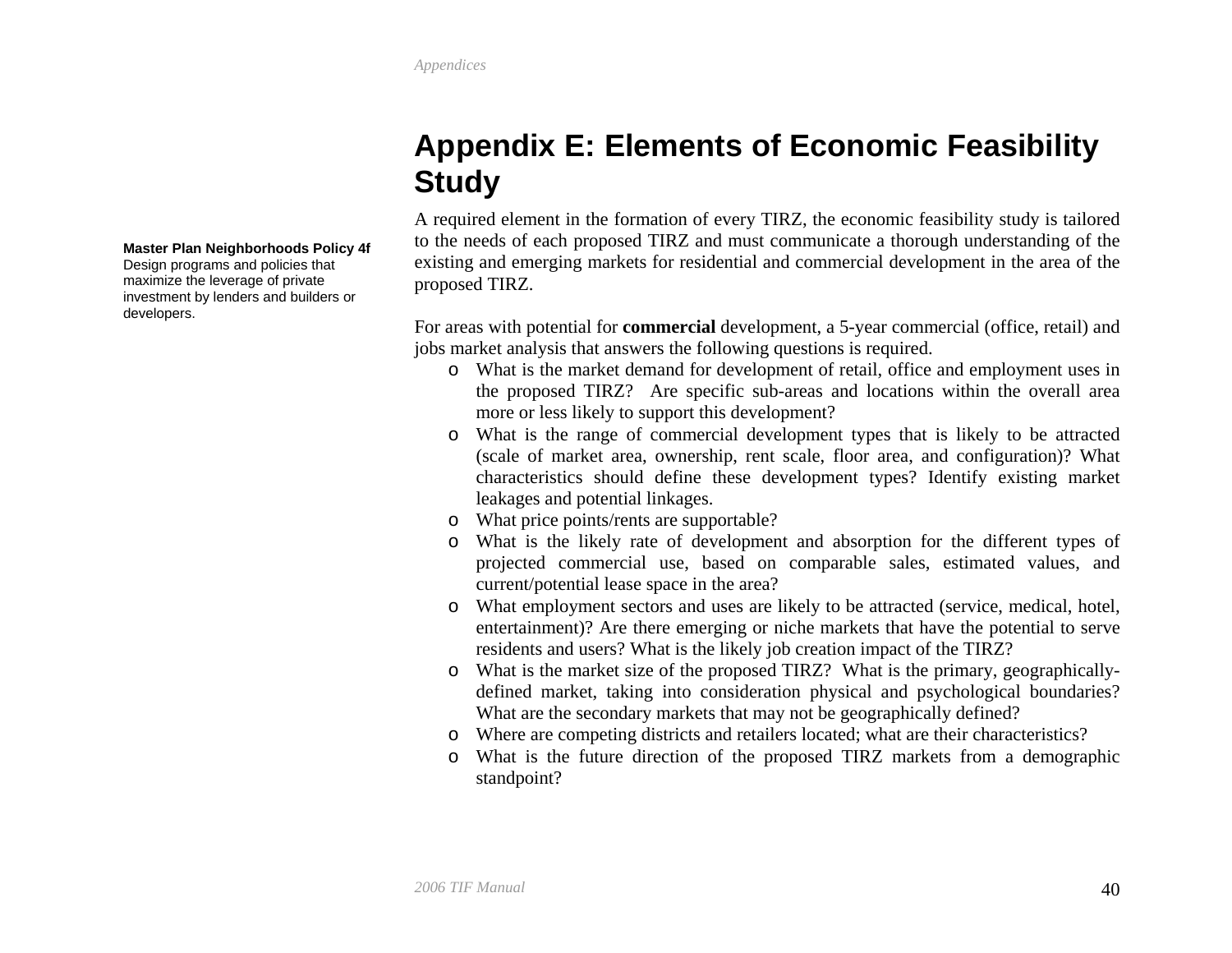o What kind of business recruitment strategy is recommended, including phasing and realistic expectations for implementation?

For areas with potential for **housing** development, a 5-year housing market analysis that answers the following questions is required.

- o What are the demographic and socioeconomic characteristics of existing and likely future residents? What are their purchasing power, homeownership and rental rates, and family sizes?
- o What is the market demand for housing: what are rental and ownership rates and prices, who are the potential buyer and renter populations, and what are the synergies between new housing development and new commercial development?
- o What is the range of housing types that can be developed in the TIRZ area?
- o What are the geographic and economic challenges in redevelopment of residentiallyzoned sites?
- o How do conditions in different sub-areas of the proposed TIRZ support different types of housing development?
- o What price points are supportable? What is the likely rate of development and absorption of new housing units?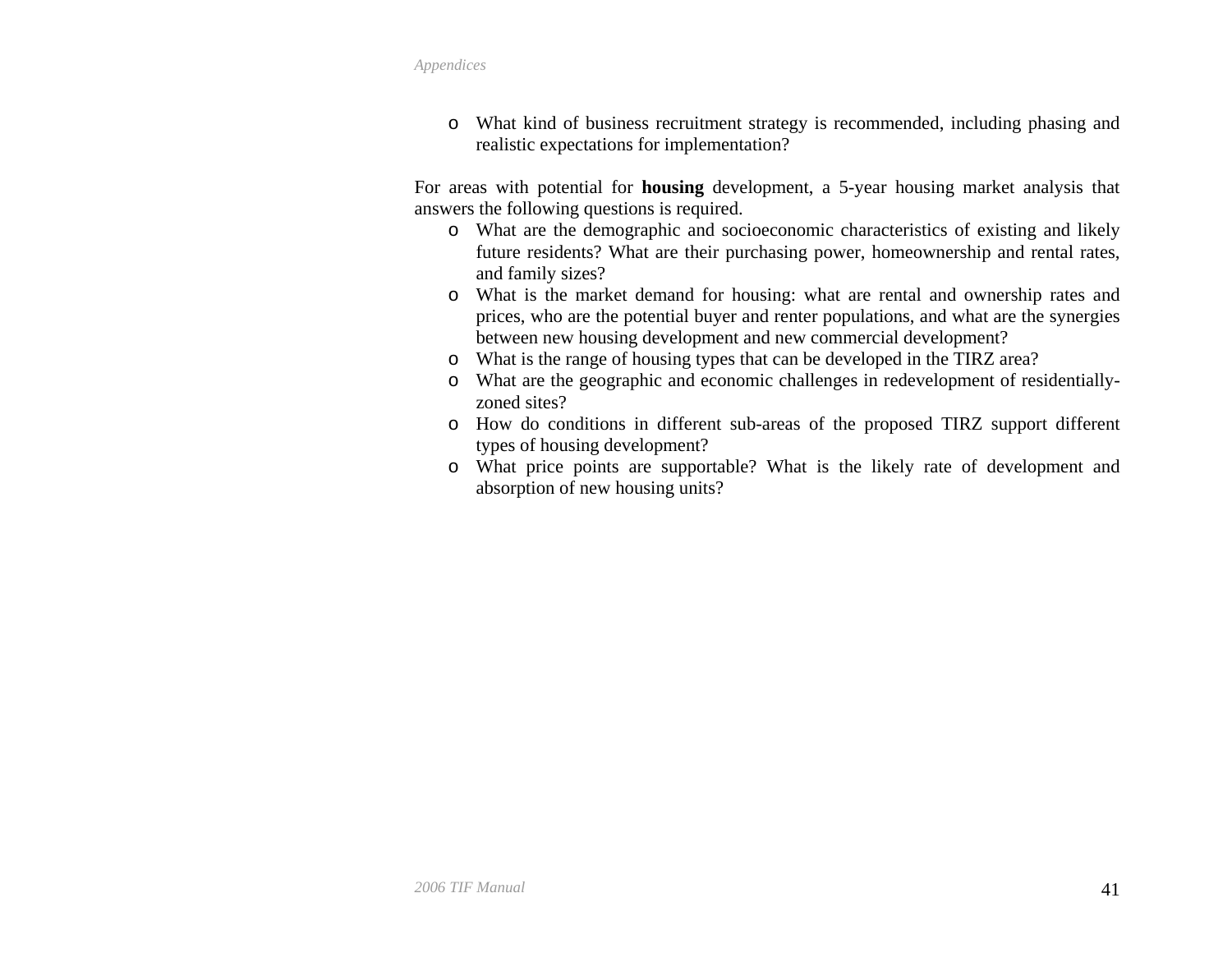# **Appendix F: TIF Development Patterns**

Infill Development Zone (UDC 35-343): Flexible use regulation combined with contextual urban design standards to promote pedestrian activity and maintain character of neighborhood. The IDZ may be used as a Special or Overlay District. In a petition-initiated TIRZ, IDZ may used only in Priority Areas 1 & 2. [www.sanantonio.gov/dsd/pdf/Jan06ord03\\_Zoning.pdf](http://www.sanantonio.gov/dsd/pdf/Jan06ord03_Zoning.pdf)

Traditional Neighborhood Development (TND) Use Pattern (UDC 35-207): Comprehensive development approach that integrates and fine-tunes urban design standards to permit the development of neighborhoods that encourage daily pedestrian activity. Defines size, location and composition of the Centers, Neighborhoods, and Open Space that constitute a TND. [www.sanantonio.gov/dsd/pdf/Jan06ord02\\_UsePatterns.pdf](http://www.sanantonio.gov/dsd/pdf/Jan06ord02_UsePatterns.pdf)

Transit Oriented Development Use Pattern (UDC 35-208): Encourages compact, mixed-use development within ½-mile of Transit Station or Major Bus Boarding Location. Focus is on density and pedestrian accessibility.

[www.sanantonio.gov/dsd/pdf/Jan06ord02\\_UsePatterns.pdf](http://www.sanantonio.gov/dsd/pdf/Jan06ord02_UsePatterns.pdf)

Commercial Center Use Pattern (UDC 35-204): Urban design guidelines specifically tailored to shopping, service and employment opportunities within walking distance of residential areas. Guidelines balance the needs of pedestrians and drivers and encourage nodal, mixeduse development.

[www.sanantonio.gov/dsd/pdf/Jan06ord02\\_UsePatterns.pdf](http://www.sanantonio.gov/dsd/pdf/Jan06ord02_UsePatterns.pdf)

Conservation Subdivision Use Pattern (UDC 35-203): Primarily residential guidelines designed to maximize preservation of large parcels of natural habitat through the use of density bonuses.

[www.sanantonio.gov/dsd/pdf/Jan06ord02\\_UsePatterns.pdf](http://www.sanantonio.gov/dsd/pdf/Jan06ord02_UsePatterns.pdf)

#### <span id="page-41-0"></span>**Master Plan Growth Management Policy 1g**

Continue to make physical improvements in the inner city to encourage redevelopment and infill development.

**Housing Master Plan Objective 3.9**  Encourage infill housing production.

#### **Master Plan Urban Design Policy 1g**

Prepare design and construction policies and standards for utility and transportation infrastructure, capital improvement projects, public facilities and development projects that reinforce neighborhood centers and provide diverse, pedestrian- friendly neighborhoods.

#### **CRAG Recommendation**

Encourage transit-oriented development by supporting future efforts to implement dedicated infrastructure for high-capacity transit, such as bus rapid transit or light rail

#### **Master Plan Natural Resources Goal 1**

Preserve the unique, rare and significant features of San Antonio's natural environment.

#### **Master Plan Urban Design Policy 1a**

Define, preserve and promote neighborhood centers which include schools, libraries, stores, transit centers and community service facilities in accessible, pedestrian friendly environments.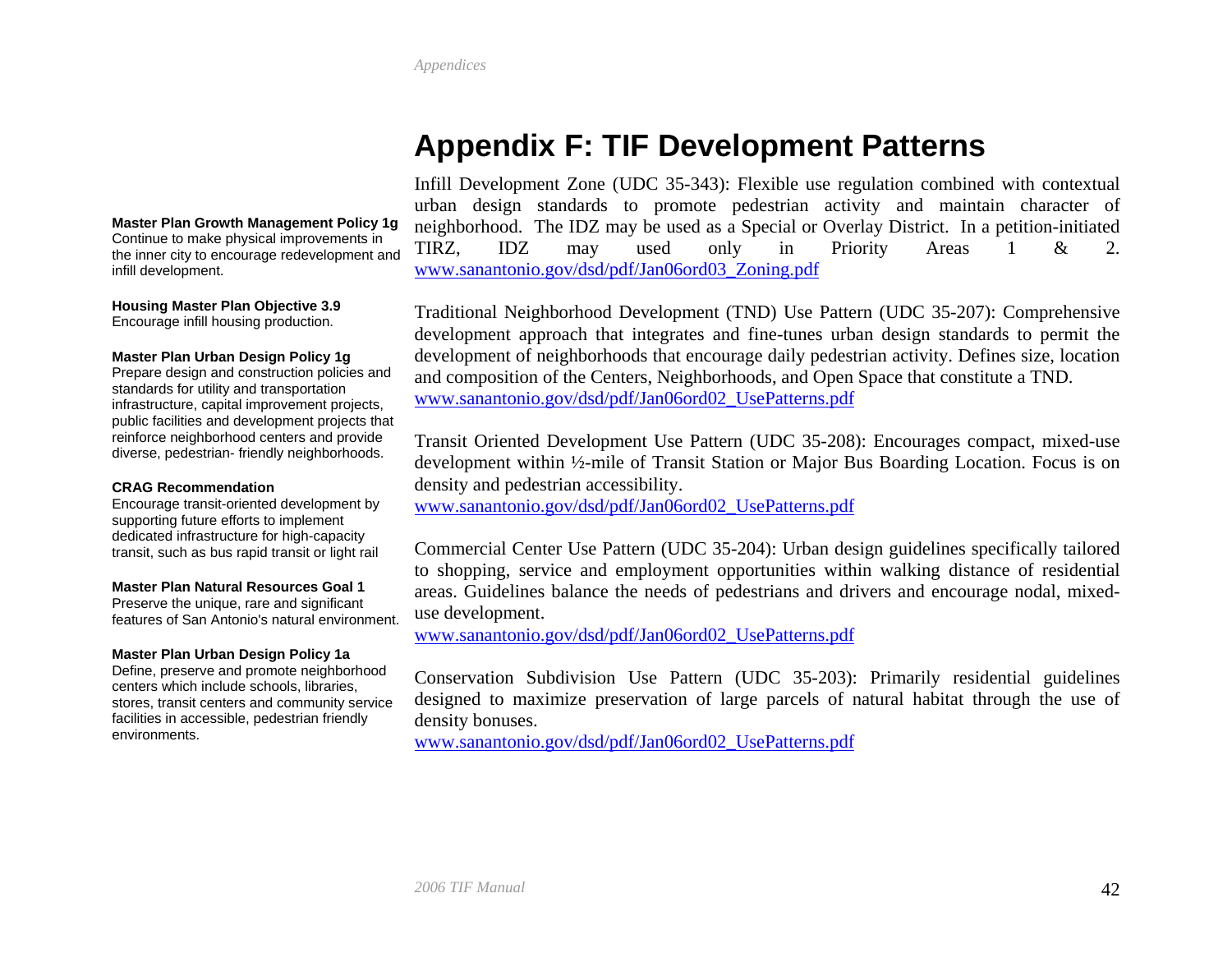#### **Housing Master Plan Objective 3.5**

Encourage retail and supportive services in close proximity to inner-city housing initiatives.

#### **Master Plan Urban Design Policy 1c**

Encourage patterns of urban development that provide a full range of housing choices and promote a sense of community, urban vitality and the efficient provision of infrastructure.

#### **Master Plan Urban Design Policy 4c**

Create streetscapes which emphasize both pedestrians and vehicles.

#### **Master Plan Urban Design Policy 1g**

Prepare design and construction policies and standards for utility and transportation infrastructure, capital improvement projects, public facilities and development projects that reinforce neighborhood centers and provide diverse, pedestrian-friendly neighborhoods.

Commercial Retrofit Use Pattern (UDC 35-206): Increased flexibility to encourage the redevelopment of existing shopping centers and big box retail sites with a development pattern which is pedestrian friendly and compatible with surrounding development. [www.sanantonio.gov/dsd/pdf/Jan06ord02\\_UsePatterns.pdf](http://www.sanantonio.gov/dsd/pdf/Jan06ord02_UsePatterns.pdf)

Urban Development Zoning District (UDC 35-310.15): Encourages the development of a land use pattern that encourages compact neighborhoods and centralized commercial areas that promote a sense of community and are pedestrian and transit friendly. [www.sanantonio.gov/dsd/pdf/Jan06ord03\\_Zoning.pdf](http://www.sanantonio.gov/dsd/pdf/Jan06ord03_Zoning.pdf)

SmartCode Zoning: Transect-based zoning and subdivision code that encourages walkable, mixed-use neighborhoods at various scales, including hamlets, villages, and regional centers. At the time of adoption of the TIF Manual, the SmartCode was being considered for adoption by the City of San Antonio, and is immediately applicable to TIF upon City Council adoption.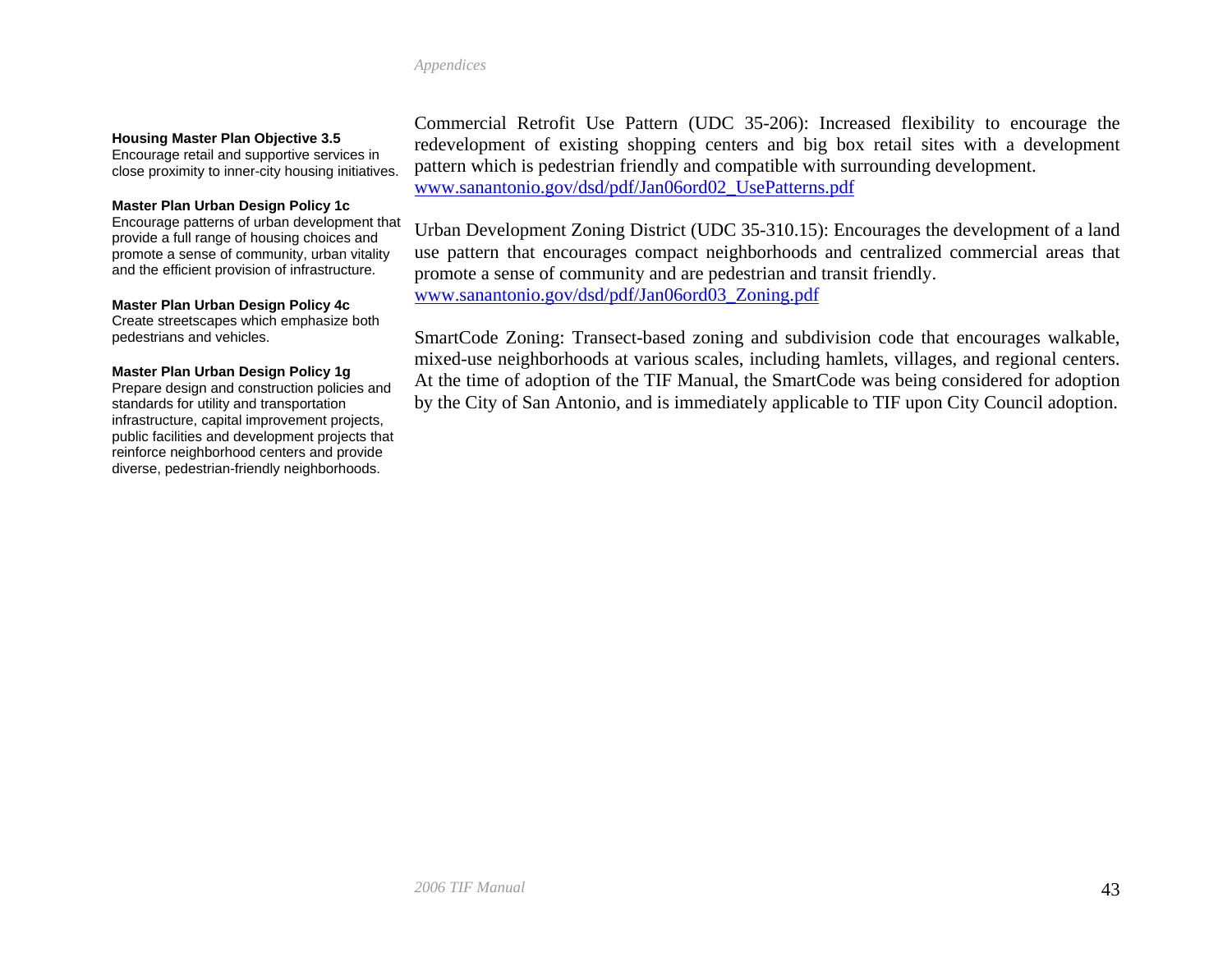# **Appendix G: Universal Design Requirements, City of San Antonio Code, Chapter 6, Article XII**

#### <span id="page-43-0"></span>**Master Plan Neighborhoods Policy 4d**

Facilitate the provision of choice in housing opportunities for all San Antonians, including special needs populations.

#### **Master Plan Neighborhoods Policy 4i**

Explore the full range of options to allow people to remain in their homes throughout their lives.

- 1. At least one entrance shall have a 36-inch door and be on an accessible route. (An accessible route is a continuous, unobstructed path at least thirty-six (36) inches wide connecting all interior and exterior elements and spaces of a house and site including corridors, parking, curb ramps, crosswalks and sidewalks and served by a no-step, flat entrance with a beveled threshold of one-half-inch or less).
- 2. All interior door openings shall be no less than 32 inches wide, except for a door that provides access to a closet of fewer than (15) square feet in area.
- 3. Each hallway shall have a width of at least thirty-six (36) inches and shall be level with ramped or beveled changes at each door threshold.
- 4. All bathrooms shall have the walls reinforced around the toilet for potential installation of grab bars. Walls around the shower and tub shall be reinforced for potential installation of grab bars or a pre-manufactured tub and shower surround may be used which includes grab bar(s) certified to meet the ADA requirement to bear a 250-pound load. Wall reinforcements shall comply with the standards set forth in requirement 6, Reinforced, "Walls for Grab Bars of the Fair Housing Act Design and Construction Guidelines"; Federal Register/Volume 56 No.44/Wednesday, March 6, 1991/Rules and Regulations, a copy of which is available for inspection at the office of the City Clerk.
- 5. Each electrical panel, light switch or thermostat shall be mounted no higher than forty-eight (48) inches above the floor. Each electrical plug or other receptacle shall be at least fifteen (15) inches from the floor.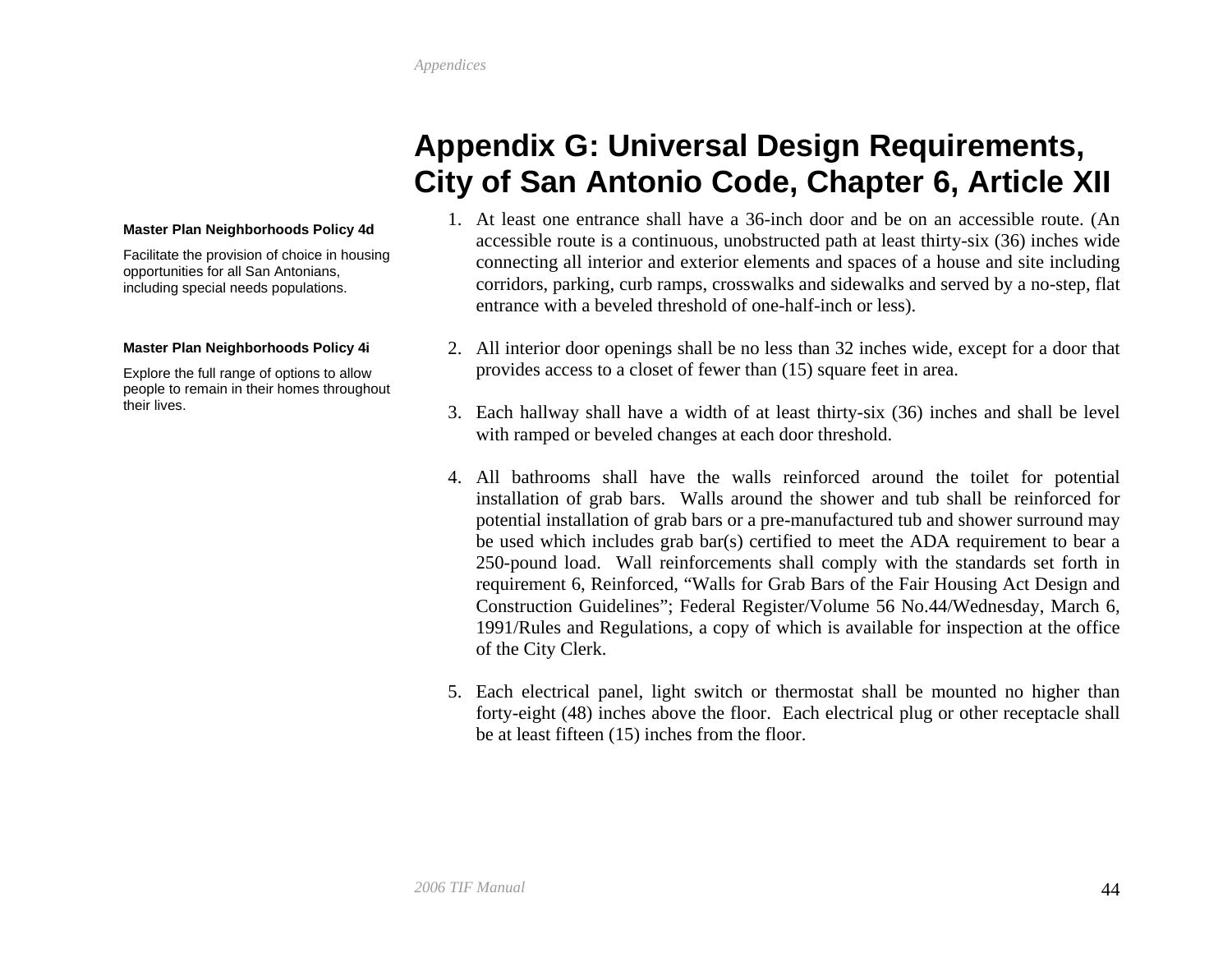- 6. An electrical panel located outside the dwelling unit must be between eighteen (18) inches and forty-two (42) inches above the finished grade and served by an accessible route.
- 7. All hardware installed to open/close doors and operate plumbing fixtures shall be lever handles.

#### *A) WAIVER OF EXTERIOR ACCESSIBILITY REQUIREMENTS*

- 1. The director of the Development Services Department or his designee may only grant modifications or an exemption to the requirements regarding full compliance with exterior path of travel on an individual case-by-case basis. The criteria for granting a modification or exemption are as follows:
	- A. The lot rises or falls so steeply from the street that a maximum 1:12 slope cannot be achieved without extensive grading
	- B. No vehicular access to the back of the house will be available by means of an alley.
- 2. Appeals of orders, decisions or determinations made by the Director of Development Services Department may be made to the Building and Fire Code Board of Appeals.

### *B) IMPLEMENTATION*

- 1. Architects and builders shall:
	- A. Clearly stamp or print "Universal Design Compliance" on plans submitted in accordance to any City Department.
	- B. Clearly identify design elements complying with Universal Design Ordinance and attached to any City Departments application.
	- C. Certify that the plans comply with the City's Universal Design requirements.
- 2. Plan checking, construction inspections and enforcement shall be accomplished by the Development Services Department.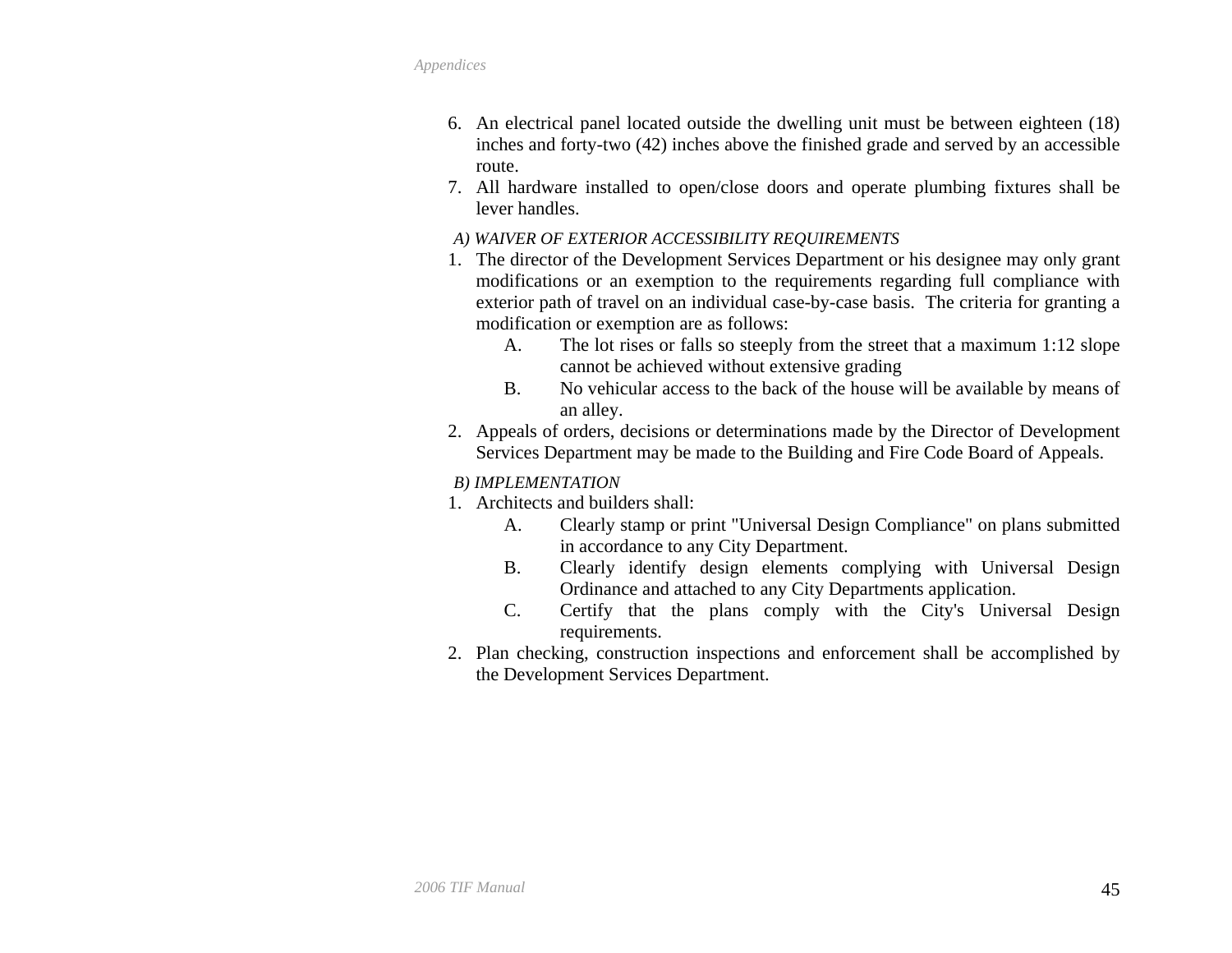# <span id="page-45-0"></span>**Appendix H: Stakeholder Input**

Interdepartmental Meetings and other Stakeholder Meetings to discuss revisions to the TIF Program were held on the following dates:

| October 13, 2005  | October 26, 2005  | December 9, $2005$ |
|-------------------|-------------------|--------------------|
| December 15, 2005 | February 23, 2006 |                    |

A website was also established on December 22, 2005 to receive online comments.

Stakeholder analysis of the old TIF Program included the following critiques:

- The old TIF process does not fully implement the City's policy goals, because the City has not received applications in City's highest priority area, CRAG, and many applications are in areas with ongoing construction or other factors that question the need for TIF
- The old TIF process does not support broad area-impact public improvements, because developer-driven applications do not prioritize regional challenges (upgrades to arterials, drainage, etc.)
- TIF is not being leveraged to take calculated risks, because the City and other public entities have not utilized TIRZ as a long-term funding mechanism for future public infrastructure projects; and developer-driven projects may not assume financial participation by the City; providing for an acceptable rate of return with or without City's financial participation

Stakeholder recommendations for a new TIF process focused largely on the following ideas:

- The City should formalize the use of Census and other data to predetermine statutory eligibility
- The City should take a proactive approach to reinvestment by establishing a process for City-initiated TIRZ with RFP/RFQ process, guided by City's Master Plan and other City-adopted plans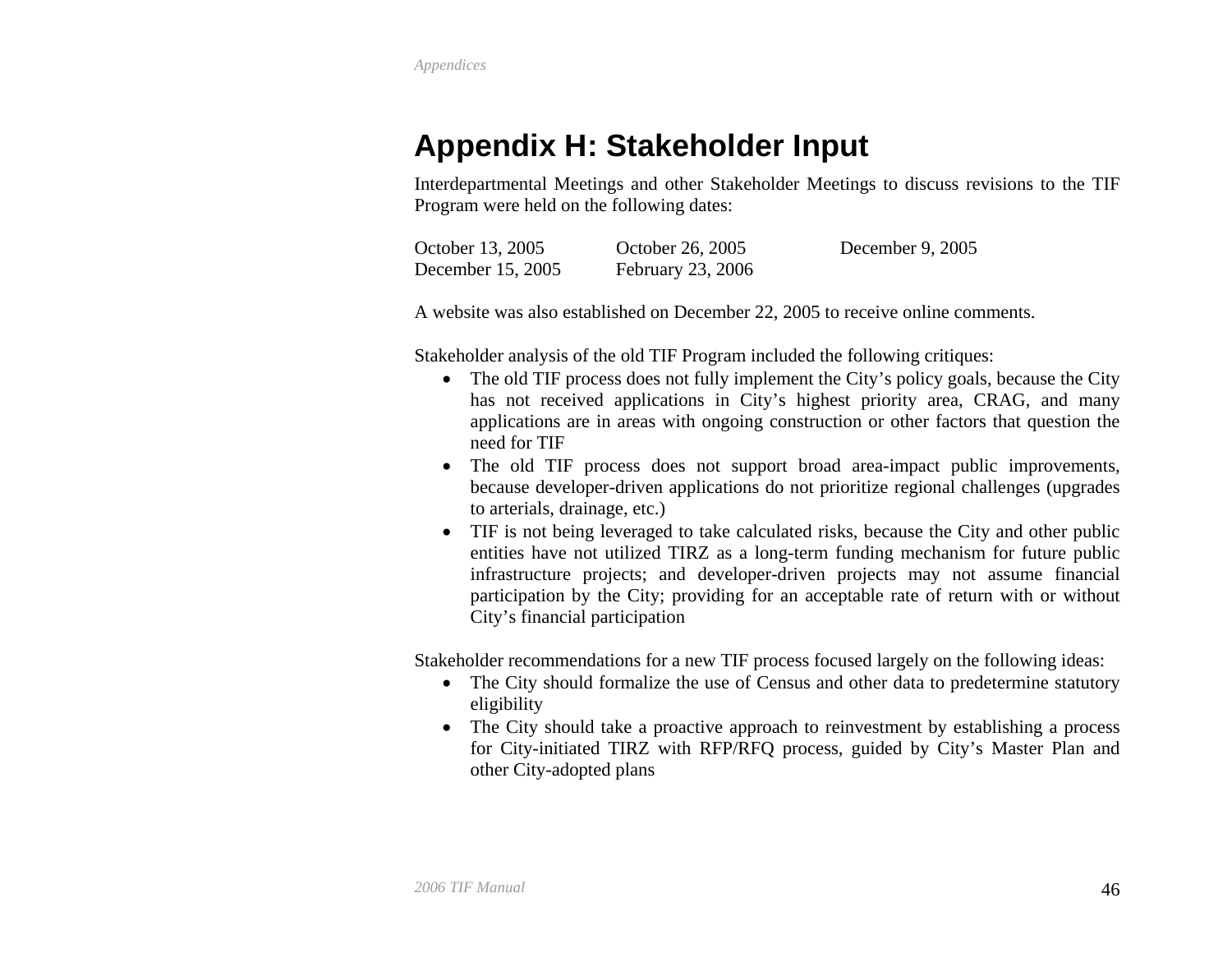# <span id="page-46-0"></span>**Appendix I: TIRZ Board Handbook**

Unless specified by the City Council in a subsequent ordinance or resolution, these rules govern the City appointees to all TIRZ boards created pursuant to the authority granted to the City by the City Charter, the TIF Act, and the Texas Constitution. Any previously authorized ordinance, resolution, or Board Bylaws in conflict with these TIRZ Board Guidelines are repealed to the extent they conflict with these Guidelines.

# *SECTION 1. APPLICATION*

- (a) All applications shall be submitted to the Office of the City Clerk.
- (b) The City Clerk, in conjunction with the TIF Unit staff, establishes specific deadlines for submission of applications. To be considered for appointment, the completed applications must be submitted by the advertised deadline.
- (c) The City may start advertising for prospective TIRZ Board applicants as early as a Resolution of Intent for a given TIRZ.

# *SECTION 2. APPOINTMENTS*

- (a) The Office of the City Clerk coordinates review of the applications with the TIF Unit staff and the City Attorney's Office to ensure that the applicants meet the necessary qualifications for each respective TIRZ board. The Office of the City Clerk notifies the applicant in writing if he/she is not qualified to serve on the board for which he/she has applied.
- (b) The City Clerk forwards the applications of the qualified applicants to the respective City Council Members for their review.
- (c) Individuals must be nominated by three (3) members of the City Council in order to be interviewed and considered for appointment by the entire City Council.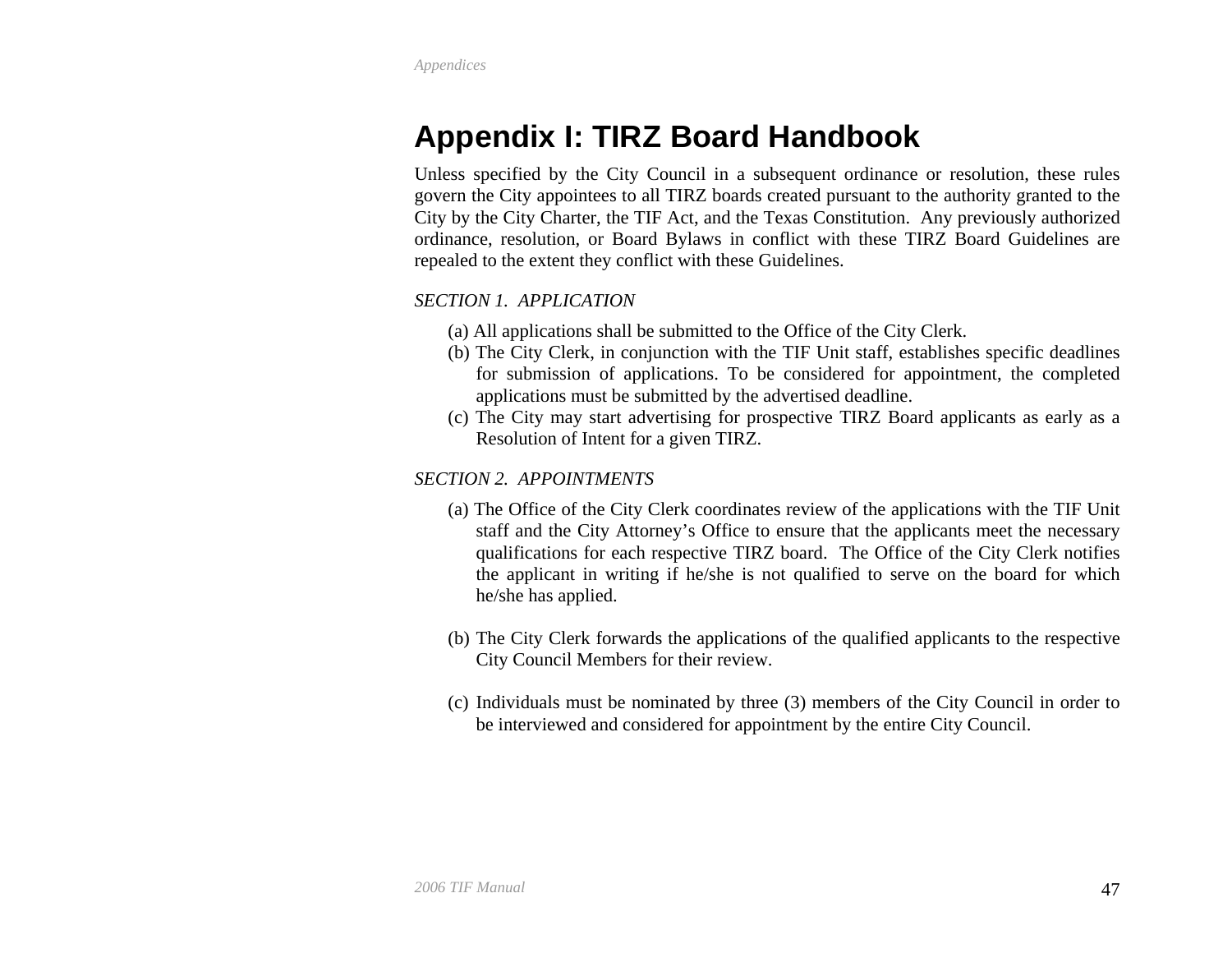- (d) City Council members submit their nominations, in writing, to the Office of the City Clerk, in the form of a memorandum with the three (3) City Council Members' signatures.
- (e) A work session of the City Council is held in order to conduct interviews for appointments prior to a vote on the appointments. Nominees must appear in person for the interview. If an individual is ill, out of town, or cannot appear in person, a written statement must be submitted to the Office of the City Clerk prior to the date of the interview, in order to be considered for appointment. An individual will not be considered for appointment if he/she fails to appear in person for the interview or otherwise fails to submit a written statement. Official selection by the City Council shall take place no sooner than one week after the date of the interviews, unless otherwise directed by the City Council.

## *SECTION 3. MEMBERSHIP*

- (a) The City Council shall determine, by ordinance, in accordance with the provisions of Section 311.009 or 311.0091 of the TIF Act, the number of members for each board. Membership may be adjusted in accordance with the statutory provisions, depending on the participation of other taxing entities.
- (b) Each City appointee is limited to membership on two (2) City boards or commissions concurrently (this includes advisory, more than advisory, City Charter, loan boards or commissions, and ad hoc committees).
- (c) When making appointments to boards and commissions, the City shall not discriminate on the basis of race, color, national origin, religion, sex, age or handicap.

#### *SECTION 4. TERMS OF OFFICE*

(a) Length of Term: Board members are appointed for a term of office of two (2) years. Vacancies are filled by the appointing entity for the remainder of the unexpired term to which they are appointed, in the manner in which originally appointed.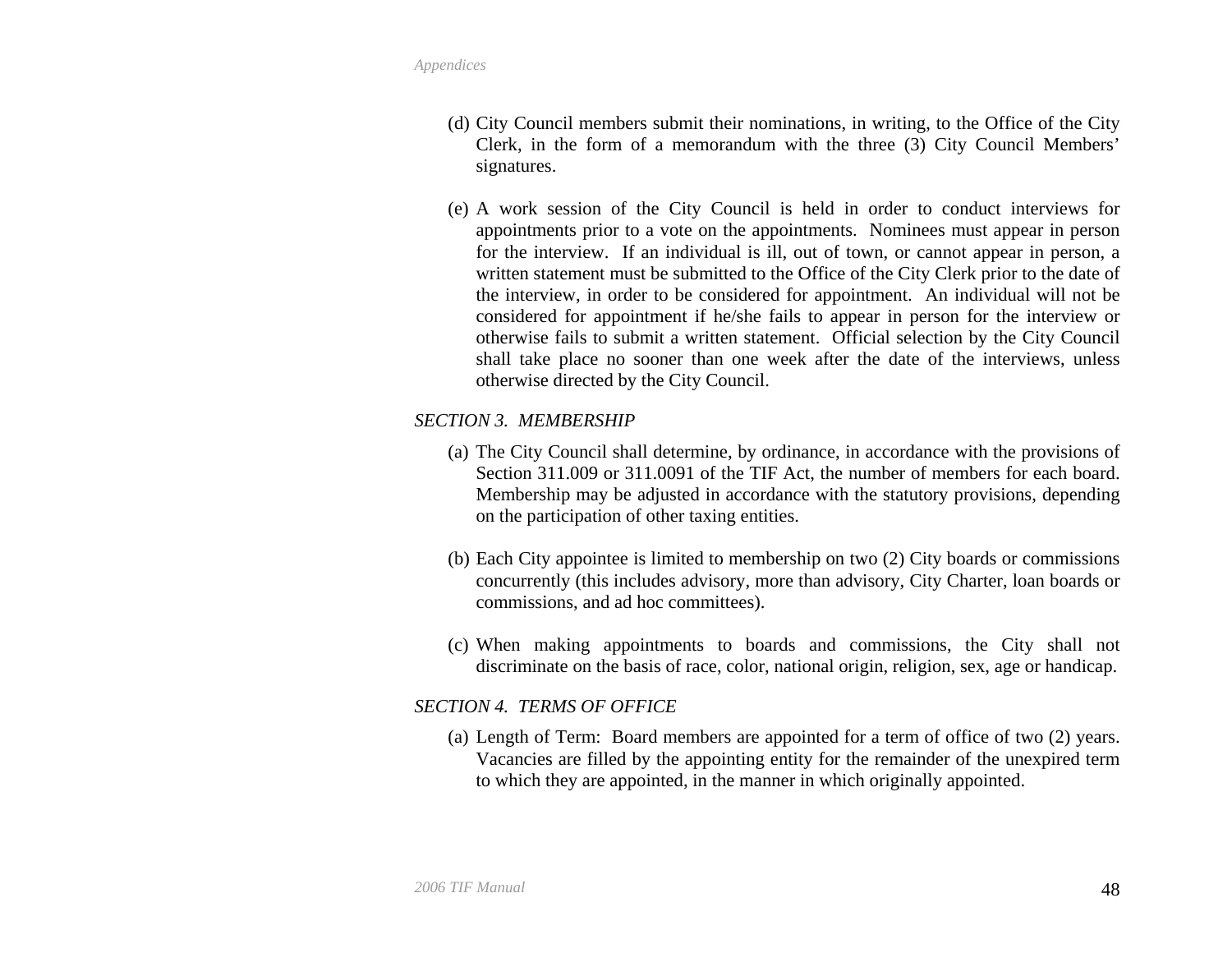- (b) Term Limit: All board and commission members are limited to serving no more than two (2) complete consecutive terms. After serving two (2) complete consecutive terms, members are ineligible for reappointment, except in accordance with subsection (c), below.
- (c) Members can be reappointed to a board or commission after sitting out a term of two (2) years.

#### *SECTION 5. MEETING PROCEDURES*

- (a) To the extent not in conflict with state or local laws, Boards shall conduct meetings in accordance with the latest edition of Robert's Rules of Order.
- (b) Board meetings shall be conducted in accordance with the Texas Open Meetings Act. A majority of all members of the board shall constitute a quorum to convene a meeting; in all other matters upon which the board may vote, a majority of the members in office shall be necessary for adoption.
- (c) The TIF Unit shall be responsible for posting meeting notices, preparing agendas and minutes, and calling all meetings of a TIRZ board. Meeting notices shall be posted at least seventy-two (72) hours prior to the meeting. Agendas and minutes shall be maintained in accordance with the City's Records Retention Schedule. All records are subject to the provisions of the Texas Public Information Act
- (d) Proxy votes are not allowed.

## *SECTION 6. SUBCOMMITTEES*

Boards may create subcommittees comprised of persons other than current members of the board or commission to address specific policy initiatives of the City, on an as-needed basis, to provide input and recommendations.

(a) The size of a subcommittee's membership may be equal to, but no larger than the size of the creating board.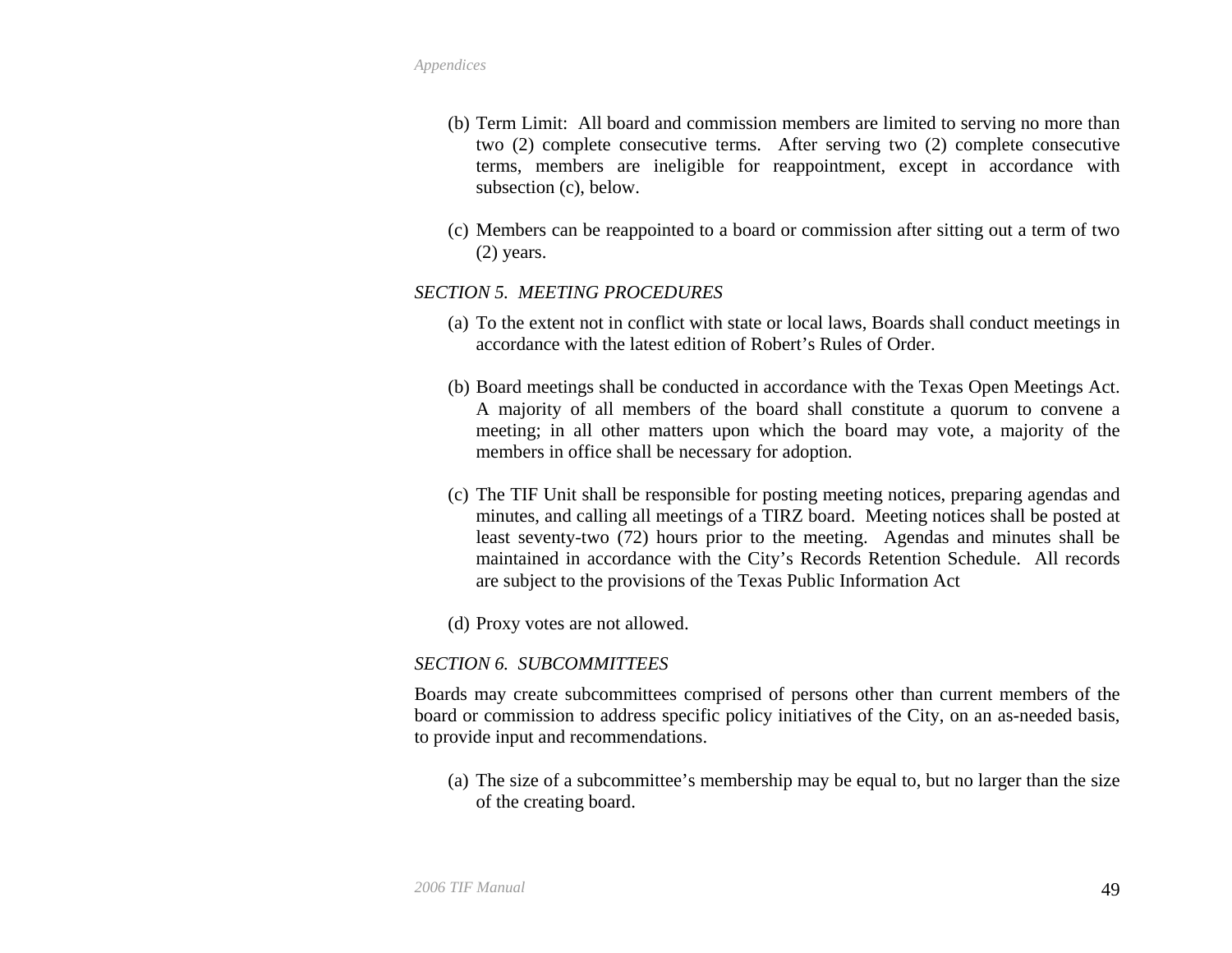- (b) The chair of a subcommittee shall be a member of the creating board.
- (c) Subcommittees shall be created for a specific purpose and shall operate for a specific time period. A subcommittee automatically dissolves upon completion of its charge, or, if created by action of the City Council, dissolves at the time prescribed by the City Council without any further action by the City Council.

#### *SECTION 7. ATTENDANCE*

If (a) a board member's attendance at regularly scheduled meetings falls below 50% on an annual basis from the appointment date, or (b) a member misses three (3) consecutive regularly scheduled meetings, the member will be automatically removed from the board, without any further action by the City Council. Such removal shall act as direction to the Office of the City Clerk to advertise for applications to the board, in the same manner as described above, as applicable. The new member shall serve out the remainder of the term of the removed member. A member who is automatically removed from a board for failure to meet the attendance requirement is ineligible to seek appointment to any City-created board or commission for a period of one calendar year from the date of the member's automatic removal.

#### *SECTION 8. FINANCIAL DISCLOSURE REPORT*

Section 311.009(g)(1) and 311.0091(h)(1) provide that a member of a TIRZ board is not a public official. Nevertheless, it is the City's policy that all board members shall be subject to the requirements set forth in the City's Ethics Code, as applicable to City Officials. All board members must file a Financial Disclosure Report with the Office of the City Clerk upon appointment, and annually thereafter, throughout the member's term.

A member who fails to file a Financial Disclosure Report is ineligible for reappointment or to serve on any other board or commission for a period of one (1) calendar year from the date of the member's automatic removal.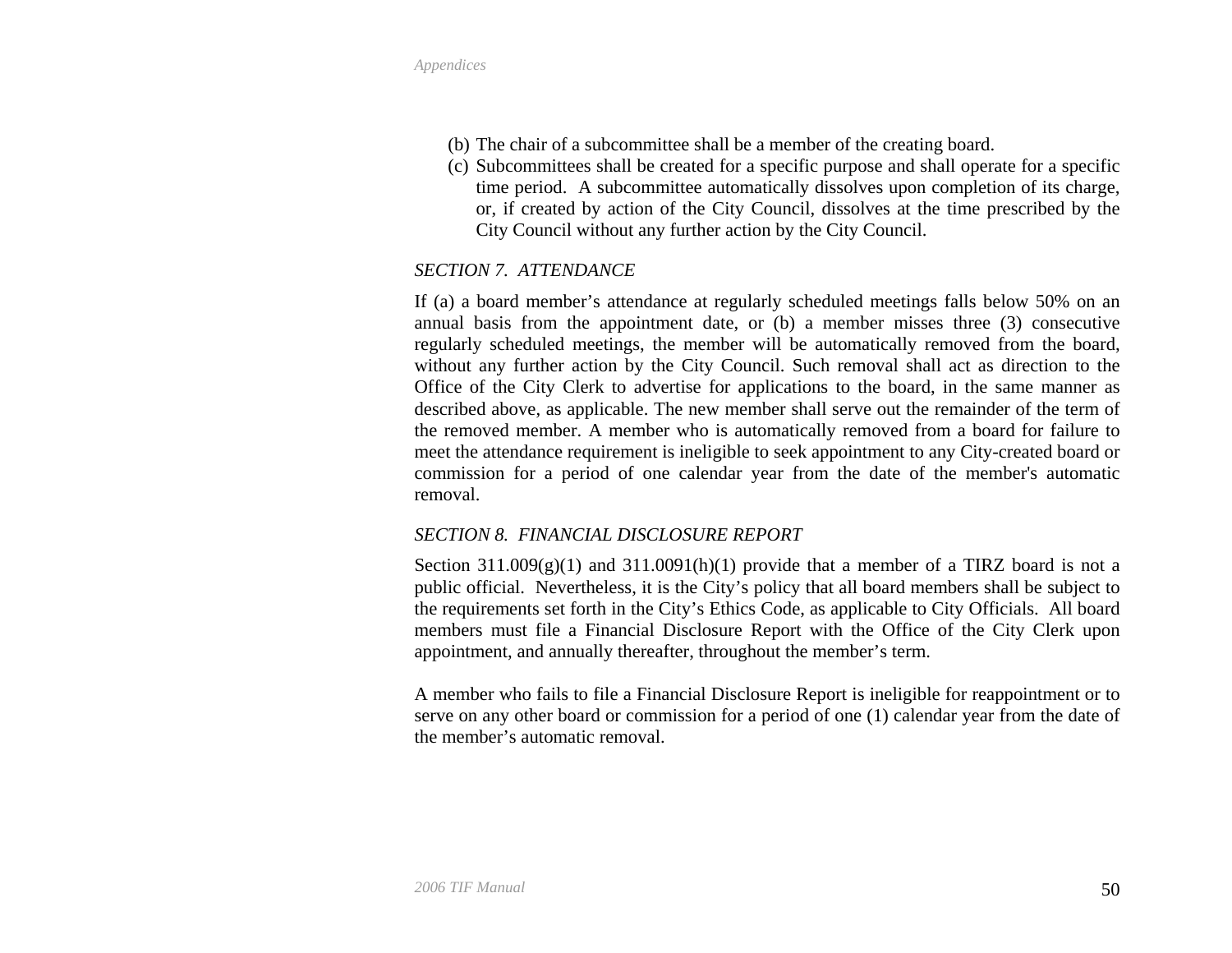### *SECTION 9. REMOVAL FROM OFFICE*

All board members may be removed from office for cause and after being given a written statement of the charges against him/her and after a public hearing on the matter if he/she so requests. A certified copy of the charges and a transcript of record of such public hearing shall be filed with the City Clerk.

Requests for removal of a board member must be initiated by City Council Consideration Requests. Such Request shall also direct the Office of the City Clerk to advertise for applications to the board from which the member was removed in the same manner as described in Sections 2 Appointments, upon the removal of the board member. The new member shall serve out the remainder of the term of the removed member.

A member who is removed for cause is ineligible for reappointment or to serve on any other board or commission for a period of one (1) calendar year from the removal of the member from the board.

#### *SECTION 10. RESIGNATIONS*

All resignations must be in writing, filed with the Office of the City Clerk, and must state the specific date of resignation and the name of the board from which the member is resigning. All resignations shall act as direction to the Office of the City Clerk to advertise, in the same manner as described in Section 2 Appointments above, for applications to the board from which the member resigned. Resignations shall take effect upon the appointment of a new board member by the City Council. The new board member appointed to fill a vacancy created by a resignation shall serve out the remainder of the term of the resigned member.

#### *SECTION 11. NEW MEMBER TRAINING AND SWEARING-IN*

(a) A thorough training is provided to all newly-appointed board members by the TIF Unit staff. Specific information on policies and procedures for the respective TIRZ board is provided at that time. Board members sign a document to verify that they have completed the necessary training. The TIF Unit staff shall maintain records of these documents in accordance with the City's Records Retention Schedule.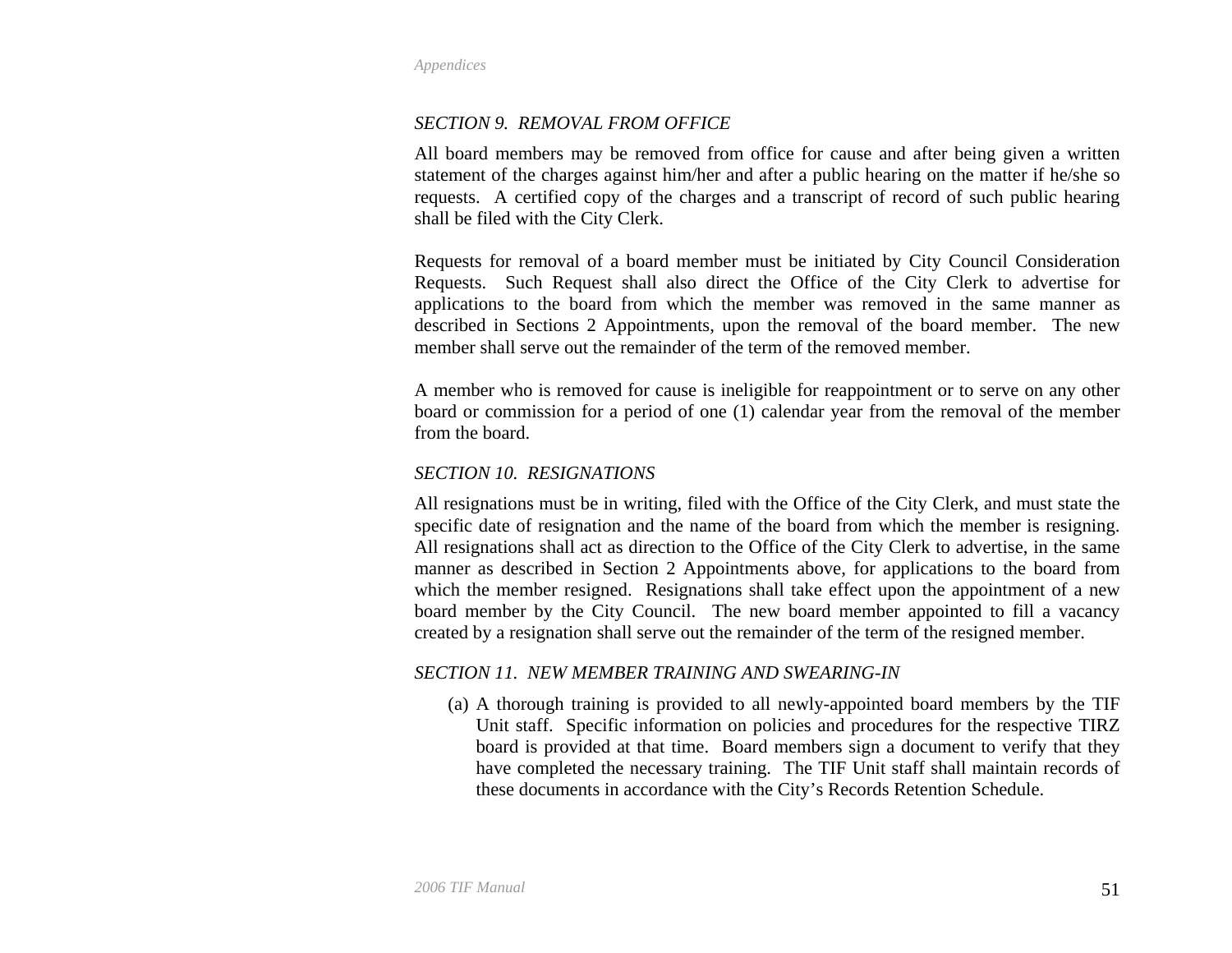- (b) Continuing education programs are instituted by the TIF Unit staff to provide up-todate information on any legislation or other pertinent information that would affect TIRZ boards. Board members must be kept abreast of all issues related to the board and its responsibilities.
- (c) Newly appointed board members are invited by the Office of the City Clerk to a swearing-in ceremony to be held during a City Council meeting.

### *SECTION 12. MUNICIPAL LEADERSHIP INSTITUTE*

The Municipal Leadership Institute provides an orientation to City government to all newly appointed board members. A comprehensive overview is provided on issues that include, but are not limited to, ethics, liability, fiscal responsibility, attendance requirements, removal, parliamentary procedures (Robert's Rules of Order), the Texas Open Meetings Act, the Texas Public Information Act, and general information about the City and the board and commission appointment process. All first-time newly-appointed board members must attend a Municipal Leadership Institute Training before they can be considered for reappointment to a TIRZ board or any City board or commission.

## *SECTION 13. DEVELOPER INELIGIBLE TO SERVE AS BOARD CHAIR OR PRESIDING OFFICER*

The developer of a TIRZ shall not be considered for either appointment to the office of Board Chair or election to the office of Board Presiding Officer.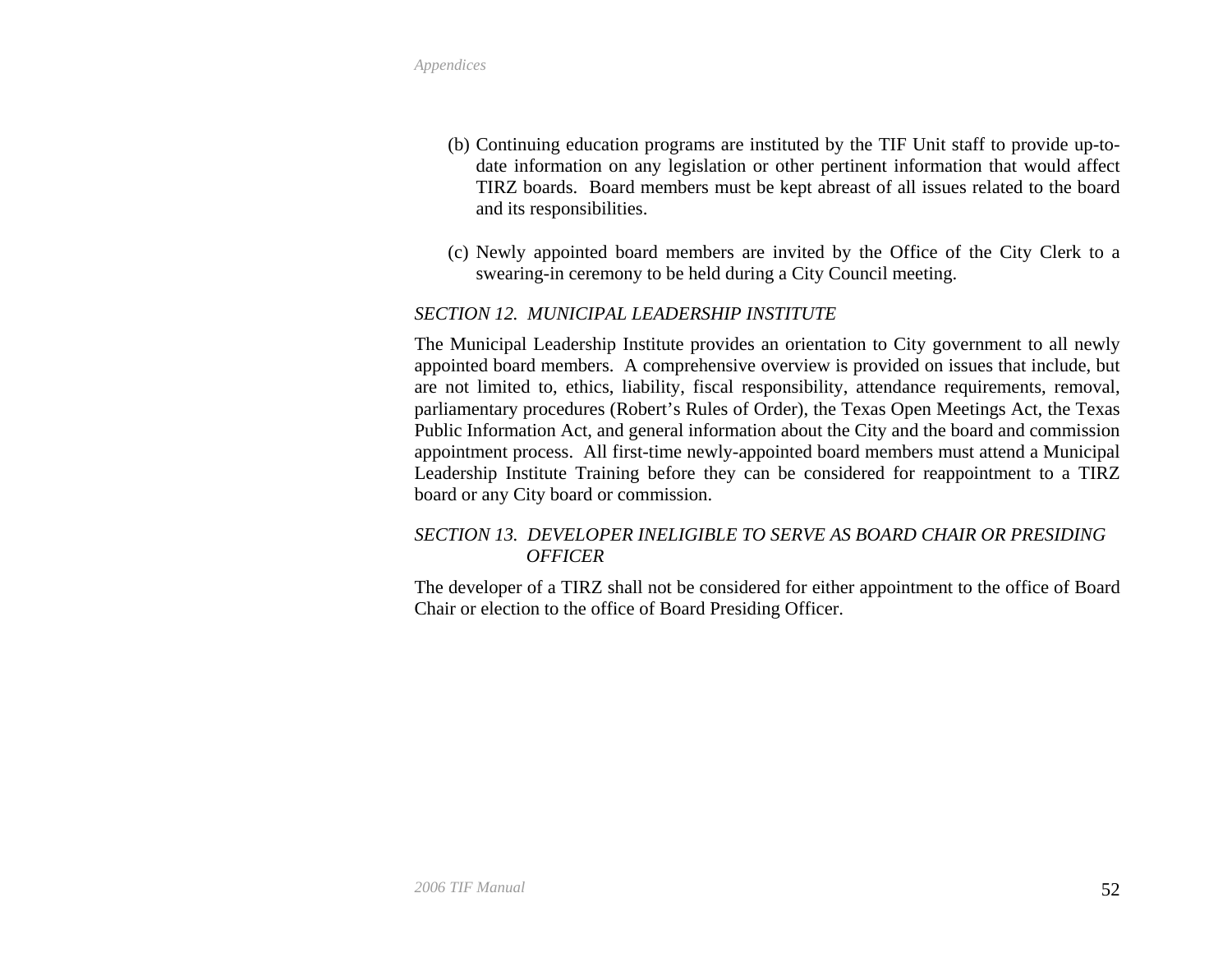# **Appendix J: Eligible Project Costs**

### **A. No retroactive TIF**

The City finances only eligible project costs incurred after the execution of a Development Agreement and Final Project and Financing Plans. Any costs incurred prior to the execution of those documents are not eligible for tax increment financing.

### **B. Capital costs**

Capital costs include the actual costs of acquisitions and construction of public works and public improvements (e.g., utilities, streets, street lights, water and sewer facilities, pedestrian malls/walkways, parks, flood and drainage facilities, educational facilities, and parking facilities) and new public buildings, structures and fixtures, if they are to be used for a public purpose.

Also included in this category are the actual costs of acquisition, demolition, alteration, remodeling, repair, or reconstruction of existing buildings, structures, and fixtures if said facilities are to be dedicated to the City as a public building, structure, or fixture; and the actual costs of acquisition of land and equipment, if to be dedicated to the City as public land or equipment. The actual costs of clearing and grading of land and applicable predevelopment fees are also eligible capital project costs.

#### **C. Financing costs**

Financing costs include, for TIF Bonds, the interest paid to "holders of evidences of indebtedness or other obligations used to pay for project costs", and the premiums paid over the principal amount of the obligation because of the redemption of the obligations before maturity.

For private or commercial financing, eligible project financing costs include the interest that may begin to accrue from the date the reimbursement request is approved by the City and the TIRZ Board, to be calculated based on the unpaid balance of those approved reimbursement requests.

# **D. Real property assembly costs**

#### <span id="page-52-0"></span> **311.010. POWERS AND DUTIES OF BOARD OF DIRECTORS.**

(b) … An agreement may during the term of the agreement dedicate, pledge, or otherwise provide for the use of revenue in the tax increment fund to pay any project costs that benefit the reinvestment zone, including project costs relating to the cost of buildings, schools, or other educational facilities owned by or on behalf of a school district, community college district, or other political subdivision of this state, railroad or transit facilities, affordable housing, the remediation of conditions that contaminate public or private land or buildings, the preservation of the facade of a private or public building, or the demolition of public or private buildings.

An agreement may dedicate revenue from the tax increment fund to pay the costs of providing affordable housing or areas of public assembly in or out of the zone.

An agreement may dedicate revenue from the tax increment fund to pay a neighborhood enterprise association for providing services or carrying out projects authorized under Subchapters E and G, Chapter 2303, Government Code, in the zone. The term of an agreement with a neighborhood enterprise association may not exceed 10 years.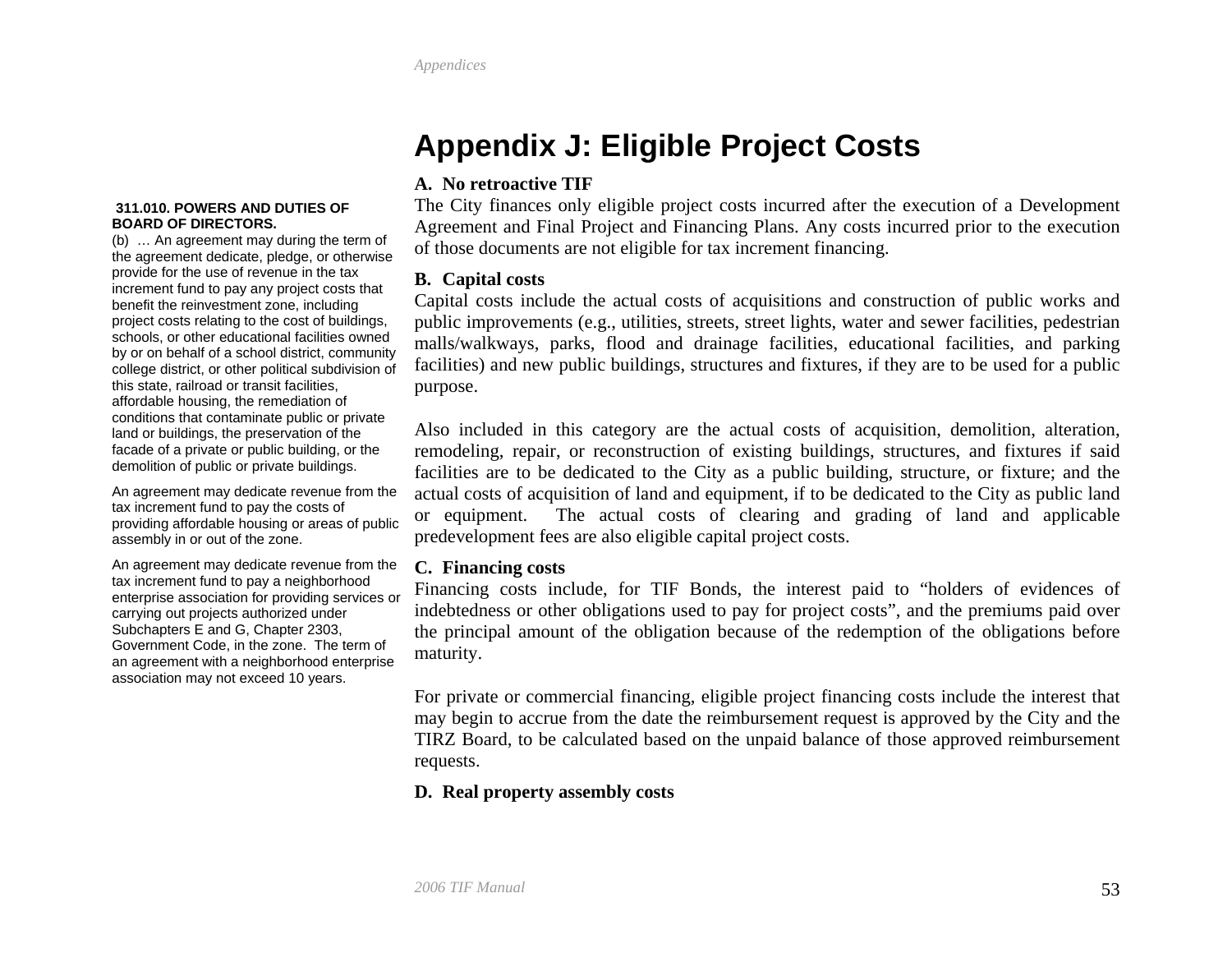The costs incurred in purchasing the real property.

## **E. Professional service costs for public improvements**

These costs (defined in Section 311.002(1)(D) of the TIF Act to include architectural, planning, engineering, and legal advice and services) are subject to City approval and must meet City TIF contracting requirements.

## **F. Imputed administrative costs**

This category includes reasonable charges for time spent by city employees in connection with the implementation of a project plan and initial start-up costs for other taxing entities. The City's Administrative Fee Policy accounts for reasonable annual administration and operation expenses incurred by the City or its consultants. These fee amounts are withheld by the City and not deposited into the tax increment fund, and include:

- First fiscal year administrative start-up fees as negotiated, or: 10% of total projected revenues for each newly created TIRZ or \$75,000; whichever is the greater of the two. These revenues are divided among all participating taxing entities and are used to support first fiscal year administrative start-up costs of the TIRZ.
- Second fiscal year through the end of the TIRZ annual administrative fees as negotiated, or: 10% of projected annual revenues of the TIRZ or \$50,000, whichever is the lesser of the two.

# **G. Relocation costs**

# **H. Organizational costs**

This category includes environmental impact studies or other studies; publication and notification costs; and costs of project plan implementation.

## **I. Interest before and during construction and for one year after completion, whether or not capitalized**

**J. Cost of operating the Reinvestment Zone and project facilities**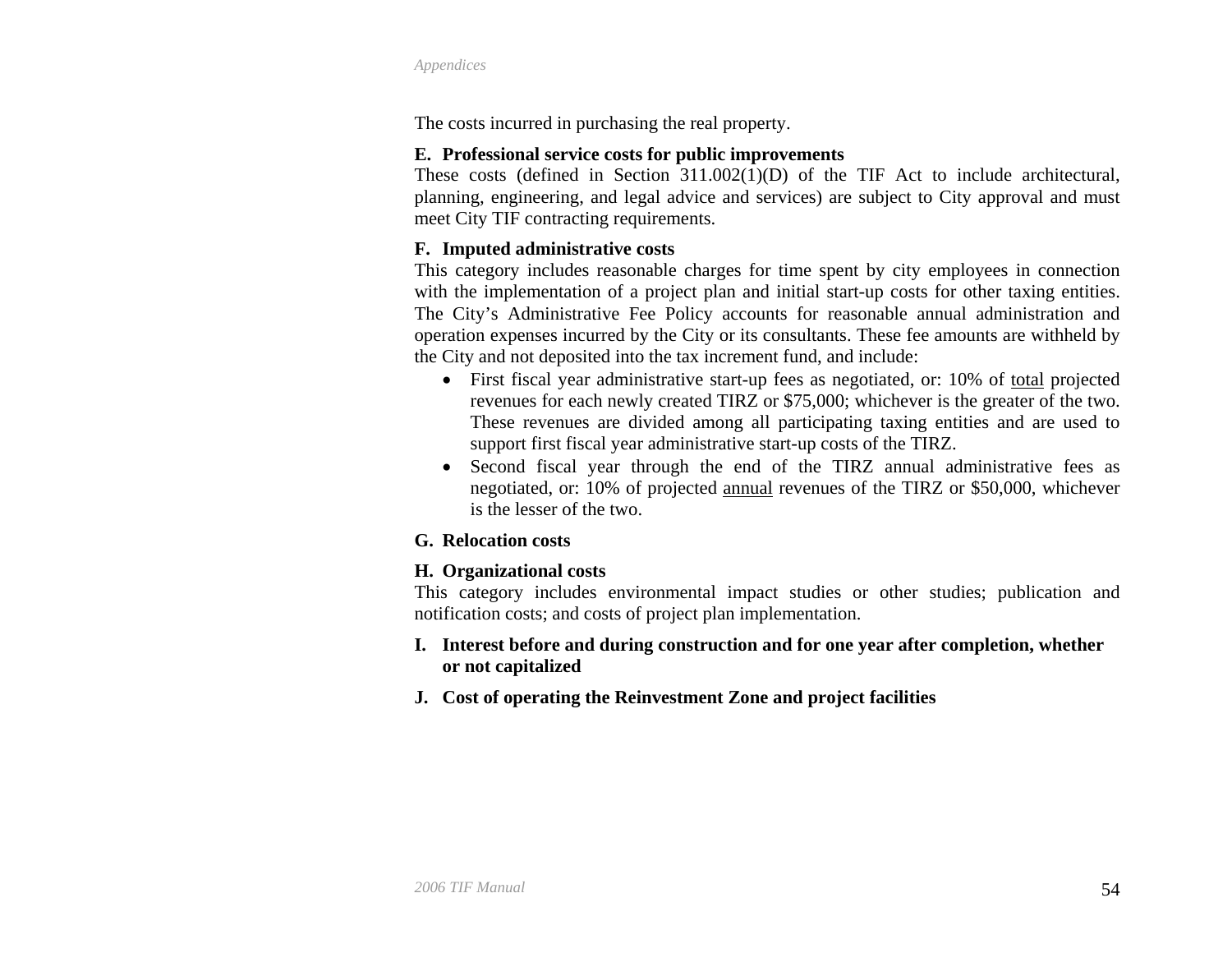# <span id="page-54-0"></span>**Appendix K: Insurance and Indemnification**

The following summary is provided for the reader's convenience. Complete insurance and indemnification requirements are contained in the draft Development Agreement, which is posted on the TIF Unit website.

The developers' financial integrity is of interest to the City, therefore, subject to the developers' right to maintain reasonable deductibles in such amounts as are approved by the city, the developer, or developer's contractor, shall obtain and maintain in full force and effect during the construction of all Public Infrastructure Improvements required by the Project Plan and Financing Plan, and any extension hereof, at developer's or developer's contractor sole expense, insurance coverage written on an occurrence basis, by companies authorized and admitted to do business in the State of Texas and rated A or better by A.M. Best Company and/or otherwise acceptable to City, in the following types and amounts:

|                | <b>Type</b>                                                                                                                                          | Amount                                                                                                                                              |
|----------------|------------------------------------------------------------------------------------------------------------------------------------------------------|-----------------------------------------------------------------------------------------------------------------------------------------------------|
| $\mathbf{1}$   | Worker's Compensation & Employer's<br>Liability                                                                                                      | Statutory (\$500,000/\$500,000/\$500,000)                                                                                                           |
| $\mathbf{2}^-$ | Comprehensive General Liability (Including<br>Broad Form Coverage, Contractual Liability,<br>Bodily and Personal Injury, and Completed<br>Operations | Combined limits of \$1,000,000 per occurrence<br>and $$2,000,000$ in the aggregate or its<br>equivalent in umbrella or excess liability<br>coverage |
| 3              | Business Automobile Liability (any auto,<br>including employer's non-owned and hired<br>auto coverage)                                               | \$1,000,000 combined single limit per<br>occurrence                                                                                                 |

With respect to the above-required insurance, all insurance contracts and Certificate(s) of Insurance shall contain the following required provisions:

• Name City and its officers, employees, and elected representatives as additional insured as respects operations and activities of, or on behalf of, the named insured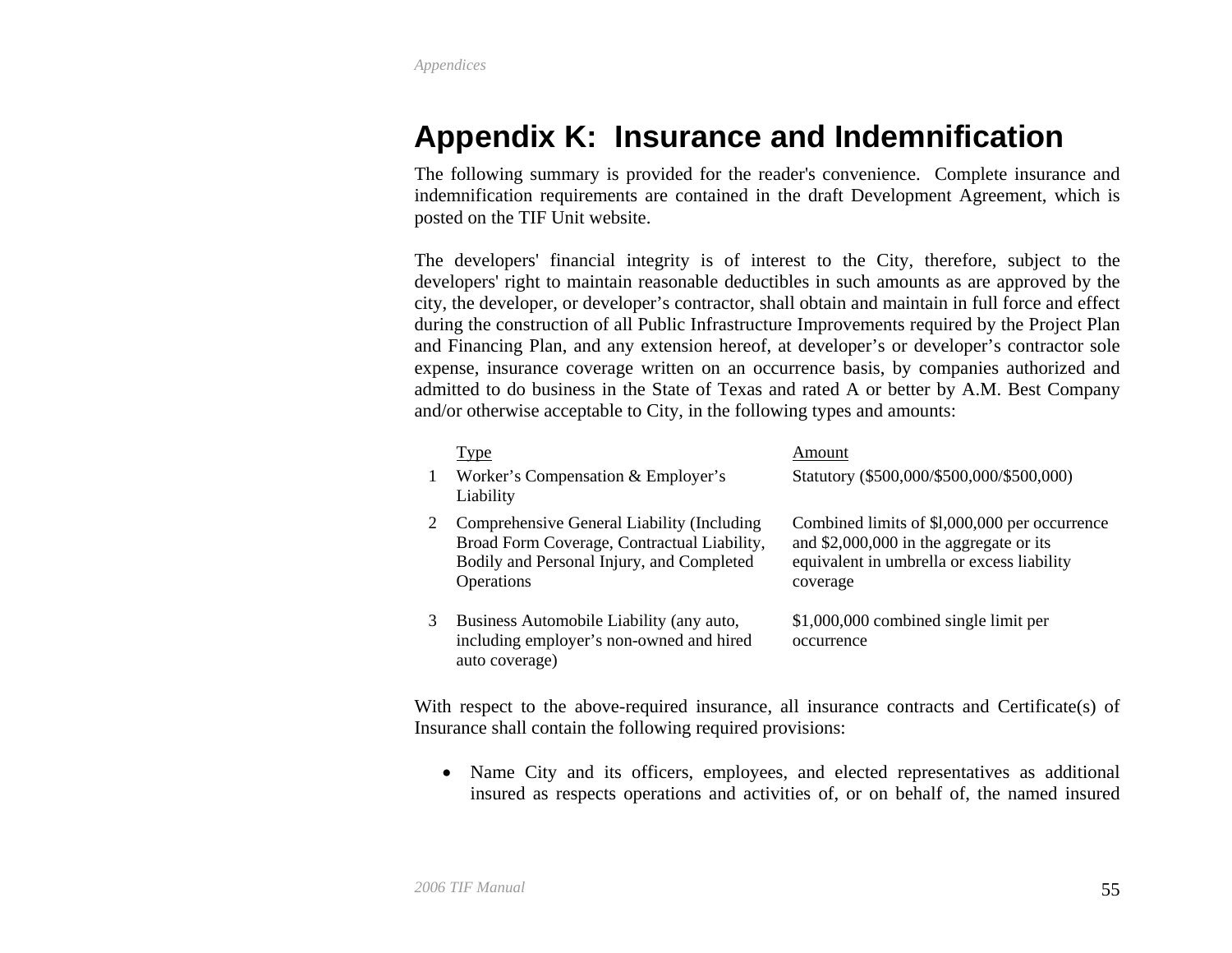performed under agreement with City, with the exception of the Workers' compensation policy;

- Provide for an endorsement that the "other insurance" clause shall not apply to City where City is an additional insured shown on the policy;
- Workers' compensation and employers' liability policy shall provide a waiver of subrogation in favor of City.

The developer shall notify City in the event of any notice of cancellation, non-renewal or material change in coverage and shall give such notices not less than thirty (30) days prior to the change, or ten (10) days notice for cancellation due to non-payment of premiums, which notice must be accompanied by a replacement Certificate of Insurance.

The developer shall also indemnify City, board, and all other participating taxing entities and their respective officials and employees from and against any and all claims, losses, damages, causes of actions, suits and liabilities arising out of developer's and developer's general contractor's actions related to the construction of the Public Infrastructure Improvements.

The developer shall also require its general contractor or general contractors working on this Project to indemnify City, board, and all other Participating Taxing Entities and their respective officials and employees from and against any and all claims, losses, damages, causes of actions, suits and liabilities arising out of their actions related to the performance of this Agreement, utilizing the same indemnification language contained herein, in its entirety.

#### WORKERS COMPENSATION INSURANCE COVERAGE

All Contractors must provide coverage, based on proper reporting of classification codes and payroll amounts and filing of any coverage agreements that meets the statutory requirements of Texas Labor Code, Section 401.011(44), for all employees of the Contractor providing services on the Project for the duration of the project, and provide a certificate of coverage to the governmental entity prior to being awarded the contract.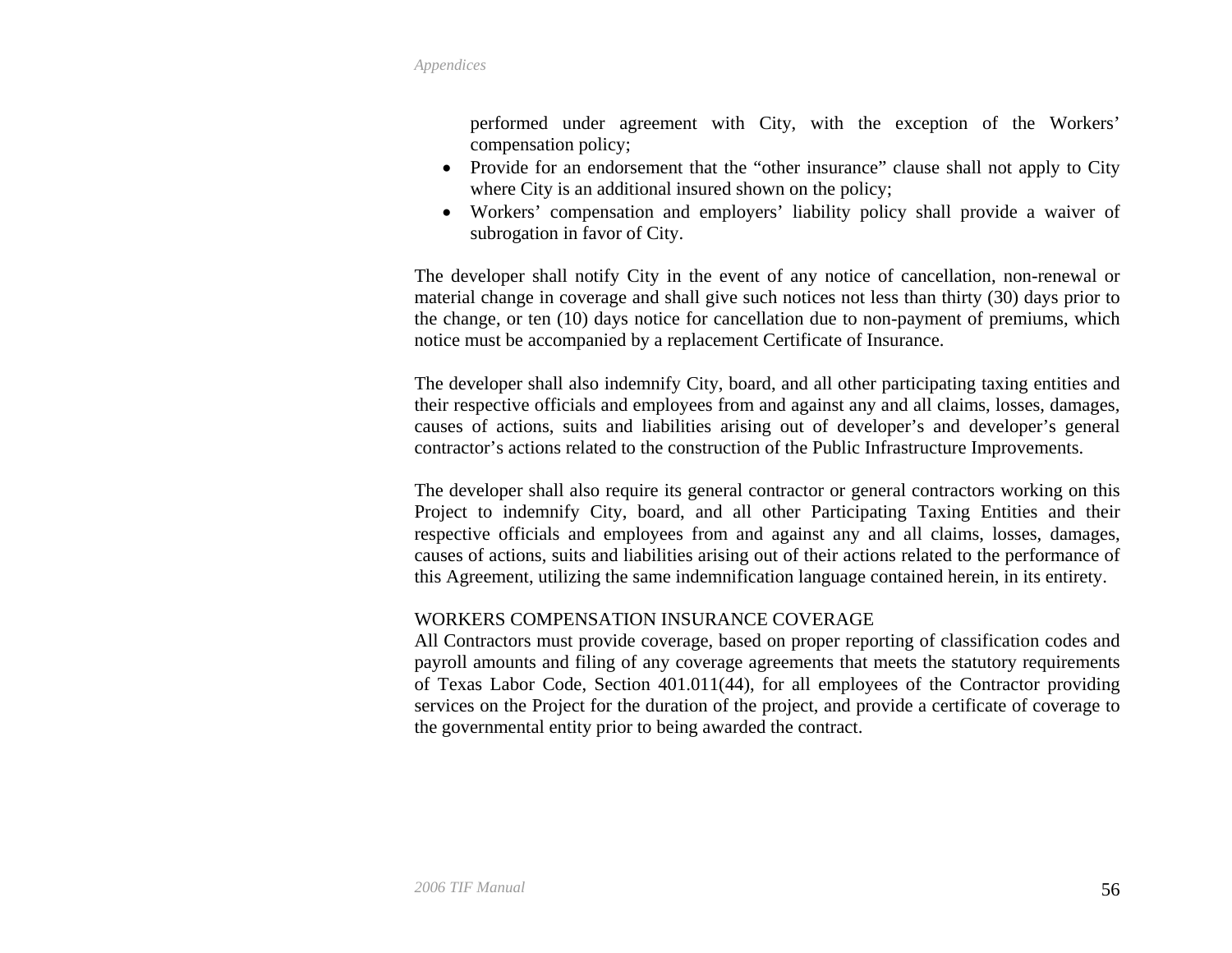# <span id="page-56-0"></span>**Appendix L: Applicant's Sworn Acknowledgement of General Requirements for the Use of TIF**

STATE OF TEXAS } } COUNTY OF BEXAR }

I hereby agree to comply with the Unified Development Code, Building Code, Fire Code, and other codes applicable to development in the City of San Antonio., as they may be amended from time to time. I agree that the City's Codes are based on the City's concern for the health, safety and welfare of its citizens.

I hereby agree that I have read and reviewed the City of San Antonio's 2006 TIF Manual, and I agree to be bound by the requirements of the TIF Manual, and all applicable federal, state, and local laws and ordinances, whether or not those provision are specifically set out in this affidavit of acknowledgement.

I acknowledge that the City may terminate the TIF process and/or a designated TIRZ if I commence construction before obtaining an executed Development Agreement. I acknowledge that the City will not reimburse any costs or finance any costs incurred prior to the execution of a Development Agreement.

I agree to obtain payment and performance bonds under Chapter 2253 of the Texas Government Code, naming the City as a beneficiary or obligee of the bonds, prior to commencing each phase of construction within a TIRZ.

I agree to comply with the Universal Design Policy as set out in Chapter Six, Article XII of the City Code, and as it may be amended.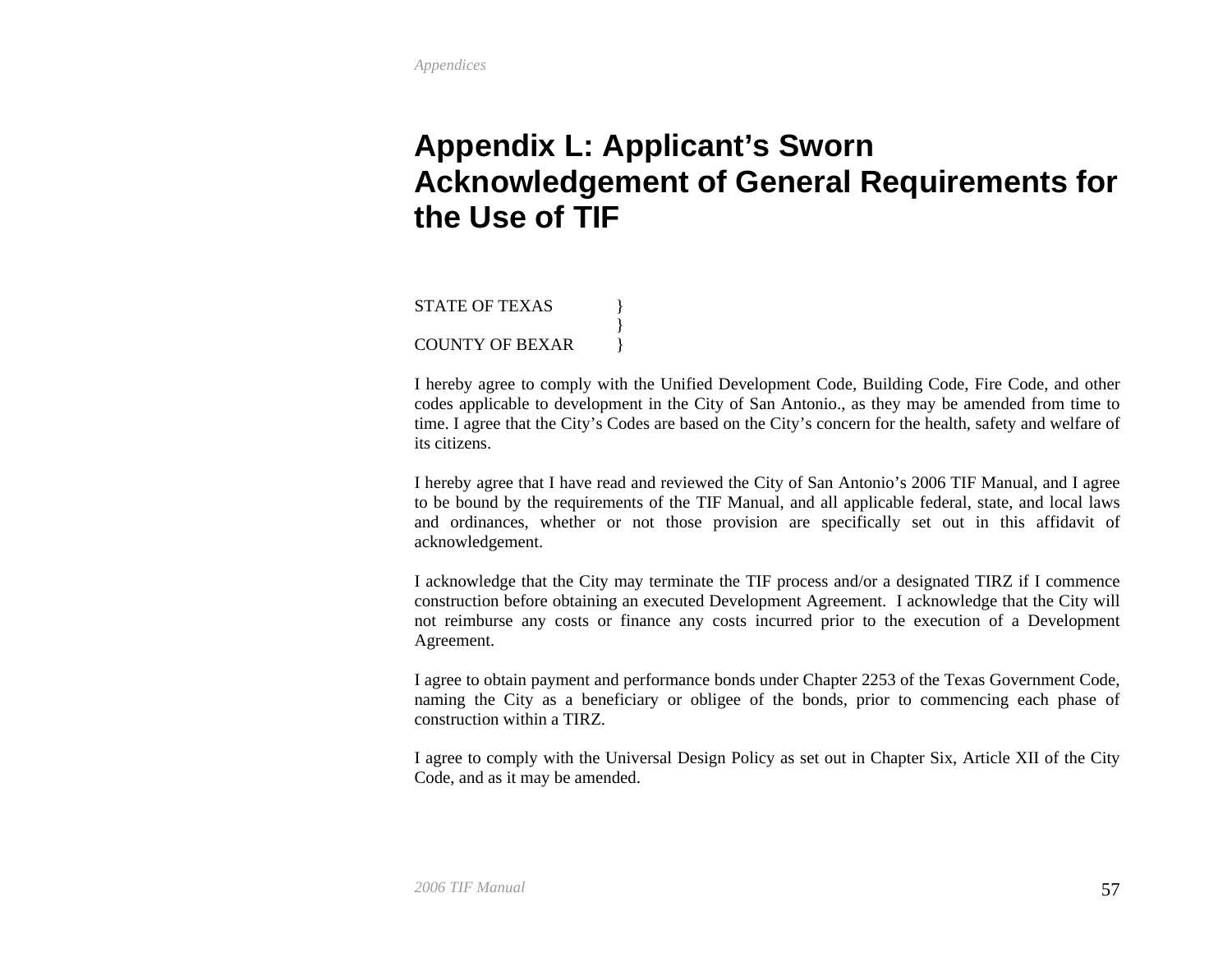I agree to comply with workers compensation coverage, payment of prevailing wages, competitive bidding under Chapter 252 of the Texas Local Government Code, and the most recent tree preservation regulations.

I agree to clearly mark each document presented to the City for review and approval with the phrase "TIF Project". I understand that this includes, but is not limited to, all building plans or permits, applications, plats, requests for variances or waivers, master development plans, PUD plans, and construction plans. I understand that failure to do so at any time will result in the termination of the TIF process.

I agree that Tax Increment Financing is a discretionary program. I have no right to receive tax increment financing, and the TIF manual does not create legal rights. The city may terminate my application for TIF at any time, for any reason.

I agree to use and cause my contractors to use competitive bidding under state law.

I agree to abide by the City's Unified Development Code, as it may be amended from time to time. I agree that the City's Unified Development Code is based on the City's concern for the health, safety and welfare of its citizens.

I understand that the execution of this Acknowledgement does not constitute a contract with the City, or a promise of the City to enter into a contract.

Name of Affiant: Title: Corporation/Partnership:

\_\_\_\_\_\_\_\_\_\_\_\_\_\_\_\_\_\_\_\_\_\_\_\_\_\_\_\_\_\_\_\_\_\_\_\_\_